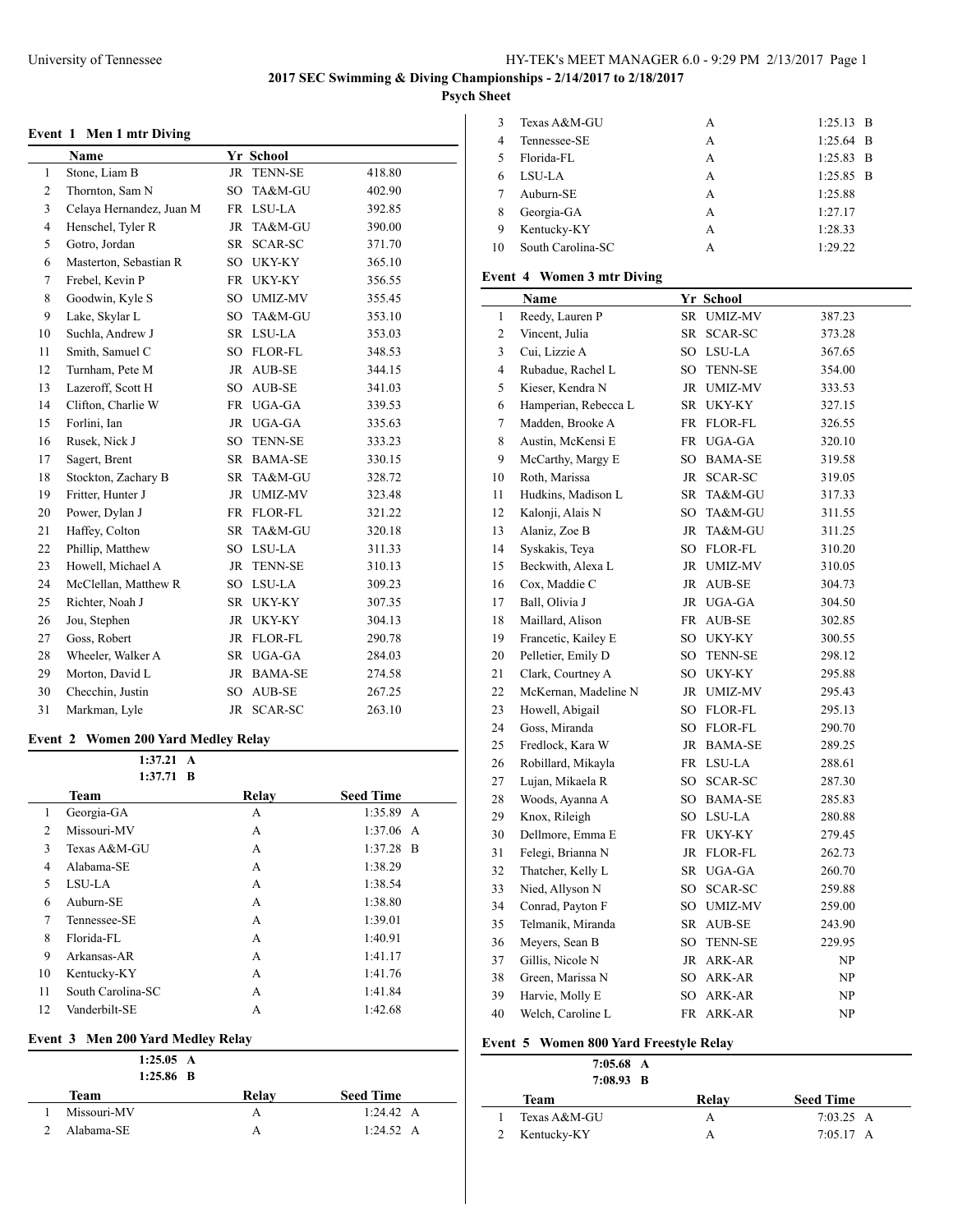# **Psych Sheet**

# **Event 5 ...(Women 800 Yard Freestyle Relay)**

|    | Team              | Relay | <b>Seed Time</b>    |
|----|-------------------|-------|---------------------|
| 3  | Georgia-GA        | A     | $7:05.52 \text{ A}$ |
| 4  | Missouri-MV       | А     | $7:07.24$ B         |
| 5  | LSU-LA            | A     | 7:12.98             |
| 6  | Florida-FL        | А     | 7:13.20             |
| 7  | Tennessee-SE      | A     | 7:14.29             |
| 8  | Auburn-SE         | А     | 7:15.99             |
| 9  | Arkansas-AR       | A     | 7:16.30             |
| 10 | South Carolina-SC | A     | 7:16.50             |
| 11 | Alabama-SE        | А     | 7:17.63             |
| 12 | Vanderbilt-SE     | A     | 7:30.75             |

### **Event 6 Men 800 Yard Freestyle Relay**

|                | 6:20.67<br>$\mathbf{A}$<br>$6:24.50$ B |       |                     |
|----------------|----------------------------------------|-------|---------------------|
|                | Team                                   | Relay | <b>Seed Time</b>    |
| 1              | Georgia-GA                             | A     | $6:18.31 \text{ A}$ |
| $\overline{c}$ | Missouri-MV                            | А     | $6:21.56$ B         |
| 3              | Florida-FL                             | A     | 6:21.88 B           |
| 4              | Alabama-SE                             | A     | $6:24.13$ B         |
| 5              | Auburn-SE                              | A     | 6:27.94             |
| 6              | LSU-LA                                 | A     | 6:30.74             |
| 7              | South Carolina-SC                      | A     | 6:33.20             |
| 8              | Kentucky-KY                            | A     | 6:35.31             |
| 9              | Texas A&M-GU                           | A     | 6:35.53             |
| 10             | Tennessee-SE                           | А     | 6:36.25             |

# **Event 7 Women 500 Yard Freestyle**

|                | 4:36.30<br>$\mathbf{A}$     |           |                |                  |                |
|----------------|-----------------------------|-----------|----------------|------------------|----------------|
|                | 4:47.79<br>- B              |           |                |                  |                |
|                | <b>Name</b>                 |           | Yr School      | <b>Seed Time</b> |                |
| 1              | Peters, Stephanie C         | JR        | UGA-GA         | 4:38.48          | $\overline{B}$ |
| 2              | McCann, Meryn               | FR        | UGA-GA         | 4:38.62 B        |                |
| 3              | Freriks, Geena K            | SO        | UKY-KY         | 4:39.34          | <sup>B</sup>   |
| $\overline{4}$ | Zubar, Kira E               |           | JR UMIZ-MV     | 4:40.40          | B              |
| 5              | Gibson, Sarah E             | SR.       | TA&M-GU        | 4:40.69          | $\overline{B}$ |
| 6              | Macias, Ayumi               | FR        | ARK-AR         | 4:42.39          | B              |
| 7              | Galyer, Ali J               | FR        | UKY-KY         | 4:42.55          | B              |
| 8              | Casey, Kendal A             | SR.       | UKY-KY         | 4:42.92          | B              |
| 9              | Thatcher, Zoe M             | JR.       | <b>AUB-SE</b>  | 4:43.39          | <sup>B</sup>   |
| 10             | Zilinskas, Rachel A         | SR        | UGA-GA         | 4:44.25          | B              |
| 11             | Faulconer, Savanna J        | <b>FR</b> | FLOR-FL        | 4:44.82          | <sup>B</sup>   |
| 12             | McMahon, Sycerika M         | SR        | TA&M-GU        | 4:44.89          | B              |
| 13             | Rasmus, Claire E            | SO        | TA&M-GU        | 4:45.45          | -B             |
| 14             | Nonnenberg, Mia M           | JR.       | <b>BAMA-SE</b> | 4:45.46          | B              |
| 15             | Finke, Autumn S             | SR.       | FLOR-FL        | $4:45.50$ B      |                |
| 16             | Maughan, Amelia B           | JR        | FLOR-FL        | 4:46.02          | B              |
| 17             | Painter, Kathryn M          | SO        | UKY-KY         | 4:46.58          | B              |
| 18             | Falconer, Erin E            | SO.       | AUB-SE         | 4:46.86          | B              |
| 19             | Fertel, Kelly A             | FR.       | FLOR-FL        | 4:47.09          | B              |
| 20             | Stout, Jordan M             | <b>FR</b> | UGA-GA         | 4:47.17          | <sup>B</sup>   |
| 21             | Gonzalez-Hermosillo, Monika | SO.       | TA&M-GU        | 4:47.21          | B              |
| 22             | Evensen, Courtney M         | SO        | UMIZ-MV        | 4:47.22          | B              |
| 23             | Kelly, Paige M              | SO        | UKY-KY         | 4:47.32          | B              |
| 24             | Portz, Katie A              | FR        | TA&M-GU        | 4:47.49          | B              |
| 25             | Finnon, Meg H               | <b>FR</b> | UGA-GA         | 4:47.78          | B              |
| 26             | Neidigh, Ashley A           | SR        | <b>AUB-SE</b>  | 4:47.92          |                |

| 27 | Whisenhunt, Meredith G | SO        | <b>UKY-KY</b>  | 4:48.02 |
|----|------------------------|-----------|----------------|---------|
| 28 | Metzsch, Sara K        | FR        | TA&M-GU        | 4:48.32 |
| 29 | Avdic, Azra            | FR        | <b>UMIZ-MV</b> | 4:48.38 |
| 30 | Berger, Kelly M        | SR        | UKY-KY         | 4:48.43 |
| 31 | Moon, Caitlynn E       | JR        | TA&M-GU        | 4:48.52 |
| 32 | Merritt, Heather N     | JR        | <b>SCAR-SC</b> | 4:48.88 |
| 33 | Lister, Aiden M        | SR        | ARK-AR         | 4:49.08 |
| 34 | Dabney, Devon C        | SR        | LSU-LA         | 4:49.15 |
| 35 | Darwent, Georgia       | FR        | <b>FLOR-FL</b> | 4:49.30 |
| 36 | Sargent, Makayla N     | <b>FR</b> | <b>FLOR-FL</b> | 4:49.53 |
| 37 | Bruun, Line J          | FR        | <b>BAMA-SE</b> | 4:51.31 |
| 38 | Preski, Alexis M       | FR        | <b>BAMA-SE</b> | 4:51.39 |
| 39 | Dambacher, Kelsey N    | FR        | <b>FLOR-FL</b> | 4:51.74 |
| 40 | Lee, Shauna A          | SO.       | UGA-GA         | 4:52.73 |
| 41 | Brown, Cameron A       | FR        | <b>BAMA-SE</b> | 4:52.80 |
| 42 | Tegner, Madeline R     | SR        | <b>TENN-SE</b> | 4:53.05 |
| 43 | Worrell, Taylor N      | JR.       | <b>SCAR-SC</b> | 4:53.30 |
| 44 | Williams, Kahra C      | SO.       | <b>FLOR-FL</b> | 4:53.76 |
| 45 | Galyer, Danielle M     | SR        | <b>UKY-KY</b>  | 4:53.80 |
| 46 | Smith, Sarah T         | JR        | <b>SCAR-SC</b> | 4:53.81 |
| 47 | Burns, Hannah C        |           | SO FLOR-FL     | 4:53.94 |
| 48 | Carlson, Megan M       | <b>SR</b> | <b>SCAR-SC</b> | 4:54.78 |
| 49 | Henry, Tennyson C      | SO        | LSU-LA         | 4:55.51 |
| 50 | Sanchez, Namilla S     | FR        | <b>VU-SE</b>   | 4:56.42 |
| 51 | Leverenz, Brianna H    | SO        | <b>TENN-SE</b> | 4:56.59 |
| 52 | Maltby, Elizabeth E    | SR        | <b>SCAR-SC</b> | 4:56.75 |
| 53 | Carney, Annah D        | SO.       | <b>ARK-AR</b>  | 4:57.33 |
| 54 | Macdougall, Jane M     | JR        | LSU-LA         | 4:57.62 |
| 55 | Peacock, Saleh A       | FR        | <b>VU-SE</b>   | 4:58.02 |
| 56 | Katz, Taylor A         | SR        | <b>FLOR-FL</b> | 4:58.31 |
| 57 | Atkins, Spence S       | FR        | <b>TENN-SE</b> | 4:58.70 |
| 58 | Bencic, Carrie A       | SR        | <b>VU-SE</b>   | 4:58.80 |
| 59 | Cieplucha, Tess C      | FR        | <b>TENN-SE</b> | 4:59.06 |
| 60 | Dickson, Morgan J      | SR        | <b>TENN-SE</b> | 4:59.89 |
| 61 | Potts, Alaina N        | SO.       | <b>UKY-KY</b>  | 5:00.82 |
| 62 | Babbin, Kathryn L      | <b>SR</b> | <b>VU-SE</b>   | 5:12.87 |

# **Event 8 Men 500 Yard Freestyle**

**4:13.22 A**

|    | 4:24.99 B            |     |                |                     |                |
|----|----------------------|-----|----------------|---------------------|----------------|
|    | <b>Name</b>          |     | Yr School      | <b>Seed Time</b>    |                |
| 1  | Litherland, Kevin R  |     | JR UGA-GA      | $4:15.33 \text{ B}$ |                |
| 2  | D'Arrigo, Mitch M    |     | SR FLOR-FL     | $4:16.87$ B         |                |
| 3  | Higgins, Walker A    |     | FR UGA-GA      | 4:16.91             | <sup>B</sup>   |
| 4  | Davis, Nicholas C    |     | SR UMIZ-MV     | 4:17.42             | $\overline{B}$ |
| 5  | Minuth, Fynn         |     | SO SCAR-SC     | 4:19.30             | -B             |
| 6  | Mahmoud, Akaram A    |     | JR SCAR-SC     | 4:19.38             | $\overline{B}$ |
| 7  | Burns, Aidan T       |     | SO UGA-GA      | 4:19.41             | B              |
| 8  | Lawless, Ben W       |     | JR FLOR-FL     | 4:20.04             | $\overline{B}$ |
| 9  | Higgins, Kyle D      |     | SR UKY-KY      | 4:20.25             | $\overline{B}$ |
| 10 | Manganiello, Blake E |     | JR FLOR-FL     | 4:20.79             | $\overline{B}$ |
| 11 | Saemundsson, Sven A  |     | FR LSU-LA      | 4:20.81             | B              |
| 12 | Peribonio, Tom A     |     | JR SCAR-SC     | $4:22.29$ B         |                |
| 13 | Jones, Isaac P       | JR  | UKY-KY         | 4:22.34             | -B             |
| 14 | Heath, Grady W       | SO. | FLOR-FL        | 4:22.47             | B              |
| 15 | Hinawi, Marc         | FR  | <b>TENN-SE</b> | 4:23.04             | -B             |
| 16 | Bekemeyer, Cody C    | SO. | SCAR-SC        | 4:23.13             | B              |
| 17 | Kober, Daniel        |     | FR BAMA-SE     | 4:23.29             | B              |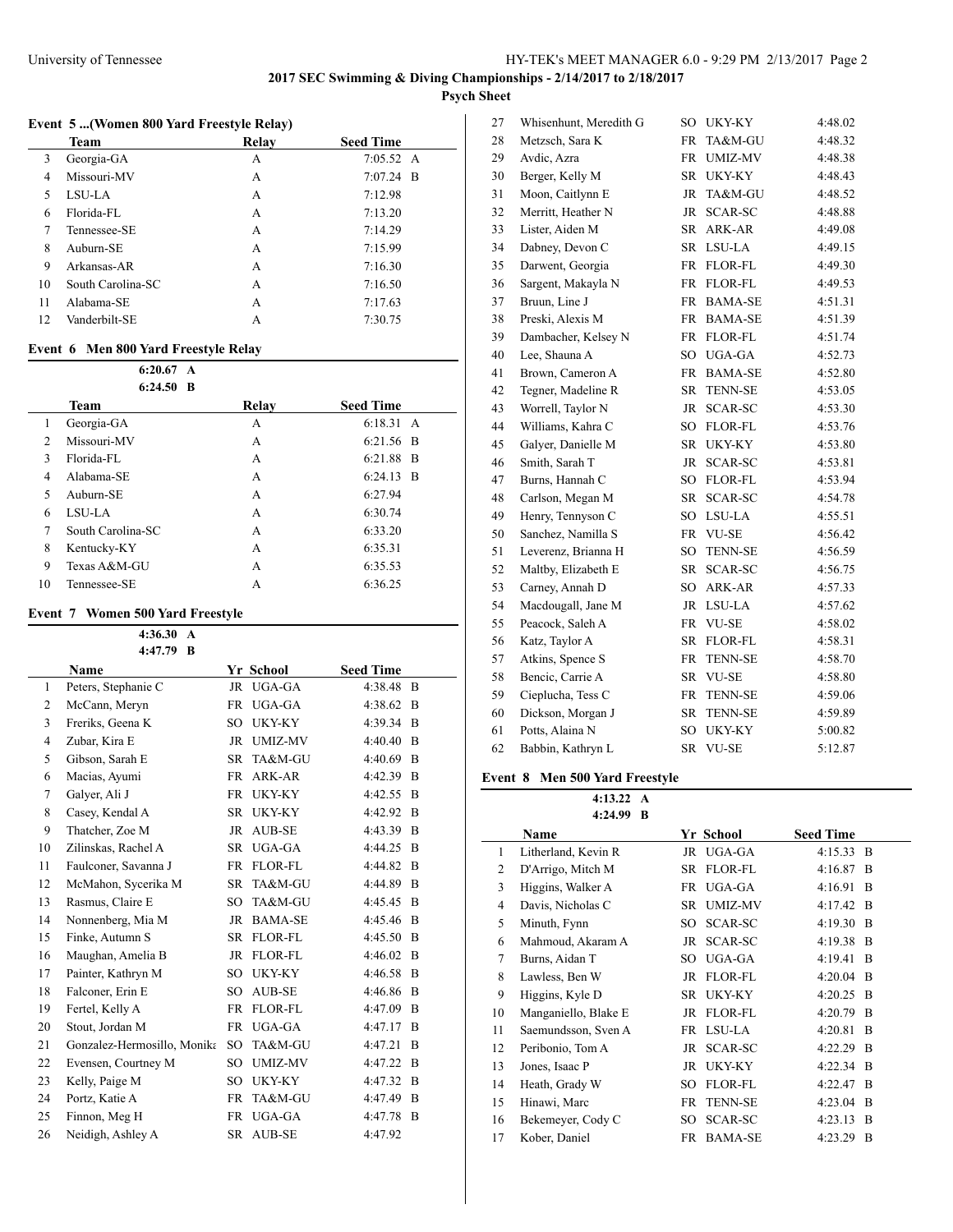# **Event 8 ...(Men 500 Yard Freestyle)**

|    | Name                    |           | Yr School      | <b>Seed Time</b> |   |
|----|-------------------------|-----------|----------------|------------------|---|
| 18 | Delk, Taylor T          |           | FR FLOR-FL     | 4:23.44 B        |   |
| 19 | Morris, Hugo            | <b>JR</b> | AUB-SE         | 4:24.04          | B |
| 20 | McHugh, Sam S           | JR        | <b>TENN-SE</b> | 4:24.56          | B |
| 21 | Heron, David T          | JR        | <b>TENN-SE</b> | 4:24.76          | B |
| 22 | Brady, Andrew P         | JR        | <b>FLOR-FL</b> | 4:24.83          | B |
| 23 | Aviotti, Drew M         |           | SR UKY-KY      | 4:24.85          | B |
| 24 | Clark, Drew S           |           | FR FLOR-FL     | 4:25.26          |   |
| 25 | Abbott, Taylor K        | FR        | <b>TENN-SE</b> | 4:25.42          |   |
| 26 | Noletto, Russell J      | SO        | AUB-SE         | 4:25.53          |   |
| 27 | Rooney, Maxime P        |           | FR FLOR-FL     | 4:26.10          |   |
| 28 | Madden, Carl C          | SR        | <b>BAMA-SE</b> | 4:26.10          |   |
| 29 | Lima, Giovanny N        |           | FR UMIZ-MV     | 4:26.21          |   |
| 30 | Martinez, Jose A        | SO        | TA&M-GU        | 4:26.66          |   |
| 31 | Morris, Alec            | SR        | AUB-SE         | 4:26.87          |   |
| 32 | Hadjiconstantinou, Jack |           | SR BAMA-SE     | 4:27.08          |   |
| 33 | Flynn, Brandon P        |           | SR UKY-KY      | 4:27.28          |   |
| 34 | Clark, Pace T           | SR.       | UGA-GA         | 4:27.82          |   |
| 35 | Miller, Kevin T         | FR        | UGA-GA         | 4:29.00          |   |
| 36 | Beach, Matthew G        | SO        | <b>UKY-KY</b>  | 4:29.26          |   |
| 37 | Brown, Glen T           | FR        | <b>UKY-KY</b>  | 4:29.72          |   |
| 38 | Lee, Bryan D            | SO        | AUB-SE         | 4:29.95          |   |
| 39 | Stevenson, Jamie W      | SR        | UKY-KY         | 4:30.33          |   |
| 40 | Wallace, Martin L       | SR        | <b>UMIZ-MV</b> | 4:30.60          |   |
| 41 | Bone, Colin             | FR        | AUB-SE         | 4:30.67          |   |
| 42 | Gunning, Jackson C      | JR        | UKY-KY         | 4:31.62          |   |
| 43 | Forde, Clayton T        | FR        | UGA-GA         | 4:31.64          |   |
| 44 | Gibbons, Jake R         | FR        | TA&M-GU        | 4:31.95          |   |
| 45 | Thibert, Mike E         | FR        | TA&M-GU        | 4:32.70          |   |
| 46 | Baqlah, Khader          | <b>FR</b> | FLOR-FL        | 4:32.95          |   |
| 47 | Burns, Hayden M         | SO        | <b>TENN-SE</b> | 4:33.60          |   |
| 48 | Brooks, Powell P        | JR        | UGA-GA         | 4:34.25          |   |
| 49 | Morrin, Travis J        | JR        | SCAR-SC        | 4:34.38          |   |
| 50 | Litherland, Mick S      | JR        | UGA-GA         | 4:35.11          |   |
| 51 | Riggs, William H        | FR        | SCAR-SC        | 4:35.35          |   |
| 52 | Rice, Sam W             | SO        | TENN-SE        | 4:35.63          |   |
| 53 | Murray, Nathan G        | FR        | <b>TENN-SE</b> | 4:39.78          |   |
| 54 | McKee, Anton S          | SR        | <b>BAMA-SE</b> | NT               |   |
| 55 | Litherland, Jay Y       | JR        | UGA-GA         | NT               |   |

### **Event 9 Women 200 Yard IM**

|    | 1:55.35<br>A            |     |            |                  |     |
|----|-------------------------|-----|------------|------------------|-----|
|    | $2:01.59$ B             |     |            |                  |     |
|    | Name                    |     | Yr School  | <b>Seed Time</b> |     |
| 1  | Seidt, Asia M           |     | FR UKY-KY  | 1:55.33 A        |     |
| 2  | Pickrem, Sydney E       | SO. | TA&M-GU    | $1:56.14$ B      |     |
| 3  | Raab, Meaghan M         |     | JR UGA-GA  | $1:56.26$ B      |     |
| 4  | Brady, Sharli T         |     | JR UMIZ-MV | $1:56.69$ B      |     |
| 5  | Cameron, Emily M        |     | SR UGA-GA  | $1:56.85$ B      |     |
| 6  | Malone, Kristin T       |     | JR TA&M-GU | $1:57.19$ B      |     |
| 7  | Galat, Bethany R        |     | JR TA&M-GU | $1:57.22$ B      |     |
| 8  | Small, Meghan N         |     | FR TENN-SE | $1:57.27$ B      |     |
| 9  | Bratton, Lisa N         |     | JR TA&M-GU | $1:57.58$ B      |     |
| 10 | Dahlgren, Kylie J       | SO. | UMIZ-MV    | $1:58.08$ B      |     |
| 11 | McGregor, Ashley E      |     | SR TA&M-GU | $1:58.29$ B      |     |
| 12 | Kopcso, Kara R          | SR  | LSU-LA     | 1:58.44          | - B |
| 13 | Gonzalez Medina, Esther |     | JR TA&M-GU | 1:58.58 B        |     |

| 14 | Gonzalez-Hermosillo, Monika       | SO        | TA&M-GU        | 1:58.64 | B |
|----|-----------------------------------|-----------|----------------|---------|---|
| 15 | Casazza, Caitln N                 | SO        | UGA-GA         | 1:59.09 | B |
| 16 | Kingsley, Megan M                 | JR        | UGA-GA         | 1:59.11 | B |
| 17 | Stewart, Kylie N                  | JR        | UGA-GA         | 1:59.13 | B |
| 18 | Suek, Ellie R                     | SR        | UMIZ-MV        | 1:59.15 | B |
| 19 | Alexander, Bridgette K            | JR        | UKY-KY         | 1:59.18 | B |
| 20 | Soderberg, Mary Margaret M        | SR        | ARK-AR         | 1:59.30 | B |
| 21 | Nero, Bailey M                    | SO        | AUB-SE         | 1:59.46 | B |
| 22 | Tatlow, Chelsea R                 | JR        | ARK-AR         | 1:59.50 | B |
| 23 | Davies, Ann S                     | JR        | UKY-KY         | 1:59.73 | B |
| 24 | Faulconer, Savanna J              | FR        | FLOR-FL        | 1:59.77 | B |
| 25 | O'Neil, Colleen M                 | SR        | LSU-LA         | 1:59.82 | B |
| 26 | Hippi, Jacqueline                 | FR        | AUB-SE         | 1:59.88 | B |
| 27 | Baddock, Caroline A               | JR        | AUB-SE         | 2:00.16 | B |
| 28 | Barksdale, Emma A                 | SO        | SCAR-SC        | 2:00.53 | B |
| 29 | Winstead, Madison C               | FR        | UKY-KY         | 2:00.63 | B |
| 30 | Tetzloff, Alyssa P                | SO        | AUB-SE         | 2:00.79 | B |
| 31 | Weber, Sophie B                   | SR        | LSU-LA         | 2:00.93 | B |
| 32 | McInerny, Haley B                 | SO        | UKY-KY         | 2:01.06 | B |
| 33 | Farley-Sepe, Kierston R           | FR        | UKY-KY         | 2:01.10 | B |
| 34 | Crew, Kendra R                    | SR        | UKY-KY         | 2:01.31 | B |
| 35 | Garrison, Jessie L                | JR        | ARK-AR         | 2:01.48 | B |
| 36 | Merritt, Jessica                  | FR        | <b>AUB-SE</b>  | 2:01.71 |   |
| 37 | Callahan, Colleen                 | SR        | <b>TENN-SE</b> | 2:01.73 |   |
| 38 | Easterling, Sarah E               | SR        | ARK-AR         | 2:01.76 |   |
| 39 | Cieplucha, Tess C                 | FR        | TENN-SE        | 2:01.86 |   |
| 40 | Murslack, Kristen M               | SR        | AUB-SE         | 2:01.93 |   |
| 41 | Angell, Sydney M                  | SO        | ARK-AR         | 2:02.02 |   |
| 42 | Dirrane, Kersten V                | JR        | SCAR-SC        | 2:02.15 |   |
| 43 | Preski, Alexis M                  | FR        | <b>BAMA-SE</b> | 2:02.18 |   |
| 44 | Sargent, Makayla N                | FR        | FLOR-FL        | 2:02.29 |   |
| 45 | Lucenti, Kara M                   | JR        | VU-SE          | 2:02.31 |   |
| 46 | Bohon, Micah W                    | JR        |                |         |   |
| 47 |                                   |           | TENN-SE        | 2:02.41 |   |
| 48 | Sell, Sydney L<br>Fertel, Kelly A | SO        | FLOR-FL        | 2:02.50 |   |
|    | Rozier, Nicole J                  | FR        | FLOR-FL        | 2:02.52 |   |
| 49 |                                   | FR        | LSU-LA         | 2:02.68 |   |
| 50 | Thompson, Lauren K                | SO        | LSU-LA         | 2:02.83 |   |
| 51 | Blood, Bridget M                  | SR        | BAMA-SE        | 2:02.90 |   |
| 52 | Burns, Hannah C                   | SO        | FLOR-FL        | 2:03.08 |   |
| 53 | Caneta, Jorie A                   | JR        | TA&M-GU        | 2:03.10 |   |
| 54 | Cornell, Emily B                  | FR        | SCAR-SC        | 2:03.18 |   |
| 55 | Jonker, Franko                    | SR.       | TA&M-GU        | 2:03.18 |   |
| 56 | Strathman, Madison E              | SO        | ARK-AR         | 2:03.44 |   |
| 57 | Ham, Alexandria R                 | FR        | LSU-LA         | 2:03.46 |   |
| 58 | Higgs, Albury A                   | FR        | <b>SCAR-SC</b> | 2:03.62 |   |
| 59 | Lowengrub, Catherine G            | FR        | LSU-LA         | 2:04.62 |   |
| 60 | Paskulin, Olivia                  | FR        | LSU-LA         | 2:04.73 |   |
| 61 | Yurchishin, Marian L              | SO        | <b>BAMA-SE</b> | 2:04.83 |   |
| 62 | Umberger, Madison E               | SO        | ARK-AR         | 2:05.44 |   |
| 63 | Murray, Emma E                    | SO        | <b>BAMA-SE</b> | 2:05.44 |   |
| 64 | Lloyd, Natasha A                  | <b>SR</b> | <b>AUB-SE</b>  | 2:05.59 |   |
| 65 | Delgado, Marissa S                | SO        | SCAR-SC        | 2:05.76 |   |
| 66 | Kelsoe, Katie K                   | SO        | BAMA-SE        | 2:05.82 |   |
| 67 | Kaisrlik, Morgan L                | SO        | FLOR-FL        | 2:06.83 |   |
| 68 | Helm, Sarah K                     | SO        | BAMA-SE        | 2:06.88 |   |
| 69 | Cefal, Michelle Z                 | SR        | TENN-SE        | 2:07.15 |   |
| 70 | Koch, Rachel L                    | SR        | VU-SE          | 2:07.58 |   |
| 71 | Blankenburg, Alex L               | SR        | VU-SE          | 2:07.60 |   |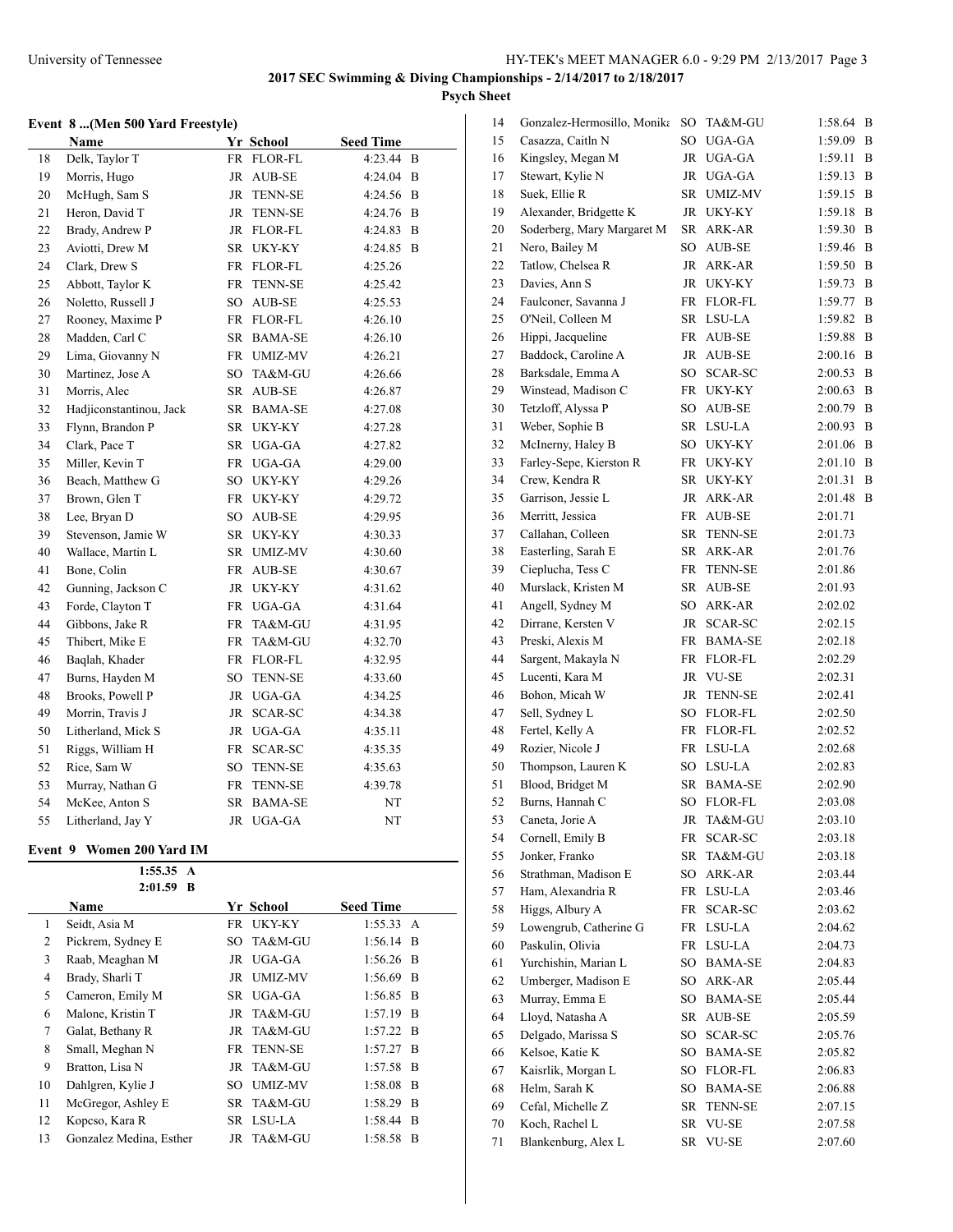**Psych Sheet**

# **Event 9 ...(Women 200 Yard IM)**

|    | Name                  | Yr School  | <b>Seed Time</b> |
|----|-----------------------|------------|------------------|
| 72 | Edwards, Maddie E     | JR ARK-AR  | 2:08.36          |
| 73 | Oberlander, Kacey B   | FR BAMA-SE | 2:08.56          |
| 74 | Oxley, Brittany L     | JR SCAR-SC | 2:08.81          |
| 75 | Macfarlane, Justine A | SO BAMA-SE | 2:09.64          |
| 76 | Primdahl, Erin K      | JR VU-SE   | 2:12.08          |
| 77 | Cha, Brenda S         | JR VU-SE   | 2:15.15          |
| 78 | Glunn, Lexi L         | FR UGA-GA  | NT               |
|    |                       |            |                  |

### **Event 10 Men 200 Yard IM**

|    | 1:49.09<br>B            |    |                |                  |   |  |  |
|----|-------------------------|----|----------------|------------------|---|--|--|
|    | Name                    |    | Yr School      | <b>Seed Time</b> |   |  |  |
| 1  | Kalisz, Chase T         | SR | UGA-GA         | 1:41.28          | A |  |  |
| 2  | Dressel, Caeleb R       | JR | FLOR-FL        | 1:42.77          | B |  |  |
| 3  | Bentz, Gunnar G         | JR | UGA-GA         | 1:43.63          | B |  |  |
| 4  | Switkowski, Jan         |    | JR FLOR-FL     | 1:44.04          | B |  |  |
| 5  | Litherland, Jay Y       |    | JR UGA-GA      | 1:44.57          | B |  |  |
| 6  | Dale, Taylor L          |    | SR UGA-GA      | 1:44.64          | B |  |  |
| 7  | Patching, Joe J         |    | SR AUB-SE      | 1:44.93          | B |  |  |
| 8  | Alexander, Nick A       |    | FR UMIZ-MV     | 1:45.33          | B |  |  |
| 9  | Castillo Luna, Mauro    | JR | TA&M-GU        | 1:45.88          | B |  |  |
| 10 | Szaranek, Mark          |    | JR FLOR-FL     | 1:46.28          | B |  |  |
| 11 | Bonetti, Brock W        | JR | TA&M-GU        | 1:46.36          | B |  |  |
| 12 | Smith, Thomas J         |    | SO LSU-LA      | 1:46.57          | B |  |  |
| 13 | Reid, Christopher P     |    | JR BAMA-SE     | 1:46.77          | B |  |  |
| 14 | Goldman, Brandon R      |    | SR LSU-LA      | 1:46.80          | B |  |  |
| 15 | Walton, Alex D          | SO | UMIZ-MV        | 1:46.84          | B |  |  |
| 16 | Brewer, Thomas J        | SO | AUB-SE         | 1:47.17          | B |  |  |
| 17 | Litherland, Mick S      | JR | UGA-GA         | 1:47.25          | B |  |  |
| 18 | Duderstadt, Michael E   | SR | AUB-SE         | 1:47.47          | B |  |  |
| 19 | Rooney, Maxime P        |    | FR FLOR-FL     | 1:47.53          | B |  |  |
| 20 | Lebed, Alex M           |    | SO FLOR-FL     | 1:47.72          | B |  |  |
| 21 | Mapel, Edward A         | SR | UMIZ-MV        | 1:47.92          | B |  |  |
| 22 | Smith, Jack C           | SO | SCAR-SC        | 1:48.20          | B |  |  |
| 23 | McKee, Anton S          |    | SR BAMA-SE     | 1:48.20          | B |  |  |
| 24 | Fredriksson, Petter     |    | FR AUB-SE      | 1:48.28          | B |  |  |
| 25 | Levreault-Lopez, Alarii |    | SO LSU-LA      | 1:48.44          | B |  |  |
| 26 | Wich-Glasen, Nils       |    | JR SCAR-SC     | 1:48.46          | B |  |  |
| 27 | Brown, Glen T           |    | FR UKY-KY      | 1:48.48          | B |  |  |
| 28 | Charles, Taylor T       |    | JR BAMA-SE     | 1:48.73          | B |  |  |
| 29 | Forde, Clayton T        |    | FR UGA-GA      | 1:48.79          | B |  |  |
| 30 | Kim, Anthony            |    | FR TA&M-GU     | 1:48.86          | B |  |  |
| 31 | House, Garrett J        |    | SR LSU-LA      | 1:49.11          |   |  |  |
| 32 | Blandford, Connor J     |    | FR UKY-KY      | 1:49.16          |   |  |  |
| 33 | Gonzalez, Mateo         |    | SO TA&M-GU     | 1:49.18          |   |  |  |
| 34 | Monaghan, Colin M       |    | SO UGA-GA      | 1:49.22          |   |  |  |
| 35 | Kananowicz, Bryce A     | JR | SCAR-SC        | 1:49.42          |   |  |  |
| 36 | Arthur, Will B          | SO | LSU-LA         | 1:49.59          |   |  |  |
| 37 | Martinez, Luis C        | JR | AUB-SE         | 1:49.74          |   |  |  |
| 38 | Maas, Kyle P            | FR | <b>BAMA-SE</b> | 1:49.82          |   |  |  |
| 39 | Guest, James T          | SO | UGA-GA         | 1:49.99          |   |  |  |
| 40 | Adams, Matthew D        | JR | <b>BAMA-SE</b> | 1:50.01          |   |  |  |
| 41 | Palazzo, Ross D         | SO | FLOR-FL        | 1:50.03          |   |  |  |
| 42 | Jones, Harrison H       | SO | LSU-LA         | 1:50.20          |   |  |  |
| 43 | O'Brien, Jordan D       | SO | <b>UMIZ-MV</b> | 1:50.23          |   |  |  |
| 44 | Acevedo, Javier C       | FR | UGA-GA         | 1:50.35          |   |  |  |

| 45 | Thaning, Walker N  |    | JR UKY-KY      | 1:50.36 |
|----|--------------------|----|----------------|---------|
| 46 | Thibert, Mike E    | FR | TA&M-GU        | 1:50.41 |
| 47 | Staver, Nick J     | SО | <b>UMIZ-MV</b> | 1:50.54 |
| 48 | Ballard, Foster W  | SО | AUB-SE         | 1:50.64 |
| 49 | Balogh, Brennan L  | SО | <b>FLOR-FL</b> | 1:50.72 |
| 50 | Bohon, Jeremiah C  | JR | SCAR-SC        | 1:50.82 |
| 51 | Walker, Benjamin G |    | FR TA&M-GU     | 1:50.89 |
| 52 | Tybur, Jonathan C  |    | JR TA&M-GU     | 1:51.63 |
| 53 | Hirstein, Austin X |    | JR TENN-SE     | 1:53.20 |
| 54 | Day, Szymmy B      | SR | <b>BAMA-SE</b> | 1:53.22 |
| 55 | Dunphy, Matthew L  | SО | <b>TENN-SE</b> | 1:53.42 |
| 56 | Bray, Chandler W   | FR | <b>FLOR-FL</b> | 1:53.88 |
| 57 | Dibblin, Ross E    | SR | <b>TENN-SE</b> | 1:54.38 |
| 58 | Smith, Jacob D     | JR | UKY-KY         | 1:54.56 |
| 59 | Noletto, Russell J | SО | <b>AUB-SE</b>  | 1:54.98 |
| 60 | Ford, Jackson J    | FR | UGA-GA         | NT      |

# **Event 11 Women 50 Yard Freestyle**

**21.80 A 22.99 B**

|                | Name                   |     | Yr School      | <b>Seed Time</b> |             |
|----------------|------------------------|-----|----------------|------------------|-------------|
| 1              | Smoliga, Olivia M      | SR  | UGA-GA         | 21.58 A          |             |
| $\overline{c}$ | Van Landeghem, Chantal | SR  | UGA-GA         | 21.76 A          |             |
| 3              | Gastaldello, Beryl E   | JR  | TA&M-GU        | 21.94            | B           |
| $\overline{4}$ | Burchill, Veronica K   | FR  | UGA-GA         | 22.21            | B           |
| 5              | Troskot, Leah B        |     | SR LSU-LA      | 22.39            | B           |
| 6              | Gehrke, Madeleine S    |     | SO UMIZ-MV     | 22.45            | B           |
| $\tau$         | Ellzey, Ashton M       |     | JR AUB-SE      | 22.47            | B           |
| $\,$ 8 $\,$    | Scott, Bailey K        |     | JR BAMA-SE     | 22.50 B          |             |
| 9              | Meynen, Julie          |     | FR AUB-SE      | 22.56 B          |             |
| 10             | Tetzloff, Alyssa P     |     | SO AUB-SE      | 22.62            | $\mathbf B$ |
| 11             | Knight, Haylee M       |     | SO LSU-LA      | 22.63            | B           |
| 12             | Hynes, Haley M         |     | FR UMIZ-MV     | 22.65            | B           |
| 13             | Tomley, Temarie A      |     | JR BAMA-SE     | 22.65            | B           |
| 14             | Purcell, Allyx K       | SR  | AUB-SE         | 22.71            | B           |
| 15             | Banic, Madeline A      | SO  | <b>TENN-SE</b> | 22.74            | B           |
| 16             | Brown, Erika J         | FR  | <b>TENN-SE</b> | 22.77            | B           |
| 17             | Hayden, Rachel E       | JR  | <b>UMIZ-MV</b> | 22.90            | B           |
| 18             | Malone, Kristin T      | JR  | TA&M-GU        | 22.93            | B           |
| 19             | Jones, Iliana L        | SO  | <b>UMIZ-MV</b> | 22.94            | B           |
| 20             | Cleveland, Alex S      | JR  | <b>TENN-SE</b> | 22.96            | B           |
| 21             | Clevenger, Robyn       | FR  | AUB-SE         | 22.97            | B           |
| 22             | Lupton, Lexie L        | SO. | TA&M-GU        | 22.98            | B           |
| 23             | Trost, Victoria S      | SR  | <b>UMIZ-MV</b> | 22.99            | B           |
| 24             | Dressel, Sherridon L   | FR  | <b>FLOR-FL</b> | 23.01            |             |
| 25             | Burnett, Natalie K     | SR  | ARK-AR         | 23.03            |             |
| 26             | Toussaint, Kira M      | SR  | <b>TENN-SE</b> | 23.09            |             |
| 27             | Maughan, Amelia B      |     | JR FLOR-FL     | 23.11            |             |
| 28             | Fleming, Morgan G      |     | SO BAMA-SE     | 23.12            |             |
| 29             | Dambacher, Kelsey N    |     | FR FLOR-FL     | 23.17            |             |
| 30             | Miller, Amy E          | FR  | TA&M-GU        | 23.17            |             |
| 31             | Morrow, Lindsay H      |     | JR BAMA-SE     | 23.20            |             |
| 32             | Spradley, Summer C     |     | SO LSU-LA      | 23.21            |             |
| 33             | Norman, Laura R        | JR  | TA&M-GU        | 23.26            |             |
| 34             | Branaman, Mairyn G     | JR  | SCAR-SC        | 23.28            |             |
| 35             | Anderson, Taylor C     | SO  | LSU-LA         | 23.35            |             |
| 36             | Allen, Emily K         | SO  | <b>TENN-SE</b> | 23.35            |             |
| 37             | Lappin, Christina M    | FR  | <b>SCAR-SC</b> | 23.38            |             |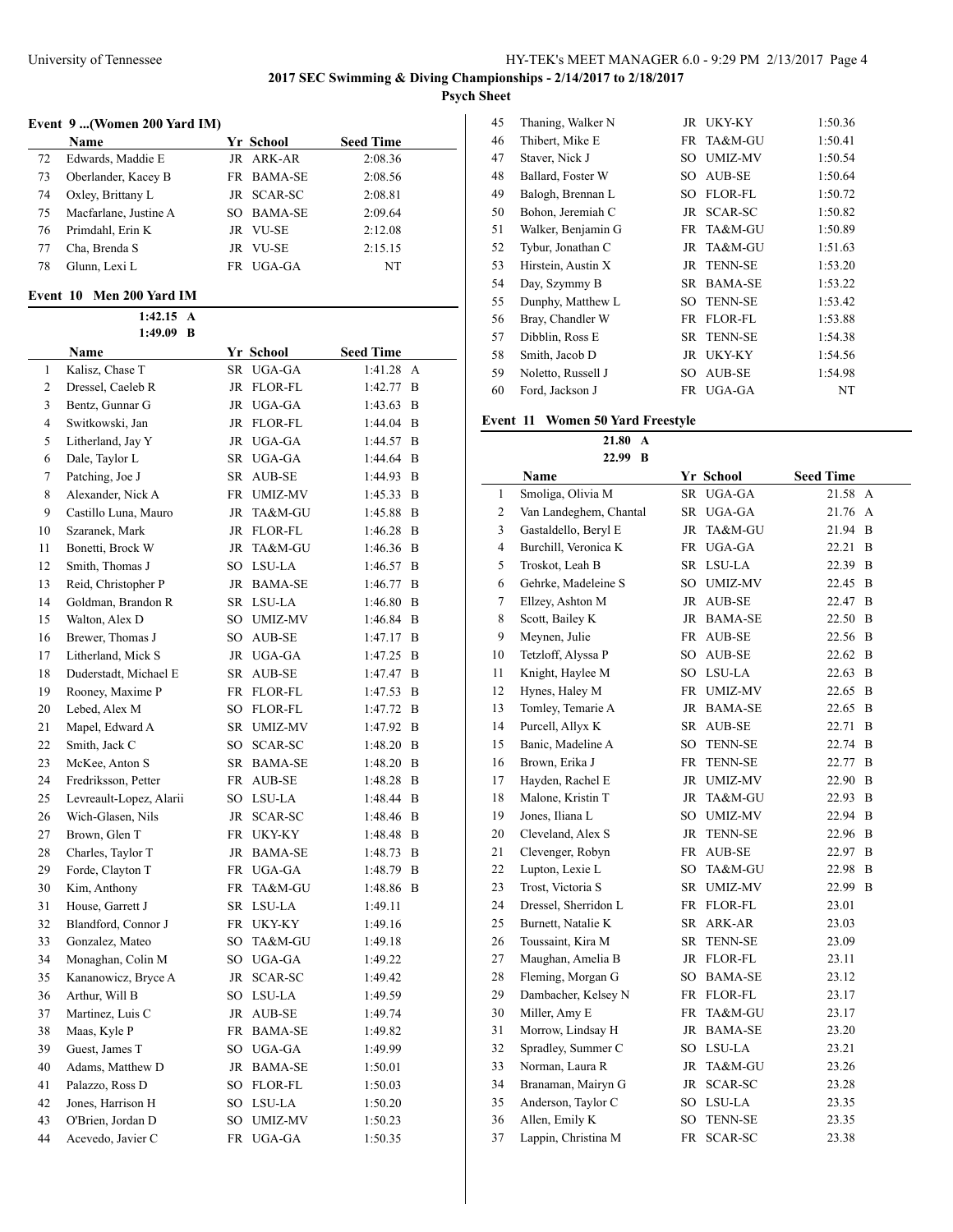# **Event 11 ...(Women 50 Yard Freestyle)**

|    | Name                        |           | Yr School      | <b>Seed Time</b> |
|----|-----------------------------|-----------|----------------|------------------|
| 38 | Musser, Hannah E            | JR        | <b>BAMA-SE</b> | 23.40            |
| 39 | Panti, Elisavet             | JR        | FLOR-FL        | 23.45            |
| 40 | Moran, Kayla M              |           | SR VU-SE       | 23.50            |
| 41 | Souther, Lexi D             | FR        | <b>BAMA-SE</b> | 23.51            |
| 42 | McKenzie, Anna K            | SO        | UGA-GA         | 23.51            |
| 43 | Zimmer, Kate M              |           | SO LSU-LA      | 23.52            |
| 44 | Ball, Emma                  | FR        | <b>FLOR-FL</b> | 23.54            |
| 45 | Goldblatt, Johanna R        | SO        | <b>VU-SE</b>   | 23.56            |
| 46 | McKernan, Shannon E         | SO        | AUB-SE         | 23.59            |
| 47 | Kelly, Erin E               | SO        | ARK-AR         | 23.63            |
| 48 | Bindi, Tori E               | FR        | FLOR-FL        | 23.64            |
| 49 | Vay, Meredith M             | JR        | SCAR-SC        | 23.69            |
| 50 | Weekley, Olivia H           | JR        | ARK-AR         | 23.70            |
| 51 | Brakefield, Mary Cayten C   | FR        | <b>TENN-SE</b> | 23.70            |
| 52 | Keith, Mckenna F            | SO        | SCAR-SC        | 23.70            |
| 53 | Hunt, Madeline J            | JR        | VU-SE          | 23.71            |
| 54 | Lingmann, Edith             | FR        | SCAR-SC        | 23.71            |
| 55 | Sapienza, Breanna M         | JR        | VU-SE          | 23.76            |
| 56 | Hamilton, Paige E           |           | FR VU-SE       | 23.81            |
| 57 | Vincent, Taylor M           | SR -      | SCAR-SC        | 23.83            |
| 58 | John-Williams, Kimberlee C  |           | SR UGA-GA      | 23.83            |
| 59 | Merritt, Jessica            | FR        | AUB-SE         | 23.84            |
| 60 | Grossman, Helen H           |           | FR LSU-LA      | 23.85            |
| 61 | Caneta, Jorie A             | JR        | TA&M-GU        | 23.85            |
| 62 | Black, Haley M              | JR        | AUB-SE         | 23.86            |
| 63 | Stevens, Hannah E           | JR        | <b>UMIZ-MV</b> | 23.88            |
| 64 | Coughlin, Kathryn A         |           | SR VU-SE       | 23.91            |
| 65 | Roman, Breanna M            | JR        | AUB-SE         | 23.92            |
| 66 | Michailoff-Russell, Kiera C | SO -      | ARK-AR         | 24.07            |
| 67 | Martin, Maddie C            | SR        | AUB-SE         | 24.19            |
| 68 | Cha, Brenda S               | JR        | <b>VU-SE</b>   | 24.20            |
| 69 | Weiss, Taylor R             | <b>JR</b> | ARK-AR         | 24.29            |
| 70 | Hornaday, Kate M            | JR        | VU-SE          | 24.36            |
| 71 | Brown, Summer K             | <b>JR</b> | VU-SE          | 24.39            |
| 72 | Malone, Brooke Y            | <b>JR</b> | AUB-SE         | 24.45            |
| 73 | Jonker, Franko              | SR.       | TA&M-GU        | 25.04            |
| 74 | Pick, Gabrielle J           | SO        | LSU-LA         | 25.98            |

# **Event 12 Men 50 Yard Freestyle**

|    | 19.09<br>A              |      |                |                  |                |
|----|-------------------------|------|----------------|------------------|----------------|
|    | 20.19<br>B              |      |                |                  |                |
|    | Name                    |      | Yr School      | <b>Seed Time</b> |                |
| 1  | Dressel, Caeleb R       |      | JR FLOR-FL     | 18.73 A          |                |
| 2  | Chadwick, Michael H     | SR.  | UMIZ-MV        | 19.18 B          |                |
| 3  | Bolleter, Cory D        |      | SR TA&M-GU     | 19.48 B          |                |
| 4  | Kaliszak, Luke J        | JR   | <b>BAMA-SE</b> | 19.53 B          |                |
| 5  | Decoursey, Kyle E       | SO   | <b>TENN-SE</b> | 19.54 B          |                |
| 6  | Waddell, Zane           |      | FR BAMA-SE     | 19.55 B          |                |
| 7  | Holoda, Peter           |      | JR AUB-SE      | 19.58 B          |                |
| 8  | Howard, Robert C        | SO   | <b>BAMA-SE</b> | 19.60 B          |                |
| 9  | Apple, Zach             | SO.  | AUB-SE         | 19.61            | - B            |
| 10 | Sansoucie, Andrew J     | SR - | <b>UMIZ-MV</b> | 19.78 B          |                |
| 11 | Bams, Laurent J         | SO.  | <b>BAMA-SE</b> | 19.82 B          |                |
| 12 | Acevedo, Javier C       |      | FR UGA-GA      | 19.84 B          |                |
| 13 | Martinez Scarpe, Enzo M | JR   | FLOR-FL        | 19.86            | $\overline{B}$ |
| 14 | Kalontarov, Ziv         | SO   | AUB-SE         | 19.94            | B              |

| 15 | Mankus, Luke A           | SO              | UMIZ-MV        | 19.96 | B |
|----|--------------------------|-----------------|----------------|-------|---|
| 16 | Mescolote, Joao Victor O | JR              | LSU-LA         | 20.03 | B |
| 17 | Darmody, Kyle J          | SR              | AUB-SE         | 20.07 | B |
| 18 | Wetzlar, Peter C         | FR              | UKY-KY         | 20.11 | B |
| 19 | Coetzee, Ryan            | JR              | <b>TENN-SE</b> | 20.12 | B |
| 20 | Gray, Alex K             | SR              | <b>BAMA-SE</b> | 20.12 | B |
| 21 | Duderstadt, Michael E    | SR              | AUB-SE         | 20.14 | B |
| 22 | Gonzales, Jacob A        | SR              | TA&M-GU        | 20.16 | B |
| 23 | Harper, Tyler A          |                 | SO LSU-LA      | 20.23 |   |
| 24 | Luht, Karl J             |                 | FR LSU-LA      | 20.24 |   |
| 25 | Gunn, Sean M             |                 | SR UKY-KY      | 20.24 |   |
| 26 | Koster, Adam R           | FR              | $TA&M-GU$      | 20.24 |   |
| 27 | Tjon-A-Joe, Raiz G       | FR              | TA&M-GU        | 20.27 |   |
| 28 | Garcia, Cobe J           |                 | SO UKY-KY      | 20.30 |   |
| 29 | Coffman, Sam E           |                 | SO UMIZ-MV     | 20.31 |   |
| 30 | Groters, Jordy A         |                 | JR UMIZ-MV     | 20.34 |   |
| 31 | Klotz, Matthew J         | FR              | LSU-LA         | 20.36 |   |
| 32 | Morris, Hugo             | JR              | AUB-SE         | 20.37 |   |
| 33 | McCloskey, Liam M        | SO              | AUB-SE         | 20.40 |   |
| 34 | Oslin, Connor J          |                 | SR BAMA-SE     | 20.49 |   |
| 35 | Mulleady, Duncan P       | JR              | TA&M-GU        | 20.52 |   |
| 36 | Auerbach, Knox W         |                 | SO BAMA-SE     | 20.53 |   |
| 37 | Boland, Jonathan P       | SR              | SCAR-SC        | 20.56 |   |
| 38 | Rooney, Maxime P         | FR              | FLOR-FL        | 20.57 |   |
| 39 | Grassi, Santiago         | FR              | AUB-SE         | 20.60 |   |
| 40 | McCaffrey, Devin R       |                 | SR LSU-LA      | 20.60 |   |
| 41 | Main, Bayley H           |                 | SO FLOR-FL     | 20.61 |   |
| 42 | Dejean, Silas A          |                 | SR LSU-LA      | 20.69 |   |
| 43 | Schreuders, Mikel C      |                 | SO UMIZ-MV     | 20.69 |   |
| 44 | Bone, Colin              | FR              | AUB-SE         | 20.75 |   |
| 45 | Booth, Joshua J          | JR              | AUB-SE         | 20.83 |   |
| 46 | Anderson, Shane M        |                 | SO UKY-KY      | 20.84 |   |
| 47 | Baqlah, Khader           |                 | FR FLOR-FL     | 20.84 |   |
| 48 | Ackland, Harry J         |                 | JR LSU-LA      | 20.85 |   |
| 49 | Verhage, Braga G         | FR              | <b>TENN-SE</b> | 20.85 |   |
| 50 | Blyzinskyj, Jack A       | SR              | FLOR-FL        | 20.85 |   |
| 51 | Raab, Tim J              | FR              | <b>TENN-SE</b> | 20.87 |   |
| 52 | Pheiffer, Damen A        | <b>SR</b>       | LSU-LA         | 20.95 |   |
| 53 | Rose, Justin S           | FR              | <b>SCAR-SC</b> | 20.95 |   |
| 54 | Tosh, Caleb J            | JR              | SCAR-SC        | 20.99 |   |
| 55 | Goldfaden, Itay          | FR              | SCAR-SC        | 21.02 |   |
| 56 | Richardson, Steven J     | SO <sub>1</sub> | TA&M-GU        | 21.02 |   |
| 57 | Ionichev, Gleb           | FR              | <b>TENN-SE</b> | 21.11 |   |
| 58 | Countie, Will M          | FR              | SCAR-SC        | 21.12 |   |
| 59 | McCrillis, Patrick C     | JR              | SCAR-SC        | 21.16 |   |
| 60 | Connolly, Alec M         | FR              | <b>TENN-SE</b> | 21.27 |   |
| 61 | Mattern, John L          | SR              | UGA-GA         | 21.29 |   |
| 62 | Amdor, Wyatt I           | FR              | UKY-KY         | 21.31 |   |
| 63 | Macon, Thad A            | FR              | SCAR-SC        | 21.63 |   |
| 64 | Stevens, Peter J         | JR              | TENN-SE        | 24.45 |   |
| 65 | Hang, Thomas N           | JR              | <b>SCAR-SC</b> | 26.76 |   |
| 66 | Liu, Kevin H             | FR              | SCAR-SC        | NT    |   |

# **Event 13 Women 1 mtr Diving**

| <b>Name</b>       | Yr School  |        |
|-------------------|------------|--------|
| Vincent, Julia    | SR SCAR-SC | 344.70 |
| 2 Cui, Lizzie A   | SO LSU-LA  | 325.65 |
| Rubadue, Rachel L | SO TENN-SE | 320.25 |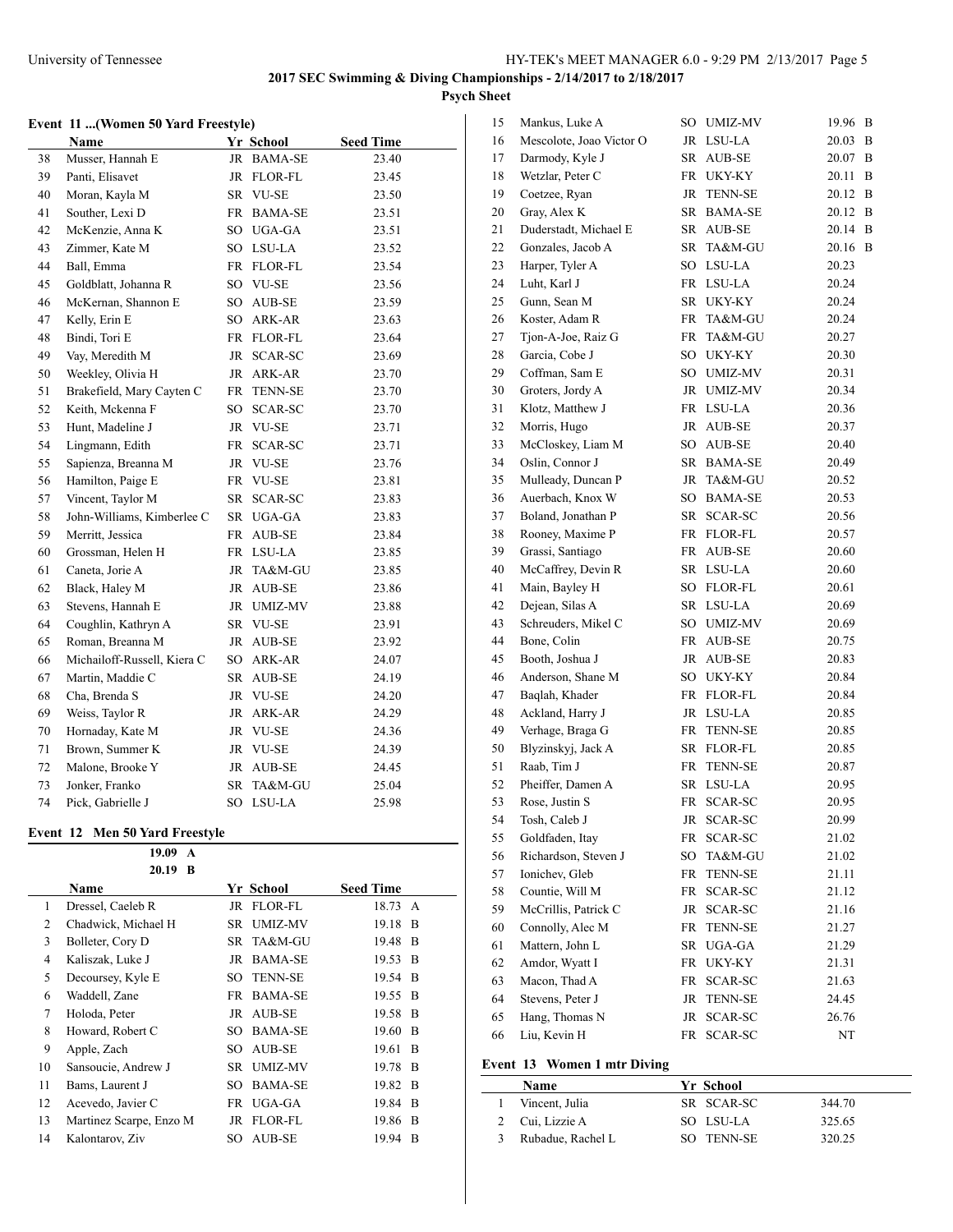**Psych Sheet**

### **Event 13 ...(Women 1 mtr Diving)**

|        | Name                 |                 | Yr School      |        |
|--------|----------------------|-----------------|----------------|--------|
| 4      | Reedy, Lauren P      | <b>SR</b>       | <b>UMIZ-MV</b> | 314.40 |
| 5      | Madden, Brooke A     | <b>FR</b>       | <b>FLOR-FL</b> | 308.85 |
| 6      | Hamperian, Rebecca L | SR              | UKY-KY         | 304.35 |
| $\tau$ | Hudkins, Madison L   | SR              | TA&M-GU        | 303.98 |
| 8      | Woods, Ayanna A      | SO              | <b>BAMA-SE</b> | 299.10 |
| 9      | McCarthy, Margy E    | SO <sub>1</sub> | <b>BAMA-SE</b> | 298.72 |
| 10     | Maillard, Alison     | <b>FR</b>       | AUB-SE         | 297.30 |
| 11     | Beckwith, Alexa L    | <b>JR</b>       | <b>UMIZ-MV</b> | 295.65 |
| 12     | Austin, McKensi E    | FR              | UGA-GA         | 292.58 |
| 13     | Kalonji, Alais N     | SO              | TA&M-GU        | 292.13 |
| 14     | Lujan, Mikaela R     | SO <sub>1</sub> | SCAR-SC        | 288.95 |
| 15     | Dellmore, Emma E     | FR              | UKY-KY         | 288.10 |
| 16     | Ball, Olivia J       | <b>JR</b>       | UGA-GA         | 286.80 |
| 17     | Alaniz, Zoe B        | <b>JR</b>       | TA&M-GU        | 281.70 |
| 18     | Syskakis, Teya       | SO              | FLOR-FL        | 281.10 |
| 19     | Cox, Maddie C        | JR              | AUB-SE         | 279.23 |
| 20     | McKernan, Madeline N | JR.             | <b>UMIZ-MV</b> | 278.85 |
| 21     | Kieser, Kendra N     | JR              | <b>UMIZ-MV</b> | 278.33 |
| 22     | Fredlock, Kara W     | <b>JR</b>       | <b>BAMA-SE</b> | 276.53 |
| 23     | Knox, Rileigh        | SO.             | LSU-LA         | 274.70 |
| 24     | Francetic, Kailey E  | SO.             | UKY-KY         | 273.25 |
| 25     | Clark, Courtney A    | SO              | UKY-KY         | 273.23 |
| 26     | Robillard, Mikayla   | <b>FR</b>       | LSU-LA         | 272.10 |
| 27     | Howell, Abigail      | SO <sub>1</sub> | FLOR-FL        | 270.52 |
| 28     | Conrad, Payton F     | SO <sub>1</sub> | <b>UMIZ-MV</b> | 259.13 |
| 29     | Pelletier, Emily D   | SO              | <b>TENN-SE</b> | 257.33 |
| 30     | Nied, Allyson N      | SO              | SCAR-SC        | 253.28 |
| 31     | Roth, Marissa        | JR              | SCAR-SC        | 253.25 |
| 32     | Goss, Miranda        | SO <sub>1</sub> | FLOR-FL        | 248.70 |
| 33     | Thatcher, Kelly L    | SR              | UGA-GA         | 243.08 |
| 34     | Felegi, Brianna N    | <b>JR</b>       | FLOR-FL        | 240.08 |
| 35     | Meyers, Sean B       | SO              | <b>TENN-SE</b> | 237.83 |
| 36     | Telmanik, Miranda    | SR              | AUB-SE         | 212.33 |
| 37     | Gillis, Nicole N     | JR              | ARK-AR         | NP     |
| 38     | Green, Marissa N     | SO              | ARK-AR         | NP     |
| 39     | Harvie, Molly E      | SO <sub>1</sub> | ARK-AR         | NP     |
| 40     | Welch, Caroline L    | <b>FR</b>       | ARK-AR         | NP     |

# **Event 14 Women 200 Yard Freestyle Relay**

|    | 1:28.98<br>$\mathbf{A}$ |       |                  |
|----|-------------------------|-------|------------------|
|    | $1:29.75$ B             |       |                  |
|    | Team                    | Relay | <b>Seed Time</b> |
| 1  | Georgia-GA              | A     | 1:26.79<br>A     |
| 2  | Auburn-SE               | A     | 1:29.71<br>- B   |
| 3  | Missouri-MV             | A     | $1:29.75$ B      |
| 4  | Texas A&M-GU            | A     | 1:29.99          |
| 5  | LSU-LA                  | A     | 1:30.22          |
| 6  | Alabama-SE              | A     | 1:30.54          |
| 7  | Tennessee-SE            | A     | 1:30.95          |
| 8  | Florida-FL              | A     | 1:32.15          |
| 9  | South Carolina-SC       | A     | 1:33.26          |
| 10 | Arkansas-AR             | A     | 1:33.45          |
| 11 | Kentucky-KY             | A     | 1:33.74          |
| 12 | Vanderbilt-SE           | А     | 1:34.05          |
|    |                         |       |                  |

# **Event 15 Men 200 Yard Freestyle Relay**

|    | 1:17.77 A         |       |                  |
|----|-------------------|-------|------------------|
|    | $1:18.46$ B       |       |                  |
|    | <b>Team</b>       | Relay | <b>Seed Time</b> |
| 1  | Alabama-SE        | A     | 1:17.20 A        |
| 2  | Florida-FL        | A     | $1:17.29$ A      |
| 3  | Missouri-MV       | A     | 1:17.33 A        |
| 4  | Auburn-SE         | A     | $1:17.88$ B      |
| 5  | Texas A&M-GU      | A     | $1:18.43$ B      |
| 6  | LSU-LA            | A     | 1:18.69          |
| 7  | Georgia-GA        | A     | 1:19.55          |
| 8  | Kentucky-KY       | A     | 1:20.14          |
| 9  | Tennessee-SE      | A     | 1:20.55          |
| 10 | South Carolina-SC | A     | 1:21.65          |

#### **Event 16 Women 400 Yard IM**

**4:05.36 A**

| 4:19.39 B      |                             |           |                |                  |   |  |
|----------------|-----------------------------|-----------|----------------|------------------|---|--|
|                | <b>Name</b>                 |           | Yr School      | <b>Seed Time</b> |   |  |
| 1              | Galat, Bethany R            | JR        | TA&M-GU        | 4:04.36          | A |  |
| $\overline{c}$ | Brady, Sharli T             | JR        | <b>UMIZ-MV</b> | 4:05.63          | B |  |
| 3              | Cameron, Emily M            |           | SR UGA-GA      | 4:05.89          | B |  |
| 4              | Pickrem, Sydney E           |           | SO TA&M-GU     | 4:06.50          | B |  |
| 5              | Nonnenberg, Mia M           |           | JR BAMA-SE     | 4:08.30          | B |  |
| 6              | Seidt, Asia M               |           | FR UKY-KY      | 4:09.33          | B |  |
| 7              | Faulconer, Savanna J        |           | FR FLOR-FL     | 4:10.42          | B |  |
| 8              | Barksdale, Emma A           | SO        | SCAR-SC        | 4:10.83          | B |  |
| 9              | Zilinskas, Rachel A         | SR        | UGA-GA         | 4:11.40          | B |  |
| 10             | Gonzalez-Hermosillo, Monika | SO        | TA&M-GU        | 4:11.81          | B |  |
| 11             | Suek, Ellie R               | SR        | <b>UMIZ-MV</b> | 4:11.87          | B |  |
| 12             | Small, Meghan N             | FR        | <b>TENN-SE</b> | 4:11.92          | B |  |
| 13             | Cieplucha, Tess C           | FR        | <b>TENN-SE</b> | 4:12.32          | B |  |
| 14             | Painter, Kathryn M          |           | SO UKY-KY      | 4:12.54          | B |  |
| 15             | Thatcher, Zoe M             |           | JR AUB-SE      | 4:13.58          | B |  |
| 16             | Macias, Ayumi               |           | FR ARK-AR      | 4:14.54          | B |  |
| 17             | Preski, Alexis M            |           | FR BAMA-SE     | 4:14.62          | B |  |
| 18             | Bratton, Lisa N             |           | JR TA&M-GU     | 4:14.89          | B |  |
| 19             | Fertel, Kelly A             |           | FR FLOR-FL     | 4:15.06          | B |  |
| 20             | Neidigh, Ashley A           |           | SR AUB-SE      | 4:15.14          | B |  |
| 21             | King, Jennifer J            |           | FR UMIZ-MV     | 4:15.65          | B |  |
| 22             | Gonzalez Medina, Esther     | JR        | TA&M-GU        | 4:15.83          | B |  |
| 23             | Farley-Sepe, Kierston R     |           | FR UKY-KY      | 4:16.28          | B |  |
| 24             | Soderberg, Mary Margaret M  |           | SR ARK-AR      | 4:17.39          | B |  |
| 25             | Sargent, Makayla N          |           | FR FLOR-FL     | 4:17.55          | B |  |
| 26             | Davies, Ann S               | JR        | UKY-KY         | 4:18.28          | B |  |
| 27             | Dahlgren, Kylie J           |           | SO UMIZ-MV     | 4:18.41          | B |  |
| 28             | Burns, Hannah C             |           | SO FLOR-FL     | 4:19.37          | B |  |
| 29             | Avdic, Azra                 | FR        | <b>UMIZ-MV</b> | 4:19.39 B        |   |  |
| 30             | Nero, Bailey M              | SO.       | AUB-SE         | 4:19.46          |   |  |
| 31             | Callahan, Colleen           | SR        | <b>TENN-SE</b> | 4:19.87          |   |  |
| 32             | Belli, Morgan S             |           | JR UKY-KY      | 4:20.68          |   |  |
| 33             | Garrison, Jessie L          |           | JR ARK-AR      | 4:20.72          |   |  |
| 34             | Murslack, Kristen M         |           | SR AUB-SE      | 4:20.83          |   |  |
| 35             | Tatlow, Chelsea R           |           | JR ARK-AR      | 4:21.27          |   |  |
| 36             | Thompson, Lauren K          | SO.       | LSU-LA         | 4:22.36          |   |  |
| 37             | Ham, Alexandria R           | FR        | LSU-LA         | 4:22.38          |   |  |
| 38             | Hippi, Jacqueline           | <b>FR</b> | AUB-SE         | 4:22.65          |   |  |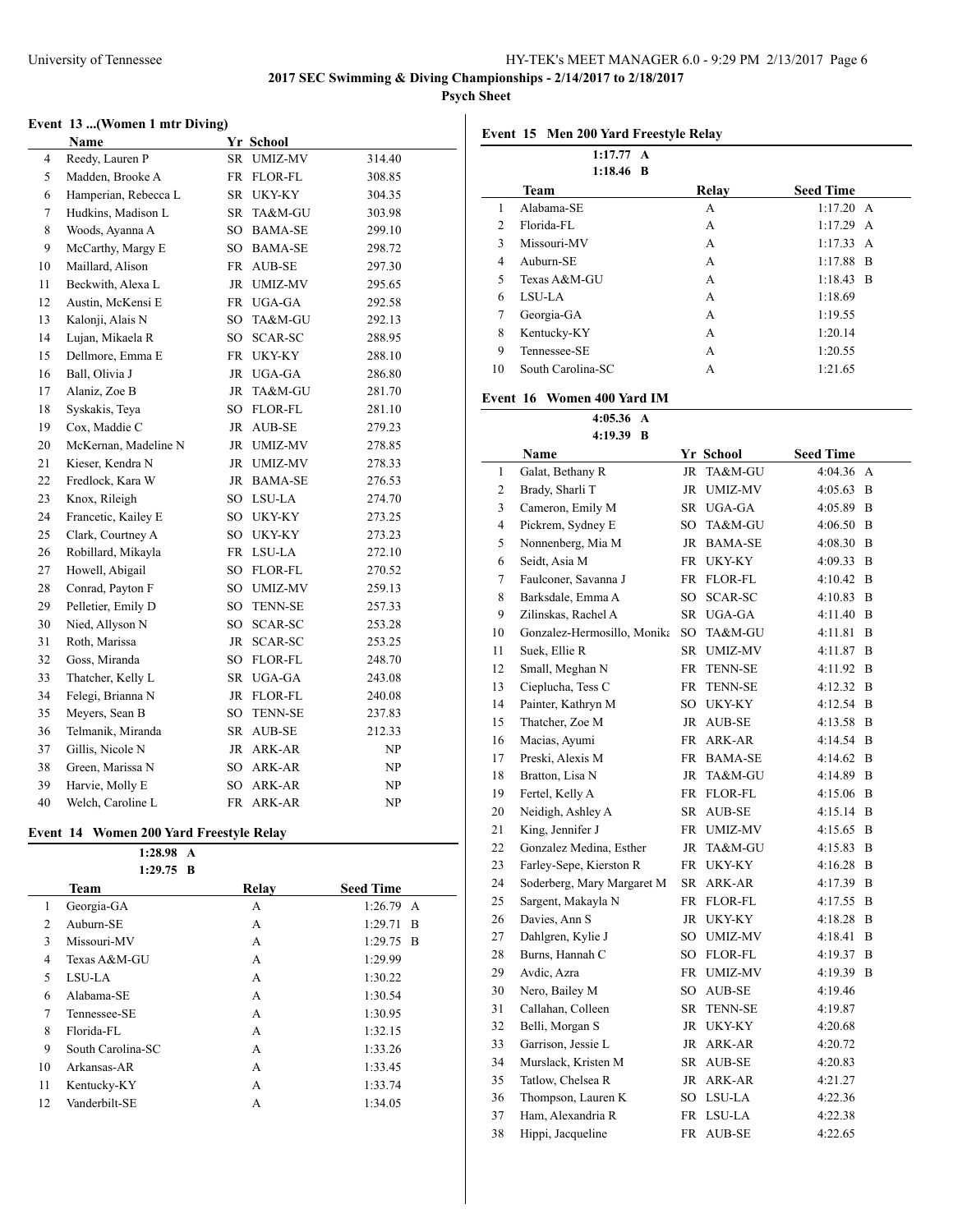# **Event 16 ...(Women 400 Yard IM)**

|    | Name                 | Yr School  | <b>Seed Time</b> |  |
|----|----------------------|------------|------------------|--|
| 39 | Higgs, Albury A      | FR SCAR-SC | 4:22.79          |  |
| 40 | Carlson, Megan M     | SR SCAR-SC | 4:23.31          |  |
| 41 | Lundstrom, Heather M | SR TENN-SE | 4:24.38          |  |
| 42 | Bruun, Line J        | FR BAMA-SE | 4:25.53          |  |
| 43 | Blankenburg, Alex L  | SR VU-SE   | 4:26.22          |  |
| 44 | Atkins, Spence S     | FR TENN-SE | 4:26.41          |  |
| 45 | Delgado, Marissa S   | SO SCAR-SC | 4:26.75          |  |
| 46 | Dickson, Morgan J    | SR TENN-SE | 4:27.21          |  |
| 47 | Peacock, Saleh A     | FR VU-SE   | 4:31.19          |  |
| 48 | Kaisrlik, Morgan L   | SO FLOR-FL | 4:33.34          |  |
| 49 | Darwent, Georgia     | FR FLOR-FL | NT               |  |
| 50 | Glunn, Lexi L        | FR UGA-GA  | NT               |  |
| 51 | Kingsley, Megan M    | JR UGA-GA  | NT               |  |

### **Event 17 Men 400 Yard IM**

|              | 3:40.76<br>A            |           |                |                  |   |
|--------------|-------------------------|-----------|----------------|------------------|---|
|              | 3:54.49<br>B            |           |                |                  |   |
|              | Name                    |           | Yr School      | <b>Seed Time</b> |   |
| $\mathbf{1}$ | Kalisz, Chase T         |           | SR UGA-GA      | 3:36.98          | A |
| 2            | Litherland, Jay Y       | JR        | UGA-GA         | 3:38.19          | A |
| 3            | McHugh, Sam S           | <b>JR</b> | <b>TENN-SE</b> | 3:42.54          | B |
| 4            | Bentz, Gunnar G         | JR        | UGA-GA         | 3:42.89          | B |
| 5            | Switkowski, Jan         |           | JR FLOR-FL     | 3:44.45          | B |
| 6            | Szaranek, Mark          | <b>JR</b> | FLOR-FL        | 3:44.68          | B |
| 7            | Patching, Joe J         | SR        | AUB-SE         | 3:46.14          | B |
| 8            | Alexander, Nick A       |           | FR UMIZ-MV     | 3:46.20          | B |
| 9            | Peribonio, Tom A        | JR        | SCAR-SC        | 3:48.16          | B |
| 10           | Litherland, Kevin R     |           | JR UGA-GA      | 3:48.39          | B |
| 11           | Litherland, Mick S      |           | JR UGA-GA      | 3:48.79          | B |
| 12           | Forde, Clayton T        | <b>FR</b> | UGA-GA         | 3:50.36          | B |
| 13           | Lebed, Alex M           | SO        | <b>FLOR-FL</b> | 3:50.42          | B |
| 14           | Burns, Aidan T          | SO        | UGA-GA         | 3:51.07          | B |
| 15           | Guest, James T          | SO        | UGA-GA         | 3:51.07          | B |
| 16           | Martinez, Jose A        | SO.       | TA&M-GU        | 3:51.32          | B |
| 17           | Bekemeyer, Cody C       | SO        | SCAR-SC        | 3:51.60          | B |
| 18           | Flynn, Brandon P        | SR        | UKY-KY         | 3:51.92          | B |
| 19           | Charles, Taylor T       | JR        | <b>BAMA-SE</b> | 3:52.04          | B |
| 20           | Delk, Taylor T          |           | FR FLOR-FL     | 3:52.44          | B |
| 21           | Smith, Jack C           | SO        | SCAR-SC        | 3:52.91          | B |
| 22           | Orr, Basil M            |           | JR UGA-GA      | 3:53.48          | B |
| 23           | Levreault-Lopez, Alarii |           | SO LSU-LA      | 3:53.52          | B |
| 24           | Brown, Glen T           |           | FR UKY-KY      | 3:53.64          | B |
| 25           | Walker, Benjamin G      | FR        | TA&M-GU        | 3:53.71          | B |
| 26           | Kober, Daniel           | <b>FR</b> | <b>BAMA-SE</b> | 3:53.74          | B |
| 27           | Noletto, Russell J      | SO.       | AUB-SE         | 3:54.29          | B |
| 28           | Blandford, Connor J     | FR        | UKY-KY         | 3:55.48          |   |
| 29           | Aviotti, Drew M         | SR        | UKY-KY         | 3:55.76          |   |
| 30           | Walton, Alex D          | SO.       | <b>UMIZ-MV</b> | 3:56.10          |   |
| 31           | Palazzo, Ross D         | SO        | FLOR-FL        | 3:56.41          |   |
| 32           | McKee, Anton S          |           | SR BAMA-SE     | 3:57.06          |   |
| 33           | Kananowicz, Bryce A     | JR        | SCAR-SC        | 3:58.69          |   |
| 34           | Gonzalez, Mateo         | SO        | TA&M-GU        | 3:58.78          |   |
| 35           | Balogh, Brennan L       |           | SO FLOR-FL     | 3:58.90          |   |
| 36           | Tybur, Jonathan C       | JR        | TA&M-GU        | 3:58.98          |   |
| 37           | Brady, Andrew P         | JR        | FLOR-FL        | 4:00.94          |   |
| 38           | Manganiello, Blake E    | JR        | <b>FLOR-FL</b> | 4:01.38          |   |

| 39 | Ford, Jackson J     |     | FR UGA-GA         | 4:02.51   |
|----|---------------------|-----|-------------------|-----------|
| 40 | Murray, Nathan G    |     | FR TENN-SE        | 4:03.79   |
| 41 | Morrin, Travis J    |     | JR SCAR-SC        | 4:04.02   |
| 42 | Maas, Kyle P        |     | FR BAMA-SE        | 4:04.42   |
| 43 | Gibbons, Jake R     |     | FR TA&M-GU        | 4:05.53   |
| 44 | Heron, David T      | JR. | <b>TENN-SE</b>    | 4:06.24   |
| 45 | Rice, Sam W         |     | <b>SO TENN-SE</b> | 4:07.60   |
| 46 | Brewer, Thomas J    |     | SO AUB-SE         | 4:07.80   |
| 47 | Fredriksson, Petter | FR. | AUB-SE            | <b>NT</b> |
| 48 | Saemundsson, Sven A |     | FR LSU-LA         | NT        |
| 49 | Dunphy, Matthew L   | SO  | <b>TENN-SE</b>    | NT        |
|    |                     |     |                   |           |

# **Event 18 Women 100 Yard Butterfly**

**51.49 A**

| <b>Seed Time</b><br>Name<br>Yr School<br>Gibson, Sarah E<br>TA&M-GU<br>SR.<br>51.37<br>1<br>А<br>2<br>Burchill, Veronica K<br>FR<br>UGA-GA<br>51.79<br>B<br>3<br>Britt, Chlesea E<br>JR UGA-GA<br>52.18<br>B<br>4<br>Black, Haley M<br>JR AUB-SE<br>52.33<br>B<br>Tetzloff, Alyssa P<br>5<br>SO AUB-SE<br>52.44<br>B<br>6<br>Stewart, Kylie N<br>52.54<br>$\overline{B}$<br>JR UGA-GA<br>$\overline{7}$<br>Metzger-Seymour, Erin M<br>52.76<br>JR UMIZ-MV<br>B<br>8<br>Gastaldello, Beryl E<br>JR TA&M-GU<br>52.88<br>B<br>9<br>Kopcso, Kara R<br>SR LSU-LA<br>52.91<br>B<br>Banic, Madeline A<br>10<br>SO TENN-SE<br>52.94<br>B<br>11<br>Kingsley, Megan M<br>JR UGA-GA<br>B<br>53.07<br>Knight, Haylee M<br>SO LSU-LA<br>12<br>53.26<br>B<br>Weekley, Olivia H<br>13<br>JR ARK-AR<br>53.40<br>B<br>Laemmler, Nadine M<br>14<br>SR UMIZ-MV<br>53.43<br>B<br>15<br>Yambor-Maul, Alyssa M<br>SR FLOR-FL<br>B<br>53.68<br>Nero, Bailey M<br>16<br>SO.<br>AUB-SE<br>53.92<br>B<br>17<br>Casazza, Caitln N<br>SO UGA-GA<br>53.95<br>B<br>Lappin, Christina M<br>18<br>FR SCAR-SC<br>54.09<br>B<br>Gehrke, Madeleine S<br>19<br>SO UMIZ-MV<br>54.14<br>B<br>Sapienza, Breanna M<br>20<br>JR VU-SE<br>54.23<br>B<br>McInerny, Haley B<br>21<br>SO UKY-KY<br>54.28<br>B<br>22<br>Lundstrom, Heather M<br>SR<br><b>TENN-SE</b><br>54.39<br>B<br>23<br>Grossman, Helen H<br>FR LSU-LA<br>54.45<br>B<br>24<br>Musser, Hannah E<br>JR BAMA-SE<br>54.46<br>B |
|--------------------------------------------------------------------------------------------------------------------------------------------------------------------------------------------------------------------------------------------------------------------------------------------------------------------------------------------------------------------------------------------------------------------------------------------------------------------------------------------------------------------------------------------------------------------------------------------------------------------------------------------------------------------------------------------------------------------------------------------------------------------------------------------------------------------------------------------------------------------------------------------------------------------------------------------------------------------------------------------------------------------------------------------------------------------------------------------------------------------------------------------------------------------------------------------------------------------------------------------------------------------------------------------------------------------------------------------------------------------------------------------------------------------------------------------------|
|                                                                                                                                                                                                                                                                                                                                                                                                                                                                                                                                                                                                                                                                                                                                                                                                                                                                                                                                                                                                                                                                                                                                                                                                                                                                                                                                                                                                                                                  |
|                                                                                                                                                                                                                                                                                                                                                                                                                                                                                                                                                                                                                                                                                                                                                                                                                                                                                                                                                                                                                                                                                                                                                                                                                                                                                                                                                                                                                                                  |
|                                                                                                                                                                                                                                                                                                                                                                                                                                                                                                                                                                                                                                                                                                                                                                                                                                                                                                                                                                                                                                                                                                                                                                                                                                                                                                                                                                                                                                                  |
|                                                                                                                                                                                                                                                                                                                                                                                                                                                                                                                                                                                                                                                                                                                                                                                                                                                                                                                                                                                                                                                                                                                                                                                                                                                                                                                                                                                                                                                  |
|                                                                                                                                                                                                                                                                                                                                                                                                                                                                                                                                                                                                                                                                                                                                                                                                                                                                                                                                                                                                                                                                                                                                                                                                                                                                                                                                                                                                                                                  |
|                                                                                                                                                                                                                                                                                                                                                                                                                                                                                                                                                                                                                                                                                                                                                                                                                                                                                                                                                                                                                                                                                                                                                                                                                                                                                                                                                                                                                                                  |
|                                                                                                                                                                                                                                                                                                                                                                                                                                                                                                                                                                                                                                                                                                                                                                                                                                                                                                                                                                                                                                                                                                                                                                                                                                                                                                                                                                                                                                                  |
|                                                                                                                                                                                                                                                                                                                                                                                                                                                                                                                                                                                                                                                                                                                                                                                                                                                                                                                                                                                                                                                                                                                                                                                                                                                                                                                                                                                                                                                  |
|                                                                                                                                                                                                                                                                                                                                                                                                                                                                                                                                                                                                                                                                                                                                                                                                                                                                                                                                                                                                                                                                                                                                                                                                                                                                                                                                                                                                                                                  |
|                                                                                                                                                                                                                                                                                                                                                                                                                                                                                                                                                                                                                                                                                                                                                                                                                                                                                                                                                                                                                                                                                                                                                                                                                                                                                                                                                                                                                                                  |
|                                                                                                                                                                                                                                                                                                                                                                                                                                                                                                                                                                                                                                                                                                                                                                                                                                                                                                                                                                                                                                                                                                                                                                                                                                                                                                                                                                                                                                                  |
|                                                                                                                                                                                                                                                                                                                                                                                                                                                                                                                                                                                                                                                                                                                                                                                                                                                                                                                                                                                                                                                                                                                                                                                                                                                                                                                                                                                                                                                  |
|                                                                                                                                                                                                                                                                                                                                                                                                                                                                                                                                                                                                                                                                                                                                                                                                                                                                                                                                                                                                                                                                                                                                                                                                                                                                                                                                                                                                                                                  |
|                                                                                                                                                                                                                                                                                                                                                                                                                                                                                                                                                                                                                                                                                                                                                                                                                                                                                                                                                                                                                                                                                                                                                                                                                                                                                                                                                                                                                                                  |
|                                                                                                                                                                                                                                                                                                                                                                                                                                                                                                                                                                                                                                                                                                                                                                                                                                                                                                                                                                                                                                                                                                                                                                                                                                                                                                                                                                                                                                                  |
|                                                                                                                                                                                                                                                                                                                                                                                                                                                                                                                                                                                                                                                                                                                                                                                                                                                                                                                                                                                                                                                                                                                                                                                                                                                                                                                                                                                                                                                  |
|                                                                                                                                                                                                                                                                                                                                                                                                                                                                                                                                                                                                                                                                                                                                                                                                                                                                                                                                                                                                                                                                                                                                                                                                                                                                                                                                                                                                                                                  |
|                                                                                                                                                                                                                                                                                                                                                                                                                                                                                                                                                                                                                                                                                                                                                                                                                                                                                                                                                                                                                                                                                                                                                                                                                                                                                                                                                                                                                                                  |
|                                                                                                                                                                                                                                                                                                                                                                                                                                                                                                                                                                                                                                                                                                                                                                                                                                                                                                                                                                                                                                                                                                                                                                                                                                                                                                                                                                                                                                                  |
|                                                                                                                                                                                                                                                                                                                                                                                                                                                                                                                                                                                                                                                                                                                                                                                                                                                                                                                                                                                                                                                                                                                                                                                                                                                                                                                                                                                                                                                  |
|                                                                                                                                                                                                                                                                                                                                                                                                                                                                                                                                                                                                                                                                                                                                                                                                                                                                                                                                                                                                                                                                                                                                                                                                                                                                                                                                                                                                                                                  |
|                                                                                                                                                                                                                                                                                                                                                                                                                                                                                                                                                                                                                                                                                                                                                                                                                                                                                                                                                                                                                                                                                                                                                                                                                                                                                                                                                                                                                                                  |
|                                                                                                                                                                                                                                                                                                                                                                                                                                                                                                                                                                                                                                                                                                                                                                                                                                                                                                                                                                                                                                                                                                                                                                                                                                                                                                                                                                                                                                                  |
|                                                                                                                                                                                                                                                                                                                                                                                                                                                                                                                                                                                                                                                                                                                                                                                                                                                                                                                                                                                                                                                                                                                                                                                                                                                                                                                                                                                                                                                  |
|                                                                                                                                                                                                                                                                                                                                                                                                                                                                                                                                                                                                                                                                                                                                                                                                                                                                                                                                                                                                                                                                                                                                                                                                                                                                                                                                                                                                                                                  |
| 25<br>Pick, Gabrielle J<br>SO LSU-LA<br>54.51                                                                                                                                                                                                                                                                                                                                                                                                                                                                                                                                                                                                                                                                                                                                                                                                                                                                                                                                                                                                                                                                                                                                                                                                                                                                                                                                                                                                    |
| 26<br>John-Williams, Kimberlee C<br>SR UGA-GA<br>54.65                                                                                                                                                                                                                                                                                                                                                                                                                                                                                                                                                                                                                                                                                                                                                                                                                                                                                                                                                                                                                                                                                                                                                                                                                                                                                                                                                                                           |
| 27<br>Ellzey, Ashton M<br>JR AUB-SE<br>54.67                                                                                                                                                                                                                                                                                                                                                                                                                                                                                                                                                                                                                                                                                                                                                                                                                                                                                                                                                                                                                                                                                                                                                                                                                                                                                                                                                                                                     |
| Coughlin, Katie M<br>28<br>SO BAMA-SE<br>54.72                                                                                                                                                                                                                                                                                                                                                                                                                                                                                                                                                                                                                                                                                                                                                                                                                                                                                                                                                                                                                                                                                                                                                                                                                                                                                                                                                                                                   |
| Burnett, Natalie K<br>29<br>SR ARK-AR<br>54.80                                                                                                                                                                                                                                                                                                                                                                                                                                                                                                                                                                                                                                                                                                                                                                                                                                                                                                                                                                                                                                                                                                                                                                                                                                                                                                                                                                                                   |
| Meynen, Julie<br>30<br>FR AUB-SE<br>54.97                                                                                                                                                                                                                                                                                                                                                                                                                                                                                                                                                                                                                                                                                                                                                                                                                                                                                                                                                                                                                                                                                                                                                                                                                                                                                                                                                                                                        |
| Martin, Maddie C<br>31<br>SR<br>AUB-SE<br>55.01                                                                                                                                                                                                                                                                                                                                                                                                                                                                                                                                                                                                                                                                                                                                                                                                                                                                                                                                                                                                                                                                                                                                                                                                                                                                                                                                                                                                  |
| 32<br>Korst, Caroline J<br>SR<br>55.15<br>BAMA-SE                                                                                                                                                                                                                                                                                                                                                                                                                                                                                                                                                                                                                                                                                                                                                                                                                                                                                                                                                                                                                                                                                                                                                                                                                                                                                                                                                                                                |
| 33<br>Cefal, Michelle Z<br>SR TENN-SE<br>55.26                                                                                                                                                                                                                                                                                                                                                                                                                                                                                                                                                                                                                                                                                                                                                                                                                                                                                                                                                                                                                                                                                                                                                                                                                                                                                                                                                                                                   |
| 34<br>Katz, Taylor A<br>SR FLOR-FL<br>55.26                                                                                                                                                                                                                                                                                                                                                                                                                                                                                                                                                                                                                                                                                                                                                                                                                                                                                                                                                                                                                                                                                                                                                                                                                                                                                                                                                                                                      |
| Churman, Kayla M<br>35<br>SO UKY-KY<br>55.32                                                                                                                                                                                                                                                                                                                                                                                                                                                                                                                                                                                                                                                                                                                                                                                                                                                                                                                                                                                                                                                                                                                                                                                                                                                                                                                                                                                                     |
| Souther, Lexi D<br>36<br>FR BAMA-SE<br>55.45                                                                                                                                                                                                                                                                                                                                                                                                                                                                                                                                                                                                                                                                                                                                                                                                                                                                                                                                                                                                                                                                                                                                                                                                                                                                                                                                                                                                     |
| 37<br>Moran, Kayla M<br>SR VU-SE<br>55.47                                                                                                                                                                                                                                                                                                                                                                                                                                                                                                                                                                                                                                                                                                                                                                                                                                                                                                                                                                                                                                                                                                                                                                                                                                                                                                                                                                                                        |
| Branaman, Mairyn G<br>55.50<br>38<br>JR SCAR-SC                                                                                                                                                                                                                                                                                                                                                                                                                                                                                                                                                                                                                                                                                                                                                                                                                                                                                                                                                                                                                                                                                                                                                                                                                                                                                                                                                                                                  |
| Dressel, Sherridon L<br>39<br>FR FLOR-FL<br>55.52                                                                                                                                                                                                                                                                                                                                                                                                                                                                                                                                                                                                                                                                                                                                                                                                                                                                                                                                                                                                                                                                                                                                                                                                                                                                                                                                                                                                |
| 40<br>Koch, Rachel L<br>55.56<br>SR VU-SE                                                                                                                                                                                                                                                                                                                                                                                                                                                                                                                                                                                                                                                                                                                                                                                                                                                                                                                                                                                                                                                                                                                                                                                                                                                                                                                                                                                                        |
| 41<br>Ball, Emma<br>FR<br>FLOR-FL<br>55.58                                                                                                                                                                                                                                                                                                                                                                                                                                                                                                                                                                                                                                                                                                                                                                                                                                                                                                                                                                                                                                                                                                                                                                                                                                                                                                                                                                                                       |
| 42<br>Weiss, Taylor R<br><b>JR</b><br>ARK-AR<br>55.70                                                                                                                                                                                                                                                                                                                                                                                                                                                                                                                                                                                                                                                                                                                                                                                                                                                                                                                                                                                                                                                                                                                                                                                                                                                                                                                                                                                            |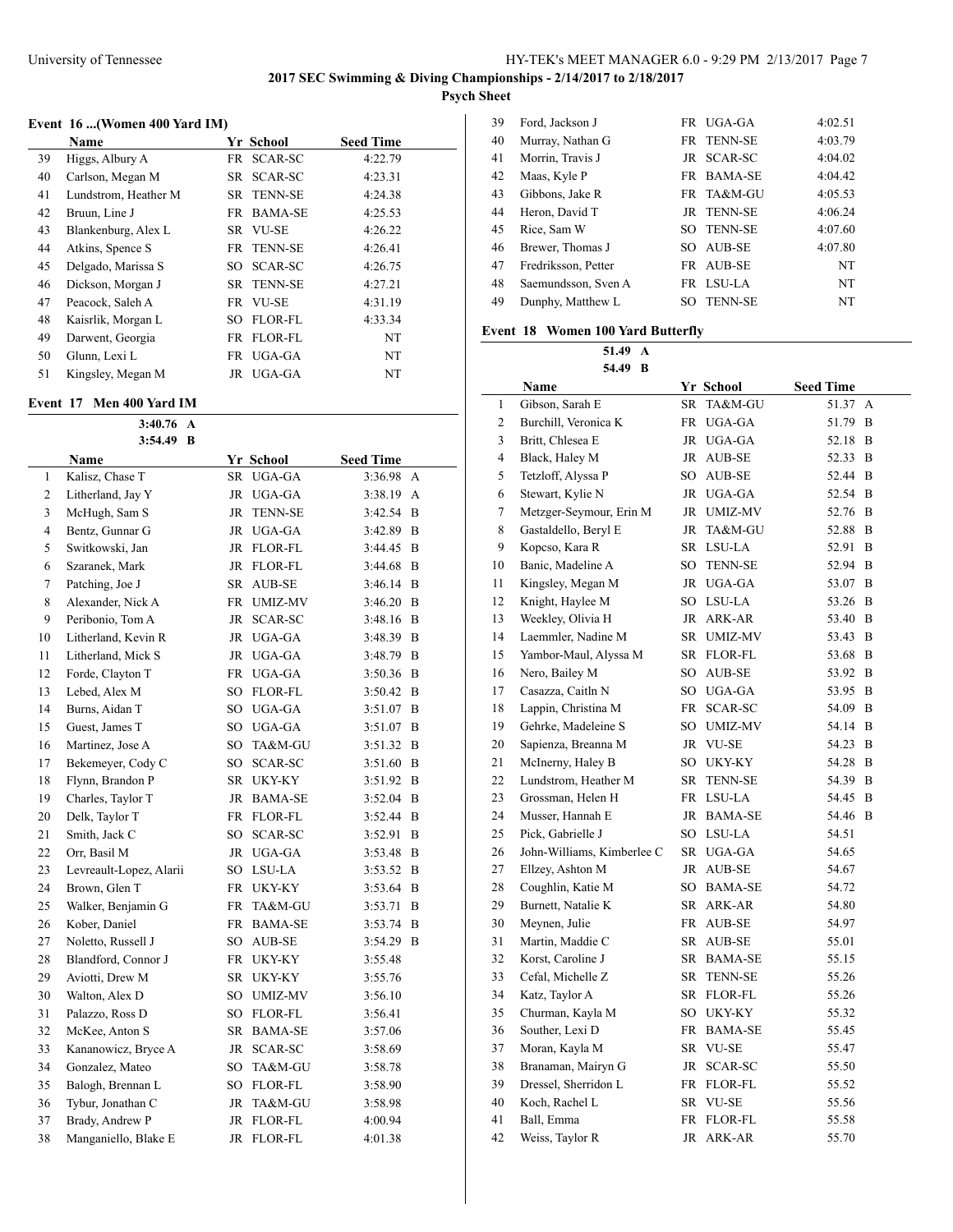# **Psych Sheet**

### **Event 18 ...(Women 100 Yard Butterfly)**

|    | Name                  |    | Yr School      | <b>Seed Time</b> |  |
|----|-----------------------|----|----------------|------------------|--|
| 43 | Parker, Katherine E   |    | FR UGA-GA      | 55.77            |  |
| 44 | Coloma, Samantha I    |    | FR UMIZ-MV     | 55.78            |  |
| 45 | Chambliss, Dalton D   |    | FR ARK-AR      | 55.80            |  |
| 46 | Hamilton, Paige E     |    | FR VU-SE       | 55.95            |  |
| 47 | Norman, Laura R       |    | JR TA&M-GU     | 56.01            |  |
| 48 | Wilts, Samantha E     | SO | UMIZ-MV        | 56.56            |  |
| 49 | Wiggins, Meghan A     |    | SO TENN-SE     | 57.14            |  |
| 50 | Baddock, Caroline A   | JR | AUB-SE         | 57.45            |  |
| 51 | Forrester, Patricia D |    | SR TENN-SE     | 57.81            |  |
| 52 | Primdahl, Erin K      |    | JR VU-SE       | 57.88            |  |
| 53 | Vincent, Taylor M     |    | SR SCAR-SC     | 57.99            |  |
| 54 | Stevens, Hannah E     | JR | UMIZ-MV        | 58.14            |  |
| 55 | Paspalas, Christina M | SO | <b>TENN-SE</b> | 58.15            |  |
| 56 | Delgado, Marissa S    | SO | SCAR-SC        | 58.66            |  |
| 57 | Sell, Sydney L        | SO | FLOR-FL        | NT               |  |
| 58 | Menendez Nava, Ana    | FR | SCAR-SC        | NT               |  |

#### **Event 19 Men 100 Yard Butterfly**

|                         | 45.73<br>A<br>48.29<br>B  |                 |                |                  |                |
|-------------------------|---------------------------|-----------------|----------------|------------------|----------------|
|                         | Name                      |                 | Yr School      | <b>Seed Time</b> |                |
| 1                       | Sansoucie, Andrew J       | SR              | <b>UMIZ-MV</b> | 44.86 A          |                |
| $\overline{c}$          | Dressel, Caeleb R         | <b>JR</b>       | <b>FLOR-FL</b> | 44.86            | $\mathbf{A}$   |
| 3                       | Rysemus, Logan E          | SR              | LSU-LA         | 45.98            | B              |
| $\overline{\mathbf{4}}$ | Martinez, Luis C          | JR              | <b>AUB-SE</b>  | 46.20            | B              |
| 5                       | Dale, Taylor L            |                 | SR UGA-GA      | 46.48            | B              |
| 6                       | Kaliszak, Luke J          |                 | JR BAMA-SE     | 46.54            | B              |
| 7                       | Hein, Daniel W            |                 | FR UMIZ-MV     | 46.82            | $\overline{B}$ |
| 8                       | Waddell, Zane             |                 | FR BAMA-SE     | 46.98            | $\overline{B}$ |
| 9                       | Schwingenschloegl, Fabian |                 | SR UMIZ-MV     | 47.00            | B              |
| 10                      | Holoda, Peter             |                 | JR AUB-SE      | 47.17            | B              |
| 11                      | McCloskey, Liam M         |                 | SO AUB-SE      | 47.19            | B              |
| 12                      | Grassi, Santiago          |                 | FR AUB-SE      | 47.19            | B              |
| 13                      | Switkowski, Jan           |                 | JR FLOR-FL     | 47.19            | B              |
| 14                      | Slaton, Micah L           |                 | FR UMIZ-MV     | 47.22            | B              |
| 15                      | Ayar, Turker              | SR              | TA&M-GU        | 47.26            | $\overline{B}$ |
| 16                      | Wallace, Martin L         | SR              | <b>UMIZ-MV</b> | 47.40            | B              |
| 17                      | Higgins, Kyle D           | SR              | UKY-KY         | 47.42            | B              |
| 18                      | McCaffrey, Devin R        |                 | SR LSU-LA      | 47.47            | B              |
| 19                      | Bentz, Gunnar G           | JR              | UGA-GA         | 47.53            | B              |
| 20                      | Litherland, Mick S        |                 | JR UGA-GA      | 47.60            | B              |
| 21                      | Ballard, Foster W         | SO <sub>1</sub> | AUB-SE         | 47.62            | B              |
| 22                      | Clark, Pace T             | SR              | UGA-GA         | 47.63            | B              |
| 23                      | Mankus, Luke A            |                 | SO UMIZ-MV     | 47.65            | B              |
| 24                      | Boland, Jonathan P        | SR              | SCAR-SC        | 47.75            | B              |
| 25                      | Coetzee, Ryan             | JR              | <b>TENN-SE</b> | 47.77            | B              |
| 26                      | Szaranek, Mark            |                 | JR FLOR-FL     | 47.77            | B              |
| 27                      | Bams, Laurent J           |                 | SO BAMA-SE     | 47.86            | B              |
| 28                      | Bonetti, Brock W          | JR              | TA&M-GU        | 47.98            | B              |
| 29                      | Gonzalez, Mateo           | SO              | TA&M-GU        | 47.98            | B              |
| 30                      | Brooks, Powell P          |                 | JR UGA-GA      | 48.15            | $\overline{B}$ |
| 31                      | Atmore, Blake B           |                 | SO UGA-GA      | 48.24            | B              |
| 32                      | Oslin, Connor J           |                 | SR BAMA-SE     | 48.26            | B              |
| 33                      | Jones, Harrison H         |                 | SO LSU-LA      | 48.33            |                |
| 34                      | Clough, Lewis             | FR              | LSU-LA         | 48.45            |                |
| 35                      | Beach, Matthew G          | SO              | UKY-KY         | 48.59            |                |

| 36 | Koster, Adam R           | FR        | TA&M-GU        | 48.71 |
|----|--------------------------|-----------|----------------|-------|
| 37 | Rose, Justin S           | FR        | <b>SCAR-SC</b> | 48.74 |
| 38 | Monaghan, Colin M        | SO        | UGA-GA         | 48.79 |
| 39 | Tosh, Caleb J            | JR        | <b>SCAR-SC</b> | 48.84 |
| 40 | Ramoska, Robert R        | <b>SR</b> | <b>BAMA-SE</b> | 49.10 |
| 41 | Copeland, Taylor B       | SR        | AUB-SE         | 49.12 |
| 42 | Schaetzle, Griffin C     | SО        | <b>UMIZ-MV</b> | 49.14 |
| 43 | Dingess, David A         | SO        | UKY-KY         | 49.27 |
| 44 | Mescolote, Joao Victor O | JR        | LSU-LA         | 49.30 |
| 45 | Swart, Josh D            | SO.       | UKY-KY         | 49.34 |
| 46 | Smith, Jacob D           | JR.       | UKY-KY         | 49.35 |
| 47 | Verhage, Braga G         | FR        | <b>TENN-SE</b> | 49.41 |
| 48 | Kelsoe, Jacob W          | SR        | <b>BAMA-SE</b> | 49.50 |
| 49 | Blyzinskyj, Jack A       | <b>SR</b> | <b>FLOR-FL</b> | 49.71 |
| 50 | Gonzales, Jacob A        | SR.       | TA&M-GU        | 49.81 |
| 51 | Hirstein, Austin X       | <b>JR</b> | <b>TENN-SE</b> | 49.95 |
| 52 | Auerbach, Knox W         | SO        | <b>BAMA-SE</b> | 50.26 |
| 53 | Riggs, William H         | FR        | SCAR-SC        | 50.46 |
| 54 | Ionichev, Gleb           | <b>FR</b> | <b>TENN-SE</b> | 52.44 |
| 55 | Goldman, Brandon R       | SR        | LSU-LA         | NT    |
| 56 | Kananowicz, Bryce A      | JR        | SCAR-SC        | NT    |
| 57 | Acevedo, Javier C        | <b>FR</b> | UGA-GA         | NT    |
|    |                          |           |                |       |

# **Event 20 Men 3 mtr Diving**

|                | Name                     |           | Yr School      |        |
|----------------|--------------------------|-----------|----------------|--------|
| 1              | Stone, Liam B            | <b>JR</b> | <b>TENN-SE</b> | 457.05 |
| $\overline{2}$ | Celaya Hernandez, Juan M |           | FR LSU-LA      | 431.18 |
| 3              | Goodwin, Kyle S          | SO.       | <b>UMIZ-MV</b> | 398.40 |
| 4              | Smith, Samuel C          | SO.       | <b>FLOR-FL</b> | 397.57 |
| 5              | Masterton, Sebastian R   |           | SO UKY-KY      | 392.40 |
| 6              | Sagert, Brent            |           | SR BAMA-SE     | 387.90 |
| 7              | Fritter, Hunter J        |           | JR UMIZ-MV     | 384.68 |
| 8              | Lazeroff, Scott H        |           | SO AUB-SE      | 380.85 |
| 9              | Suchla, Andrew J         | SR.       | LSU-LA         | 377.70 |
| 10             | Turnham, Pete M          | <b>JR</b> | AUB-SE         | 375.45 |
| 11             | Thornton, Sam N          | SO        | TA&M-GU        | 372.98 |
| 12             | McClellan, Matthew R     | SO        | LSU-LA         | 370.05 |
| 13             | Forlini, Ian             |           | JR UGA-GA      | 369.68 |
| 14             | Gotro, Jordan            | SR        | SCAR-SC        | 364.13 |
| 15             | Frebel, Kevin P          | FR        | UKY-KY         | 362.18 |
| 16             | Henschel, Tyler R        | JR        | TA&M-GU        | 360.98 |
| 17             | Howell, Michael A        | JR        | <b>TENN-SE</b> | 350.10 |
| 18             | Rusek, Nick J            | SO        | <b>TENN-SE</b> | 343.28 |
| 19             | Lake, Skylar L           | SO.       | TA&M-GU        | 336.90 |
| 20             | Goss, Robert             |           | JR FLOR-FL     | 334.95 |
| 21             | Phillip, Matthew         | SO        | LSU-LA         | 332.10 |
| 22             | Clifton, Charlie W       |           | FR UGA-GA      | 330.00 |
| 23             | Jou, Stephen             |           | JR UKY-KY      | 329.75 |
| 24             | Richter, Noah J          | SR        | UKY-KY         | 321.35 |
| 25             | Stockton, Zachary B      | <b>SR</b> | TA&M-GU        | 319.43 |
| 26             | Haffey, Colton           | SR        | TA&M-GU        | 315.08 |
| 27             | Wheeler, Walker A        | SR        | UGA-GA         | 312.75 |
| 28             | Morton, David L          |           | JR BAMA-SE     | 311.10 |
| 29             | Markman, Lyle            | JR        | SCAR-SC        | 296.77 |
| 30             | Checchin, Justin         | SO        | AUB-SE         | 270.95 |
| 31             | Power, Dylan J           | <b>FR</b> | <b>FLOR-FL</b> | NP     |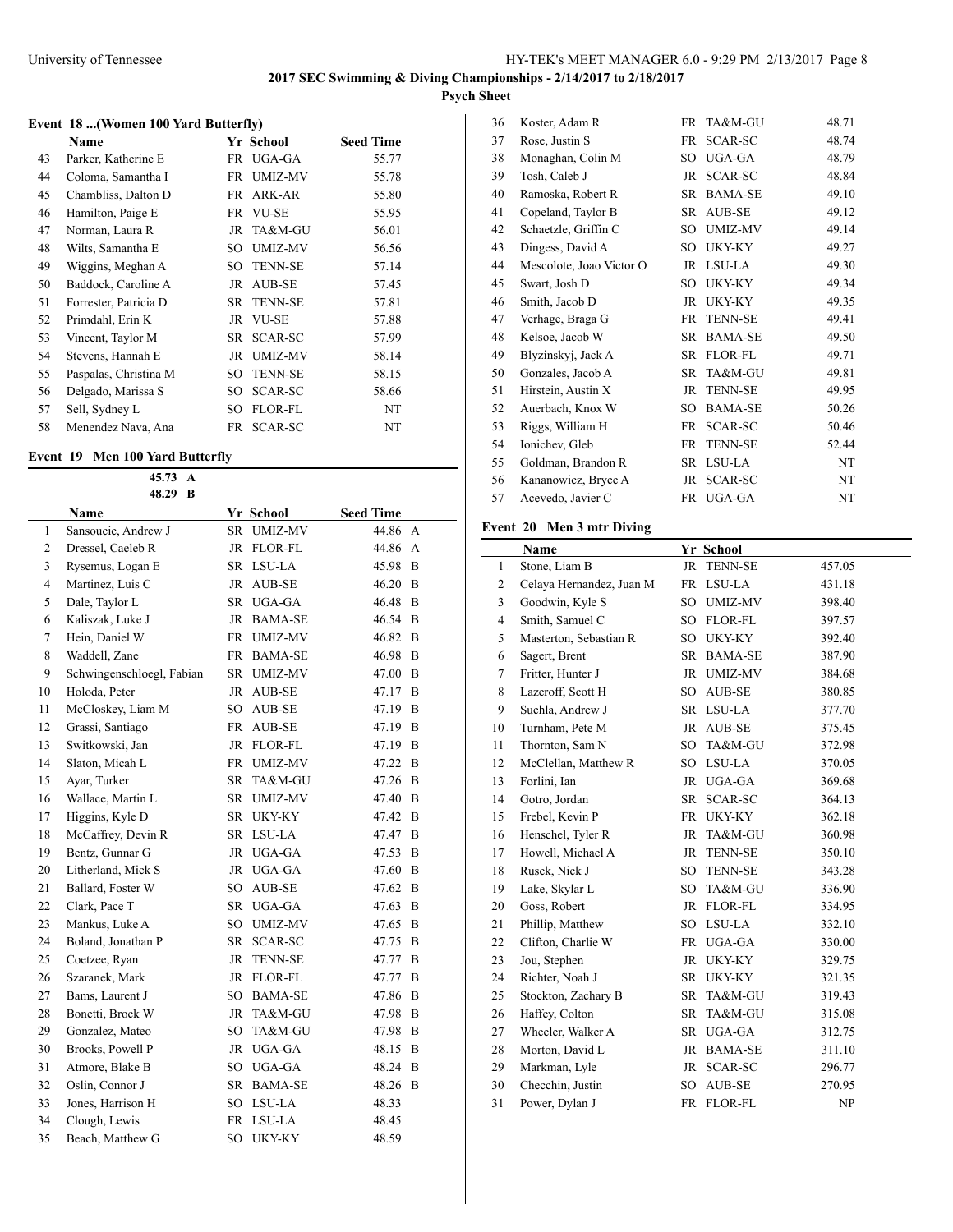# **Psych Sheet**

# **Event 21 Women 200 Yard Freestyle**

| ,, ,,,,,,,,,<br>$1:43.63 \text{ A}$ |                             |                 |                          |                  |   |  |
|-------------------------------------|-----------------------------|-----------------|--------------------------|------------------|---|--|
|                                     | 1:47.99 B                   |                 |                          |                  |   |  |
|                                     | Name                        |                 | Yr School                | <b>Seed Time</b> |   |  |
| 1                                   | Gibson, Sarah E             | SR              | TA&M-GU                  | 1:44.37          | B |  |
| $\overline{c}$                      | Raab, Meaghan M             | JR              | UGA-GA                   | 1:44.47          | B |  |
| 3                                   | Rasmus, Claire E            | SO              | TA&M-GU                  | 1:44.89          | B |  |
| 4                                   | Maughan, Amelia B           | JR              | FLOR-FL                  | 1:45.68          | B |  |
| 5                                   | Freriks, Geena K            | SO              | UKY-KY                   | 1:46.14          | B |  |
| 6                                   | Troskot, Leah B             |                 | SR LSU-LA                | 1:46.34          | B |  |
| 7                                   | Hayden, Rachel E            |                 | JR UMIZ-MV               | 1:46.61          | B |  |
| 8                                   | McCann, Meryn               |                 | FR UGA-GA                | 1:46.71          | B |  |
| 9                                   | Galyer, Ali J               | FR              | UKY-KY                   | 1:46.74          | B |  |
| 10                                  | Zubar, Kira E               | JR              | UMIZ-MV                  | 1:46.80          | B |  |
| 11                                  | Peters, Stephanie C         |                 | JR UGA-GA                | 1:46.97          | B |  |
| 12                                  | Malone, Kristin T           | JR              | TA&M-GU                  | 1:47.21          | B |  |
| 13                                  | Small, Meghan N             | FR              | <b>TENN-SE</b>           | 1:47.25          | B |  |
| 14                                  | Portz, Katie A              |                 | FR TA&M-GU               | 1:47.32          | B |  |
| 15                                  | Dambacher, Kelsey N         |                 | FR FLOR-FL               | 1:47.35          | B |  |
| 16                                  | Stout, Jordan M             | FR              | UGA-GA                   | 1:47.37          | B |  |
| 17                                  | Falconer, Erin E            | SO              | AUB-SE                   | 1:47.40          | B |  |
| 18                                  | Miller, Amy E               |                 | FR TA&M-GU               | 1:47.62          | B |  |
| 19                                  | Merritt, Jessica            |                 | FR AUB-SE                | 1:47.73          | B |  |
| 20                                  | Evensen, Courtney M         |                 | SO UMIZ-MV               | 1:47.90          | B |  |
| 21                                  | Lee, Shauna A               |                 | SO UGA-GA                | 1:48.00          |   |  |
| 22                                  | Casey, Kendal A             |                 | SR UKY-KY                | 1:48.04          |   |  |
| 23                                  | Brown, Erika J              | FR              | <b>TENN-SE</b>           | 1:48.09          |   |  |
| 24                                  | Katz, Taylor A              | SR              | FLOR-FL                  | 1:48.12          |   |  |
| 25                                  | McInerny, Haley B           | SO              | UKY-KY                   | 1:48.24          |   |  |
| 26                                  | Merritt, Heather N          | JR              | SCAR-SC                  | 1:48.28          |   |  |
| 27                                  | Tomley, Temarie A           | JR              | <b>BAMA-SE</b>           | 1:48.29          |   |  |
| 28                                  | Bruun, Line J               | FR              | <b>BAMA-SE</b>           | 1:48.34          |   |  |
| 29                                  | Dabney, Devon C             |                 | SR LSU-LA                | 1:48.35          |   |  |
| 30                                  | Metzsch, Sara K             | FR              | TA&M-GU                  | 1:48.50          |   |  |
| 31                                  | Lister, Aiden M             | SR              | ARK-AR                   | 1:48.55          |   |  |
| 32                                  | Trost, Victoria S           |                 | SR UMIZ-MV               | 1:48.87          |   |  |
| 33                                  | Bohon, Micah W              |                 | JR TENN-SE               | 1:48.96          |   |  |
| 34                                  | Darwent, Georgia            |                 | FR FLOR-FL               | 1:49.25          |   |  |
| 35                                  | Tootill, Caitlin J          | SO              | ARK-AR                   | 1:49.43          |   |  |
| 36                                  | Brown, Cameron A            |                 | FR BAMA-SE               | 1:49.45          |   |  |
| 37                                  | Bindi, Tori E               |                 | FR FLOR-FL               | 1:49.60          |   |  |
| 38                                  | Finke, Autumn S             | SR              | FLOR-FL                  | 1:49.61          |   |  |
| 39                                  | Meynen, Julie               | FR              | AUB-SE                   | 1:49.79          |   |  |
| 40                                  | Macdougall, Jane M          | JR              | LSU-LA                   | 1:49.90          |   |  |
| 41                                  | Whisenhunt, Meredith G      |                 |                          | 1:49.91          |   |  |
|                                     |                             | SO              | UKY-KY<br><b>TENN-SE</b> |                  |   |  |
| 42                                  | Cieplucha, Tess C           | <b>FR</b>       |                          | 1:49.99          |   |  |
| 43                                  | Lupton, Lexie L             | SO              | TA&M-GU                  | 1:50.24          |   |  |
| 44                                  | Henry, Tennyson C           | SO <sub>1</sub> | LSU-LA                   | 1:50.26          |   |  |
| 45                                  | Lingmann, Edith             | FR              | SCAR-SC                  | 1:50.38          |   |  |
| 46                                  | Carney, Annah D             | SO              | ARK-AR                   | 1:50.65          |   |  |
| 47                                  | McMahon, Sycerika M         | SR              | TA&M-GU                  | 1:50.87          |   |  |
| 48                                  | McKernan, Shannon E         | SO.             | AUB-SE                   | 1:50.89          |   |  |
| 49                                  | Dressel, Sherridon L        | FR              | FLOR-FL                  | 1:51.01          |   |  |
| 50                                  | Hippi, Jacqueline           | FR              | AUB-SE                   | 1:51.23          |   |  |
| 51                                  | Michailoff-Russell, Kiera C | SO <sub>1</sub> | ARK-AR                   | 1:51.29          |   |  |
| 52                                  | Cornell, Emily B            | FR              | SCAR-SC                  | 1:51.36          |   |  |
| 53                                  | Stewart, Kylie N            | JR              | UGA-GA                   | 1:51.52          |   |  |

| 54 | Sargent, Makayla N     | FR        | <b>FLOR-FL</b> | 1:51.53 |
|----|------------------------|-----------|----------------|---------|
| 55 | Callahan, Colleen      | <b>SR</b> | <b>TENN-SE</b> | 1:51.61 |
| 56 | Brown, Summer K        | <b>JR</b> | <b>VU-SE</b>   | 1:51.74 |
| 57 | Vay, Meredith M        | JR        | SCAR-SC        | 1:51.81 |
| 58 | Leverenz, Brianna H    | SO        | <b>TENN-SE</b> | 1:52.17 |
| 59 | Berger, Kelly M        | SR        | UKY-KY         | 1:52.31 |
| 60 | Williams, Kahra C      | SO        | <b>FLOR-FL</b> | 1:52.42 |
| 61 | Bencic, Carrie A       | <b>SR</b> | <b>VU-SE</b>   | 1:52.46 |
| 62 | Fertel, Kelly A        | <b>FR</b> | <b>FLOR-FL</b> | 1:52.77 |
| 63 | Sanchez, Namilla S     | FR        | <b>VU-SE</b>   | 1:52.98 |
| 64 | Kelly, Erin E          | SO        | ARK-AR         | 1:53.08 |
| 65 | Maltby, Elizabeth E    | SR        | SCAR-SC        | 1:53.12 |
| 66 | Worrell, Taylor N      | <b>JR</b> | SCAR-SC        | 1:53.14 |
| 67 | Fleming, Morgan G      | SO        | <b>BAMA-SE</b> | 1:53.26 |
| 68 | Smith, Sarah T         | JR.       | SCAR-SC        | 1:53.37 |
| 69 | Eaker, Madison R       |           | SO VU-SE       | 1:53.60 |
| 70 | Panti, Elisavet        | <b>JR</b> | <b>FLOR-FL</b> | 1:53.60 |
| 71 | Allen, Emily K         | SO        | <b>TENN-SE</b> | 1:54.08 |
| 72 | Peacock, Saleh A       | FR        | <b>VU-SE</b>   | 1:54.68 |
| 73 | Van Landeghem, Chantal | <b>SR</b> | UGA-GA         | 1:56.06 |
| 74 | Chabbott, Amanda H     |           | FR VU-SE       | 1:56.29 |
| 75 | Morrow, Lindsay H      | JR        | <b>BAMA-SE</b> | 1:58.36 |
| 76 | Babbin, Kathryn L      | SR.       | <b>VU-SE</b>   | 1:59.50 |
| 77 | Purcell, Allyx K       | <b>SR</b> | AUB-SE         | NT      |
| 78 | Faulconer, Savanna J   | FR        | <b>FLOR-FL</b> | NT      |
| 79 | Kelsoe, Katie K        | SO        | <b>BAMA-SE</b> | NT      |
| 80 | Britt, Chlesea E       | <b>JR</b> | UGA-GA         | NT      |

# **Event 22 Men 200 Yard Freestyle**

**1:32.97 A 1:37.99 B**

| 1.J <i>1.JJ</i> D   |           |                |                                                                                                               |                |
|---------------------|-----------|----------------|---------------------------------------------------------------------------------------------------------------|----------------|
| <b>Name</b>         |           |                | <b>Seed Time</b>                                                                                              |                |
| Rooney, Maxime P    |           |                | 1:33.85 B                                                                                                     |                |
| Litherland, Jay Y   | <b>JR</b> | UGA-GA         | 1:34.04                                                                                                       | B              |
| Dressel, Caeleb R   |           | FLOR-FL        | 1:34.60                                                                                                       | B              |
| Schreuders, Mikel C | SO.       | <b>UMIZ-MV</b> | 1:34.67                                                                                                       | B              |
| Gray, Alex K        |           |                | 1:34.85                                                                                                       | B              |
| Markham, Jake M     |           |                | 1:34.95                                                                                                       | B              |
| D'Arrigo, Mitch M   | <b>SR</b> | FLOR-FL        | 1:34.95                                                                                                       | B              |
| Howard, Robert C    | SO        | <b>BAMA-SE</b> | 1:34.99                                                                                                       | B              |
| Switkowski, Jan     |           |                | 1:35.10                                                                                                       | $\overline{B}$ |
| Davis, Nicholas C   |           | <b>UMIZ-MV</b> | 1:35.43                                                                                                       | B              |
| Griffin, Carter J   | <b>SR</b> | <b>UMIZ-MV</b> | 1:35.46                                                                                                       | B              |
| Baqlah, Khader      |           |                | 1:35.53                                                                                                       | B              |
| Bams, Laurent J     | <b>SO</b> | <b>BAMA-SE</b> | 1:35.68                                                                                                       | $\overline{B}$ |
| Bentz, Gunnar G     |           | UGA-GA         | 1:35.98                                                                                                       | B              |
| Coffman, Sam E      | <b>SO</b> | <b>UMIZ-MV</b> | 1:36.00                                                                                                       | B              |
| Morris, Hugo        | <b>JR</b> | <b>AUB-SE</b>  | 1:36.07                                                                                                       | B              |
| Bone, Colin         | <b>FR</b> | AUB-SE         | 1:36.26                                                                                                       | B              |
| Higgins, Walker A   | <b>FR</b> | UGA-GA         | 1:36.42                                                                                                       | <sup>B</sup>   |
| Heath, Grady W      | <b>SO</b> | <b>FLOR-FL</b> | 1:36.43                                                                                                       | B              |
| Litherland, Kevin R |           | UGA-GA         | 1:36.49                                                                                                       | $\overline{B}$ |
| Lima, Giovanny N    | FR        | <b>UMIZ-MV</b> | 1:36.67                                                                                                       | B              |
| Auerbach, Knox W    | SO        | <b>BAMA-SE</b> | 1:36.70                                                                                                       | B              |
| Patching, Joe J     | <b>SR</b> | AUB-SE         | 1:36.82                                                                                                       | B              |
| Clough, Lewis       | <b>FR</b> | LSU-LA         | 1:37.10                                                                                                       | B              |
| Minuth, Fynn        | <b>SO</b> | SCAR-SC        | 1:37.30                                                                                                       | B              |
| Burns, Aidan T      | SO        | UGA-GA         | 1:37.51                                                                                                       | B              |
|                     |           |                | <b>Yr School</b><br>FR FLOR-FL<br>JR<br>SR BAMA-SE<br>JR LSU-LA<br>JR FLOR-FL<br>SR<br>FR FLOR-FL<br>JR<br>JR |                |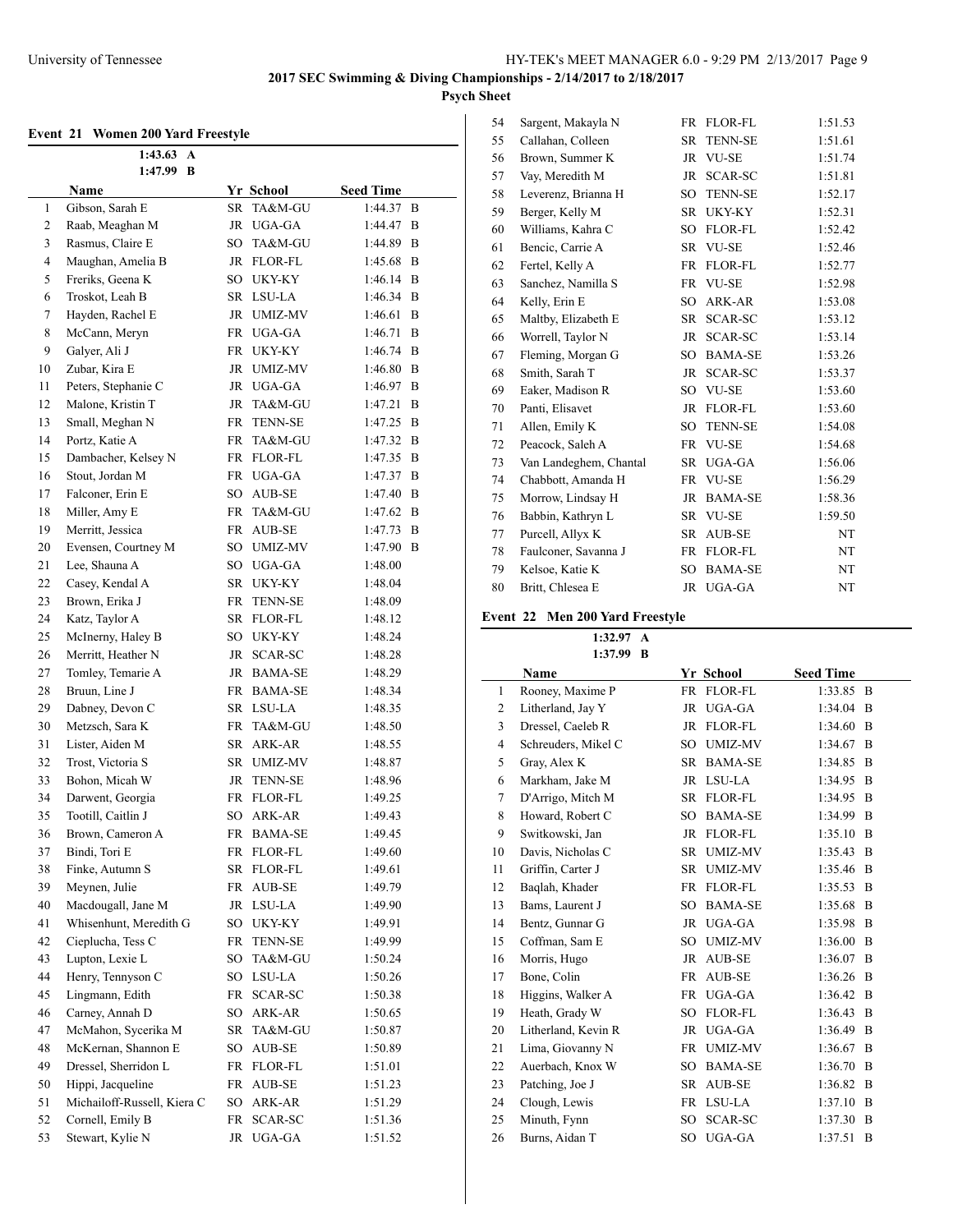# **Psych Sheet**

### **Event 22 ...(Men 200 Yard Freestyle)**

|    | Name                    |           | Yr School      | <b>Seed Time</b> |   |
|----|-------------------------|-----------|----------------|------------------|---|
| 27 | Jones, Isaac P          | JR        | <b>UKY-KY</b>  | $1:37.72$ B      |   |
| 28 | Mahmoud, Akaram A       | JR        | SCAR-SC        | 1:37.87          | B |
| 29 | Adams, Matthew D        |           | JR BAMA-SE     | 1:37.88          | B |
| 30 | Apple, Zach             |           | SO AUB-SE      | 1:37.92          | B |
| 31 | Holoda, Peter           | JR        | AUB-SE         | 1:37.97          | B |
| 32 | Reid, Christopher P     |           | JR BAMA-SE     | 1:38.14          |   |
| 33 | Decoursey, Kyle E       | SO        | <b>TENN-SE</b> | 1:38.31          |   |
| 34 | Main, Bayley H          |           | SO FLOR-FL     | 1:38.39          |   |
| 35 | Gunn, Sean M            | SR        | UKY-KY         | 1:38.42          |   |
| 36 | Lawless, Ben W          | JR        | FLOR-FL        | 1:38.61          |   |
| 37 | Martinez, Jose A        | SO        | TA&M-GU        | 1:38.62          |   |
| 38 | Booth, Joshua J         |           | JR AUB-SE      | 1:38.65          |   |
| 39 | Darmody, Kyle J         | SR        | AUB-SE         | 1:38.73          |   |
| 40 | Wetzlar, Peter C        |           | FR UKY-KY      | 1:38.76          |   |
| 41 | Ayar, Turker            | SR        | TA&M-GU        | 1:38.85          |   |
| 42 | Rocha de Murga, Juan    | SR        | TA&M-GU        | 1:38.91          |   |
| 43 | Saemundsson, Sven A     | FR        | LSU-LA         | 1:39.00          |   |
| 44 | Anderson, Shane M       | SO        | UKY-KY         | 1:39.07          |   |
| 45 | Gonzales, Jacob A       | SR        | TA&M-GU        | 1:39.15          |   |
| 46 | Thibert, Mike E         | FR        | TA&M-GU        | 1:39.33          |   |
| 47 | Pheiffer, Damen A       | SR        | LSU-LA         | 1:39.47          |   |
| 48 | Lee, Bryan D            | SO -      | AUB-SE         | 1:39.84          |   |
| 49 | Hinawi, Marc            | FR        | <b>TENN-SE</b> | 1:39.90          |   |
| 50 | Szaranek, Mark          |           | JR FLOR-FL     | 1:39.90          |   |
| 51 | Brady, Andrew P         |           | JR FLOR-FL     | 1:40.09          |   |
| 52 | Burns, Hayden M         | SO        | <b>TENN-SE</b> | 1:40.16          |   |
| 53 | Richardson, Steven J    | SO        | TA&M-GU        | 1:40.16          |   |
| 54 | Martinez Scarpe, Enzo M | JR        | FLOR-FL        | 1:40.53          |   |
| 55 | Kalontarov, Ziv         | SO        | AUB-SE         | 1:40.55          |   |
| 56 | Koster, Adam R          | FR        | TA&M-GU        | 1:40.55          |   |
| 57 | Manganiello, Blake E    | JR        | <b>FLOR-FL</b> | 1:40.86          |   |
| 58 | Garcia, Cobe J          |           | SO UKY-KY      | 1:40.97          |   |
| 59 | Hirstein, Austin X      | JR        | <b>TENN-SE</b> | 1:41.39          |   |
| 60 | Reilman, Joey J         | SO        | <b>TENN-SE</b> | 1:41.45          |   |
| 61 | Clark, Drew S           |           | FR FLOR-FL     | 1:41.49          |   |
| 62 | Madden, Carl C          |           | SR BAMA-SE     | 1:41.61          |   |
| 63 | Gunning, Jackson C      | JR        | UKY-KY         | 1:41.64          |   |
| 64 | Morris, Alec            | SR        | AUB-SE         | 1:41.99          |   |
| 65 | McCrillis, Patrick C    | JR        | SCAR-SC        | 1:42.25          |   |
| 66 | Stevenson, Jamie W      | SR        | UKY-KY         | 1:42.28          |   |
| 67 | Garcia, Matthew J       | <b>FR</b> | <b>TENN-SE</b> | 1:45.97          |   |
| 68 | Oslin, Connor J         | SR        | BAMA-SE        | NT               |   |
| 69 | Acevedo, Javier C       | FR        | UGA-GA         | NT               |   |
| 70 | Clark, Pace T           | SR        | UGA-GA         | NT               |   |
| 71 | Miller, Kevin T         | FR        | UGA-GA         | NT               |   |

# **Event 23 Women 200 Yard Butterfly**

**1:54.01 A**

|   | $1:59.59$ B       |            |                     |
|---|-------------------|------------|---------------------|
|   | Name              | Yr School  | <b>Seed Time</b>    |
|   | Britt, Chlesea E  | JR UGA-GA  | $1:53.93 \text{ A}$ |
| 2 | Gibson, Sarah E   | SR TA&M-GU | $1:54.59$ B         |
| 3 | Kingsley, Megan M | JR UGA-GA  | $1:54.90$ B         |
| 4 | Galat, Bethany R  | JR TA&M-GU | $1:55.67$ B         |
|   | Brady, Sharli T   | JR UMIZ-MV | $1:56.27$ B         |
| 6 | Nero, Bailey M    | SO AUB-SE  | $1:56.49$ B         |

| 7  | Kopcso, Kara R              | SR  | LSU-LA         | 1:56.50 | B |
|----|-----------------------------|-----|----------------|---------|---|
| 8  | Casazza, Caitln N           | SO  | UGA-GA         | 1:57.14 | B |
| 9  | Pick, Gabrielle J           | SO  | LSU-LA         | 1:57.86 | B |
| 10 | Avdic, Azra                 | FR  | UMIZ-MV        | 1:58.04 | B |
| 11 | Yambor-Maul, Alyssa M       | SR  | FLOR-FL        | 1:58.43 | B |
| 12 | Lundstrom, Heather M        | SR  | TENN-SE        | 1:58.54 | B |
| 13 | Tegner, Madeline R          | SR  | TENN-SE        | 1:58.76 | B |
| 14 | Cefal, Michelle Z           | SR  | TENN-SE        | 1:58.80 | B |
| 15 | Painter, Kathryn M          | SO  | UKY-KY         | 1:59.08 | B |
| 16 | Weber, Sophie B             | SR  | LSU-LA         | 1:59.11 | B |
| 17 | Nonnenberg, Mia M           | JR  | <b>BAMA-SE</b> | 1:59.19 | B |
| 18 | McInerny, Haley B           | SO  | UKY-KY         | 1:59.20 | B |
| 19 | Cameron, Emily M            | SR  | UGA-GA         | 1:59.28 | B |
| 20 | Sargent, Makayla N          | FR  | FLOR-FL        | 1:59.42 | B |
| 21 | Black, Haley M              | JR  | AUB-SE         | 1:59.56 | B |
| 22 | Farley-Sepe, Kierston R     | FR  | UKY-KY         | 1:59.66 |   |
| 23 | Katz, Taylor A              | SR  | FLOR-FL        | 1:59.70 |   |
| 24 | Garrison, Jessie L          | JR  | ARK-AR         | 1:59.80 |   |
| 25 | Kelly, Paige M              | SO  | UKY-KY         | 1:59.86 |   |
| 26 | Finnon, Meg H               | FR  | UGA-GA         | 1:59.93 |   |
| 27 | Baddock, Caroline A         | JR  | AUB-SE         | 2:00.26 |   |
| 28 | Musser, Hannah E            | JR  | <b>BAMA-SE</b> | 2:00.54 |   |
| 29 | Murslack, Kristen M         | SR  | AUB-SE         | 2:01.05 |   |
| 30 | Preski, Alexis M            | FR  | <b>BAMA-SE</b> | 2:01.09 |   |
| 31 | Churman, Kayla M            | SO  | UKY-KY         | 2:01.25 |   |
| 32 | Metzger-Seymour, Erin M     | JR  | UMIZ-MV        | 2:01.37 |   |
| 33 | Burns, Hannah C             | SO  | <b>FLOR-FL</b> | 2:01.44 |   |
| 34 | Bencic, Carrie A            | SR  | VU-SE          | 2:01.59 |   |
| 35 | Tatlow, Chelsea R           | JR  | ARK-AR         | 2:01.98 |   |
| 36 | Gonzalez-Hermosillo, Monika | SO. | TA&M-GU        | 2:02.00 |   |
| 37 | Koch, Rachel L              | SR  | VU-SE          | 2:02.07 |   |
| 38 | Grossman, Helen H           | FR  | LSU-LA         | 2:02.19 |   |
| 39 | Weekley, Olivia H           | JR  | ARK-AR         | 2:02.26 |   |
| 40 | Delgado, Marissa S          | SO  | SCAR-SC        | 2:02.55 |   |
| 41 | Rozier, Nicole J            | FR  | LSU-LA         | 2:02.70 |   |
| 42 | Martin, Maddie C            | SR  | AUB-SE         | 2:02.85 |   |
| 43 | Worrell, Taylor N           | JR  | SCAR-SC        | 2:02.94 |   |
| 44 | Callahan, Colleen           | SR  | <b>TENN-SE</b> | 2:02.99 |   |
| 45 | Atkins, Spence S            | FR  | <b>TENN-SE</b> | 2:03.51 |   |
| 46 | Faulconer, Savanna J        | FR  | FLOR-FL        | 2:03.54 |   |
| 47 | Weiss, Taylor R             | JR  | ARK-AR         | 2:03.62 |   |
| 48 | Moon, Caitlynn E            | JR  | TA&M-GU        | 2:03.84 |   |
| 49 | Sapienza, Breanna M         | JR  | VU-SE          | 2:03.92 |   |
| 50 | Blankenburg, Alex L         | SR  | <b>VU-SE</b>   | 2:04.12 |   |
| 51 | Moran, Kayla M              | SR  | <b>VU-SE</b>   | 2:04.66 |   |
| 52 | Forrester, Patricia D       | SR  | <b>TENN-SE</b> | 2:05.47 |   |
| 53 | Primdahl, Erin K            | JR  | VU-SE          | 2:06.32 |   |
| 54 | Williams, Kahra C           | SO  | <b>FLOR-FL</b> | 2:06.83 |   |
| 55 | Sanchez, Namilla S          |     | FR VU-SE       | 2:08.99 |   |

### **Event 24 Men 200 Yard Butterfly**

 $\frac{1}{2}$ 

|   | 1:41.86 A<br>1:47.99 B |            |                  |
|---|------------------------|------------|------------------|
|   | Name                   | Yr School  | <b>Seed Time</b> |
|   | Kalisz, Chase T        | SR UGA-GA  | $1:40.38$ A      |
|   | Clark, Pace T          | SR UGA-GA  | $1:41.18$ A      |
| 3 | Higgins, Kyle D        | SR UKY-KY  | $1:42.66$ B      |
| 4 | Switkowski, Jan        | JR FLOR-FL | $1:43.42$ B      |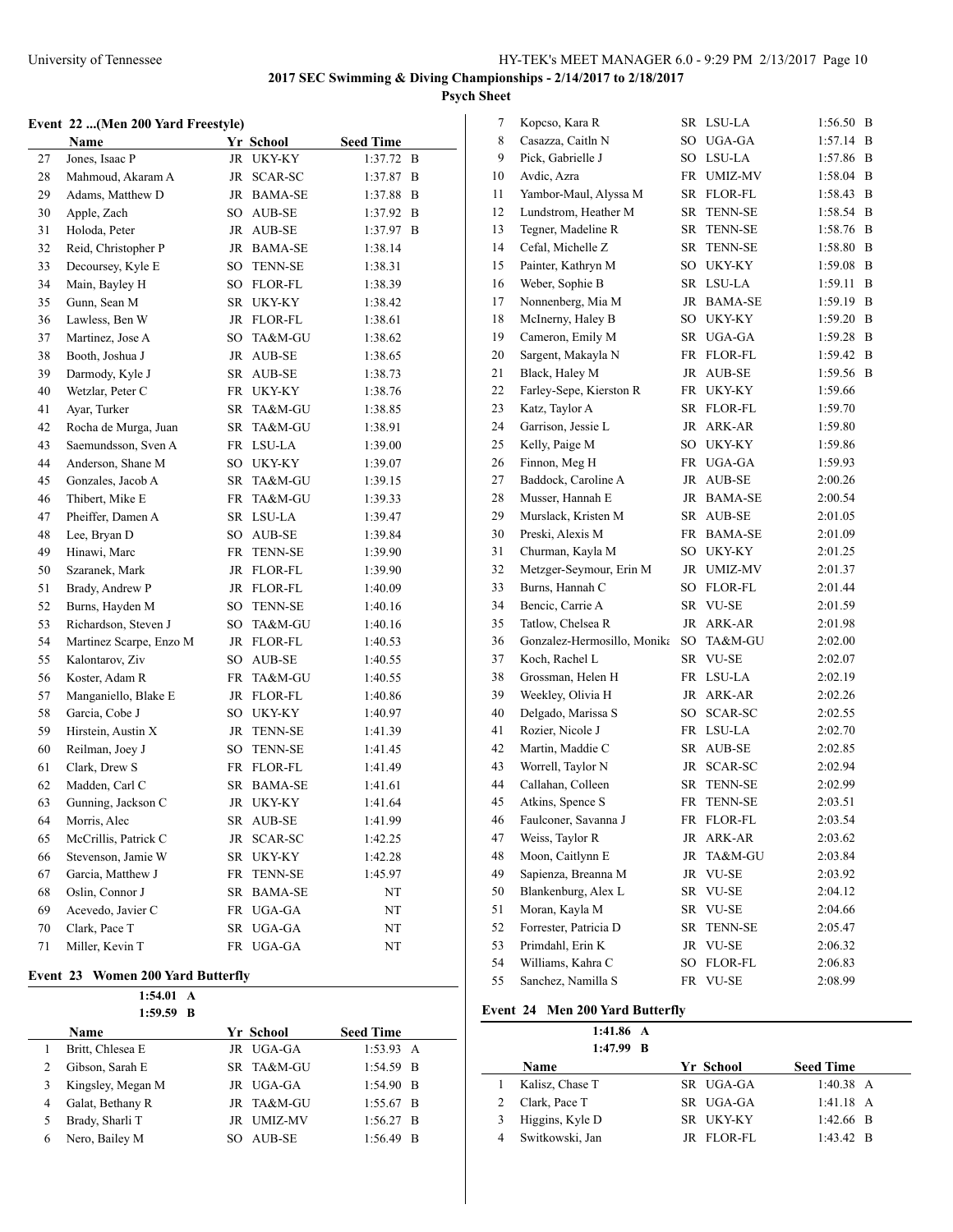### **Event 24 ...(Men 200 Yard Butterfly)**

|    | <b>Name</b>             |           | Yr School      | <b>Seed Time</b> |   |
|----|-------------------------|-----------|----------------|------------------|---|
| 5  | Goldman, Brandon R      | SR        | LSU-LA         | 1:43.89          | B |
| 6  | Bentz, Gunnar G         |           | JR UGA-GA      | 1:43.95          | B |
| 7  | Litherland, Mick S      |           | JR UGA-GA      | 1:43.95          | B |
| 8  | Jones, Harrison H       |           | SO LSU-LA      | 1:44.30          | B |
| 9  | Martinez, Luis C        |           | JR AUB-SE      | 1:44.52          | B |
| 10 | Martinez, Jose A        | SO        | TA&M-GU        | 1:44.78          | B |
| 11 | Slaton, Micah L         | FR        | UMIZ-MV        | 1:45.16          | B |
| 12 | Szaranek, Mark          | JR        | FLOR-FL        | 1:45.18          | B |
| 13 | Beach, Matthew G        |           | SO UKY-KY      | 1:45.27          | B |
| 14 | Wallace, Martin L       | SR        | <b>UMIZ-MV</b> | 1:45.38          | B |
| 15 | Levreault-Lopez, Alarii |           | SO LSU-LA      | 1:45.55          | B |
| 16 | Morris, Hugo            | JR        | AUB-SE         | 1:45.67          | B |
| 17 | Minuth, Fynn            |           | SO SCAR-SC     | 1:45.69          | B |
| 18 | Brooks, Powell P        |           | JR UGA-GA      | 1:46.03          | B |
| 19 | Charles, Taylor T       | JR        | <b>BAMA-SE</b> | 1:46.19          | B |
| 20 | Atmore, Blake B         |           | SO UGA-GA      | 1:46.53          | B |
| 21 | Tosh, Caleb J           | JR        | SCAR-SC        | 1:46.77          | B |
| 22 | McCloskey, Liam M       | SO        | AUB-SE         | 1:47.41          | B |
| 23 | Ballard, Foster W       | SO        | AUB-SE         | 1:47.63          | B |
| 24 | Riggs, William H        | <b>FR</b> | SCAR-SC        | 1:47.82          | B |
| 25 | Lima, Giovanny N        | FR        | <b>UMIZ-MV</b> | 1:47.86          | B |
| 26 | Grassi, Santiago        | FR        | AUB-SE         | 1:47.96          | B |
| 27 | Gonzalez, Mateo         | SO        | TA&M-GU        | 1:47.97          | B |
| 28 | Ayar, Turker            | SR        | TA&M-GU        | 1:48.21          |   |
| 29 | Smith, Jack C           | SO        | SCAR-SC        | 1:48.58          |   |
| 30 | Kim, Anthony            | FR        | TA&M-GU        | 1:48.64          |   |
| 31 | Walker, Benjamin G      | <b>FR</b> | TA&M-GU        | 1:48.65          |   |
| 32 | Smith, Jacob D          | JR        | UKY-KY         | 1:49.68          |   |
| 33 | Abbott, Taylor K        | FR        | <b>TENN-SE</b> | 1:49.99          |   |
| 34 | Lebed, Alex M           |           | SO FLOR-FL     | 1:50.08          |   |
| 35 | Ramoska, Robert R       |           | SR BAMA-SE     | 1:50.59          |   |
| 36 | Mahmoud, Akaram A       | JR        | SCAR-SC        | 1:50.72          |   |
| 37 | Brady, Andrew P         | JR        | FLOR-FL        | 1:50.95          |   |
| 38 | Hadjiconstantinou, Jack | SR        | <b>BAMA-SE</b> | 1:52.08          |   |
| 39 | Clark, Drew S           | FR        | FLOR-FL        | 1:52.23          |   |
| 40 | Balogh, Brennan L       | SO        | FLOR-FL        | 1:53.07          |   |
| 41 | Hinawi, Marc            | FR        | <b>TENN-SE</b> | 1:54.93          |   |
| 42 | Kelsoe, Jacob W         |           | SR BAMA-SE     | 1:54.94          |   |
| 43 | Delk, Taylor T          | FR        | FLOR-FL        | 1:57.08          |   |
| 44 | Lee, Bryan D            | SO        | AUB-SE         | NT               |   |
| 45 | Markham, Jake M         | JR        | LSU-LA         | NT               |   |

### **Event 25 Women 100 Yard Backstroke**

|    | 51.45 A                |              |                  |
|----|------------------------|--------------|------------------|
|    | 55.09 B                |              |                  |
|    | Name                   | Yr School    | <b>Seed Time</b> |
| 1  | Stevens, Hannah E      | JR UMIZ-MV   | 51.18 A          |
| 2  | Smoliga, Olivia M      | SR UGA-GA    | 51.24 A          |
| 3  | Seidt, Asia M          | FR UKY-KY    | 51.50 B          |
| 4  | Toussaint, Kira M      | SR TENN-SE   | 51.79 B          |
| 5  | Laemmler, Nadine M     | SR UMIZ-MV   | 52.01 B          |
| 6  | Hynes, Haley M         | FR UMIZ-MV   | 52.19 B          |
| 7  | Alexander, Bridgette K | UKY-KY<br>JR | 52.53 B          |
| 8  | Galver, Danielle M     | SR UKY-KY    | 52.53 B          |
| 9  | Ball, Emma             | FR FLOR-FL   | 52.53 B          |
| 10 | Stewart, Kylie N       | JR UGA-GA    | 52.65<br>-B      |

| 11 | Britt, Chlesea E           | JR | UGA-GA         | 52.93 | B |
|----|----------------------------|----|----------------|-------|---|
| 12 | Bohon, Micah W             | JR | TENN-SE        | 53.16 | B |
| 13 | Gastaldello, Beryl E       | JR | TA&M-GU        | 53.25 | В |
| 14 | Coughlin, Katie M          | SO | BAMA-SE        | 53.52 | B |
| 15 | Norman, Laura R            | JR | TA&M-GU        | 53.53 | B |
| 16 | Bratton, Lisa N            | JR | TA&M-GU        | 53.57 | B |
| 17 | Galyer, Ali J              | FR | UKY-KY         | 53.58 | B |
| 18 | Tetzloff, Alyssa P         | SO | AUB-SE         | 53.71 | B |
| 19 | Coloma, Samantha I         | FR | <b>UMIZ-MV</b> | 54.01 | B |
| 20 | Korst, Caroline J          | SR | BAMA-SE        | 54.06 | B |
| 21 | Kelsoe, Katie K            | SO | <b>BAMA-SE</b> | 54.12 | B |
| 22 | Parker, Katherine E        | FR | UGA-GA         | 54.19 | B |
| 23 | Sell, Sydney L             | SO | <b>FLOR-FL</b> | 54.21 | В |
| 24 | King, Jennifer J           | FR | UMIZ-MV        | 54.35 | B |
| 25 | Cornell, Emily B           | FR | SCAR-SC        | 54.57 | B |
| 26 | Zimmer, Kate M             | SO | LSU-LA         | 54.69 | B |
| 27 | Yambor-Maul, Alyssa M      | SR | FLOR-FL        | 54.71 | B |
| 28 | Wilson, Makenna N          | SR | LSU-LA         | 54.79 | B |
| 29 | Metzsch, Sara K            | FR | TA&M-GU        | 54.79 | B |
| 30 | Van Landeghem, Chantal     | SR | UGA-GA         | 54.92 | B |
| 31 | Souther, Lexi D            | FR | BAMA-SE        | 54.99 | B |
| 32 | Scott, Bailey K            | JR | BAMA-SE        | 55.03 | B |
| 33 | McKernan, Shannon E        | SO | AUB-SE         | 55.15 |   |
| 34 | Dressel, Sherridon L       | FR | <b>FLOR-FL</b> | 55.15 |   |
| 35 | Wilts, Samantha E          | SO | UMIZ-MV        | 55.19 |   |
| 36 | John-Williams, Kimberlee C | SR | UGA-GA         | 55.46 |   |
| 37 | Gehrke, Madeleine S        | SO | <b>UMIZ-MV</b> | 55.55 |   |
| 38 | Burnett, Natalie K         | SR | ARK-AR         | 55.96 |   |
| 39 | Lupton, Lexie L            | SO | TA&M-GU        | 55.98 |   |
| 40 | Falconer, Erin E           | SO | AUB-SE         | 56.01 |   |
| 41 | Baddock, Caroline A        | JR | AUB-SE         | 56.05 |   |
| 42 | Eaker, Madison R           | SO | VU-SE          | 56.08 |   |
| 43 | Paspalas, Christina M      | SO | <b>TENN-SE</b> | 56.16 |   |
| 44 | Goldblatt, Johanna R       | SO | VU-SE          | 56.41 |   |
| 45 | Chambliss, Dalton D        | FR | ARK-AR         | 56.41 |   |
| 46 | Umberger, Madison E        | SO | ARK-AR         | 56.42 |   |
| 47 | Branaman, Mairyn G         | JR | SCAR-SC        | 56.45 |   |
| 48 | Kaisrlik, Morgan L         | SO | <b>FLOR-FL</b> | 56.66 |   |
| 49 | Brakefield, Mary Cayten C  | FR | <b>TENN-SE</b> | 56.75 |   |
| 50 | Clevenger, Robyn           | FR | AUB-SE         | 56.99 |   |
| 51 | Hunt, Madeline J           | JR | <b>VU-SE</b>   | 56.99 |   |
| 52 | Cleveland, Alex S          | JR | <b>TENN-SE</b> | 57.14 |   |
| 53 | Oberlander, Kacey B        | FR | <b>BAMA-SE</b> | 57.21 |   |
| 54 | Dambacher, Kelsey N        | FR | <b>FLOR-FL</b> | 59.12 |   |
| 55 | Keith, Mckenna F           | SO | SCAR-SC        | 59.22 |   |
| 56 | Hornaday, Kate M           | JR | VU-SE          | 59.40 |   |
| 57 | Chabbott, Amanda H         | FR | <b>VU-SE</b>   | 59.47 |   |

# **Event 26 Men 100 Yard Backstroke**

**45.37 A 48.49 B**

|   | 40.47 D           |            |                  |     |
|---|-------------------|------------|------------------|-----|
|   | <b>Name</b>       | Yr School  | <b>Seed Time</b> |     |
|   | Kaliszak, Luke J  | JR BAMA-SE | 45.29 A          |     |
|   | Rysemus, Logan E  | SR LSU-LA  | 45.89 B          |     |
|   | Dale, Taylor L    | SR UGA-GA  | 45.99 B          |     |
| 4 | Bonetti, Brock W  | JR TA&M-GU | 46.23 B          |     |
|   | Oslin, Connor J   | SR BAMA-SE | 46.30 B          |     |
| 6 | Acevedo, Javier C | FR UGA-GA  | 46.35            | - R |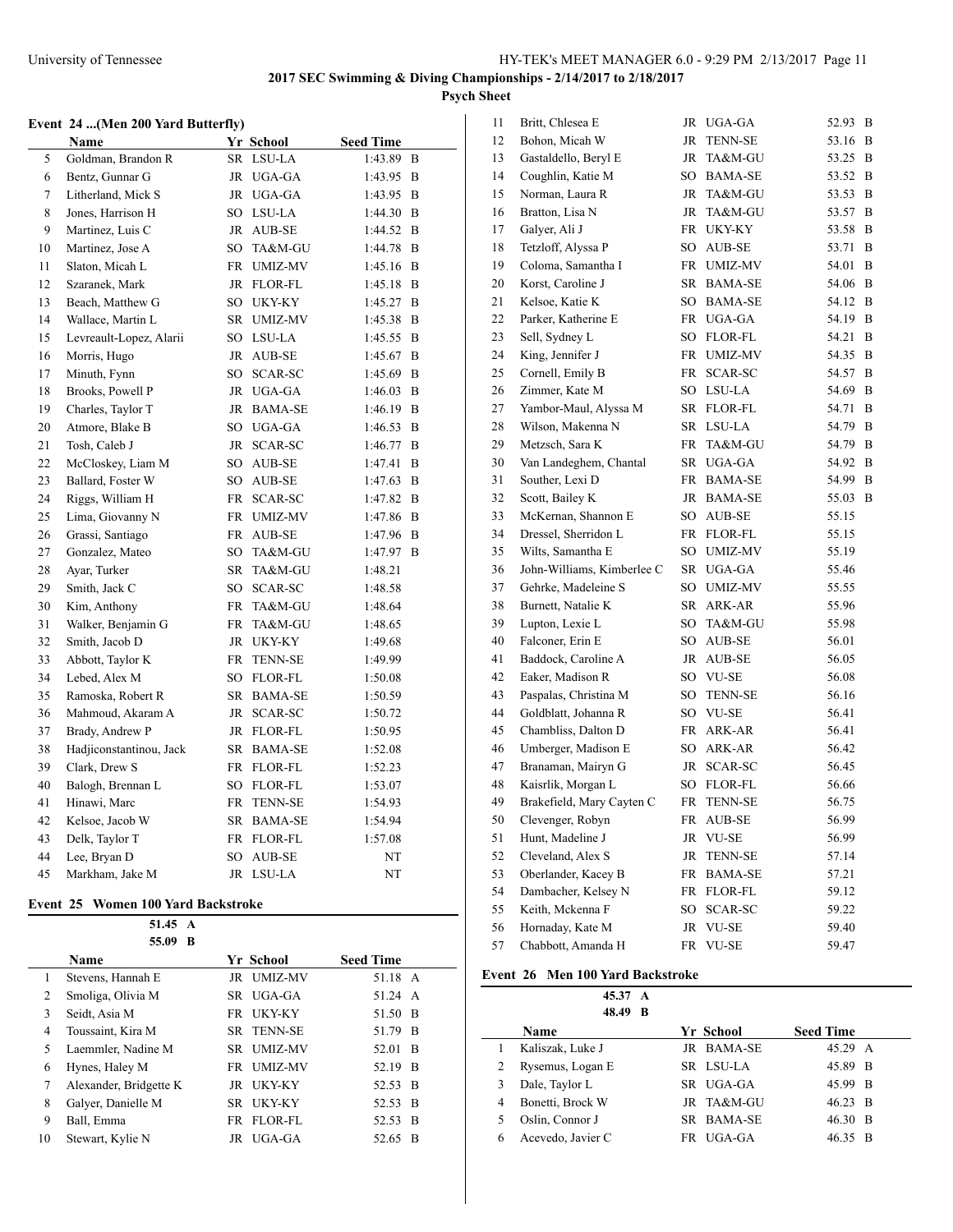### **Event 26 ...(Men 100 Yard Backstroke)**

|    | Name                 |    | Yr School               | <b>Seed Time</b> |   |
|----|----------------------|----|-------------------------|------------------|---|
| 7  | Patching, Joe J      | SR | <b>AUB-SE</b>           | 47.03            | B |
| 8  | Reid, Christopher P  |    | JR BAMA-SE              | 47.10 B          |   |
| 9  | Luht, Karl J         | FR | LSU-LA                  | 47.14            | B |
| 10 | Hein, Daniel W       |    | FR UMIZ-MV              | 47.16            | B |
| 11 | Main, Bayley H       | SO | FLOR-FL                 | 47.23            | B |
| 12 | Griffin, Carter J    |    | SR UMIZ-MV              | 47.27            | B |
| 13 | Darmody, Kyle J      | SR | AUB-SE                  | 47.31            | B |
| 14 | Booth, Joshua J      | JR | AUB-SE                  | 47.50            | B |
| 15 | Blyzinskyj, Jack A   | SR | FLOR-FL                 | 47.53            | B |
| 16 | Boland, Jonathan P   | SR | SCAR-SC                 | 47.79            | B |
| 17 | Copeland, Taylor B   | SR | $\operatorname{AUB-SE}$ | 48.02            | B |
| 18 | Klotz, Matthew J     | FR | LSU-LA                  | 48.07            | B |
| 19 | Thaning, Walker N    | JR | UKY-KY                  | 48.15            | B |
| 20 | Waddell, Zane        |    | FR BAMA-SE              | 48.15            | B |
| 21 | Smith, Thomas J      | SO | LSU-LA                  | 48.43            | B |
| 22 | Swart, Josh D        |    | SO UKY-KY               | 48.46            | B |
| 23 | Arthur, Will B       |    | SO LSU-LA               | 48.49            | B |
| 24 | Schaetzle, Griffin C | SO | <b>UMIZ-MV</b>          | 48.58            |   |
| 25 | Kim, Anthony         | FR | TA&M-GU                 | 48.65            |   |
| 26 | Fredriksson, Petter  | FR | AUB-SE                  | 48.68            |   |
| 27 | Garcia, Matthew J    | FR | <b>TENN-SE</b>          | 48.71            |   |
| 28 | Harper, Tyler A      |    | SO LSU-LA               | 48.79            |   |
| 29 | Kananowicz, Bryce A  | JR | SCAR-SC                 | 49.00            |   |
| 30 | Atmore, Blake B      | SO | UGA-GA                  | 49.13            |   |
| 31 | Maas, Kyle P         |    | FR BAMA-SE              | 49.15            |   |
| 32 | Rocha de Murga, Juan | SR | TA&M-GU                 | 49.30            |   |
| 33 | Kelsoe, Jacob W      |    | SR BAMA-SE              | 49.31            |   |
| 34 | Mulleady, Duncan P   | JR | TA&M-GU                 | 49.32            |   |
| 35 | Reilman, Joey J      | SO | <b>TENN-SE</b>          | 49.36            |   |
| 36 | Countie, Will M      | FR | SCAR-SC                 | 49.39            |   |
| 37 | Rooney, Maxime P     | FR | FLOR-FL                 | 49.41            |   |
| 38 | Verhage, Braga G     | FR | <b>TENN-SE</b>          | 49.43            |   |
| 39 | Dingess, David A     | SO | UKY-KY                  | 49.63            |   |
| 40 | Connolly, Alec M     | FR | <b>TENN-SE</b>          | 49.86            |   |
| 41 | Bolleter, Cory D     | SR | TA&M-GU                 | 49.93            |   |
| 42 | Balogh, Brennan L    | SO | FLOR-FL                 | 50.03            |   |
| 43 | Murray, Nathan G     | FR | <b>TENN-SE</b>          | 50.33            |   |
| 44 | Gibbons, Jake R      | FR | TA&M-GU                 | 50.87            |   |
| 45 | Kalontarov, Ziv      | SO | AUB-SE                  | 51.02            |   |
| 46 | Liu, Kevin H         | FR | SCAR-SC                 | 51.25            |   |

### **Event 27 Women 100 Yard Breaststroke**

 $\overline{a}$ 

|    | 59.04<br>A                  |      |            |                  |    |
|----|-----------------------------|------|------------|------------------|----|
|    | 1:02.49<br>B<br><b>Name</b> |      | Yr School  | <b>Seed Time</b> |    |
| 1  | Caneta, Jorie A             |      | JR TA&M-GU | 59.38 B          |    |
| 2  | Jonker, Franko              |      | SR TA&M-GU | 59.89 B          |    |
| 3  | O'Neil, Colleen M           |      | SR LSU-LA  | $1:00.27$ B      |    |
| 4  | Callahan, Colleen           |      | SR TENN-SE | $1:00.56$ B      |    |
| 5  | Winstead, Madison C         |      | FR UKY-KY  | $1:00.63$ B      |    |
| 6  | Cameron, Emily M            | SR.  | UGA-GA     | $1:00.67$ B      |    |
| 7  | McGregor, Ashley E          |      | SR TA&M-GU | $1:00.75$ B      |    |
| 8  | Blood, Bridget M            |      | SR BAMA-SE | $1:00.82$ B      |    |
| 9  | Dirrane, Kersten V          |      | JR SCAR-SC | $1:01.06$ B      |    |
| 10 | Crew, Kendra R              | SR – | UKY-KY     | $1:01.09$ B      |    |
| 11 | Spradley, Summer C          | SO.  | LSU-LA     | 1:01.33          | -B |

| 12 | Lloyd, Natasha A        | SR              | AUB-SE         | 1:01.45 | B |
|----|-------------------------|-----------------|----------------|---------|---|
| 13 | Strathman, Madison E    | SO              | ARK-AR         | 1:01.50 | B |
| 14 | Roman, Breanna M        | JR              | AUB-SE         | 1:01.57 | B |
| 15 | Casazza, Caitln N       | SO              | UGA-GA         | 1:01.84 | B |
| 16 | Paskulin, Olivia        | FR              | LSU-LA         | 1:01.91 | B |
| 17 | Gonzalez Medina, Esther | JR              | TA&M-GU        | 1:02.43 | B |
| 18 | Lucenti, Kara M         | <b>JR</b>       | <b>VU-SE</b>   | 1:02.50 |   |
| 19 | Malone, Brooke Y        | <b>JR</b>       | AUB-SE         | 1:02.54 |   |
| 20 | Glunn, Lexi L           | FR              | UGA-GA         | 1:02.61 |   |
| 21 | Angell, Sydney M        | SO              | ARK-AR         | 1:02.66 |   |
| 22 | Tootill, Caitlin J      | SO              | ARK-AR         | 1:02.76 |   |
| 23 | Macfarlane, Justine A   | SO              | <b>BAMA-SE</b> | 1:02.80 |   |
| 24 | Belli, Morgan S         | <b>JR</b>       | <b>UKY-KY</b>  | 1:02.88 |   |
| 25 | Potts, Alaina N         | SO.             | UKY-KY         | 1:02.88 |   |
| 26 | McMahon, Sycerika M     | SR.             | TA&M-GU        | 1:02.92 |   |
| 27 | Coughlin, Kathryn A     | SR              | <b>VU-SE</b>   | 1:02.98 |   |
| 28 | Miller, Amy E           | FR              | TA&M-GU        | 1:02.98 |   |
| 29 | Yurchishin, Marian L    | SO              | <b>BAMA-SE</b> | 1:02.98 |   |
| 30 | Murray, Emma E          | SO              | <b>BAMA-SE</b> | 1:03.02 |   |
| 31 | Lowengrub, Catherine G  | FR              | LSU-LA         | 1:03.47 |   |
| 32 | Wiggins, Meghan A       | SO.             | <b>TENN-SE</b> | 1:03.47 |   |
| 33 | Raab, Meaghan M         | <b>JR</b>       | <b>UGA-GA</b>  | 1:03.48 |   |
| 34 | Murslack, Kristen M     | SR              | <b>AUB-SE</b>  | 1:03.53 |   |
| 35 | Faulconer, Savanna J    | FR              | FLOR-FL        | 1:03.57 |   |
| 36 | Fertel, Kelly A         | FR              | FLOR-FL        | 1:03.60 |   |
| 37 | Menendez Nava, Ana      | FR              | <b>SCAR-SC</b> | 1:03.94 |   |
| 38 | Higgs, Albury A         | FR              | SCAR-SC        | 1:03.99 |   |
| 39 | Jones, Iliana L         | SO.             | <b>UMIZ-MV</b> | 1:04.14 |   |
| 40 | McKenzie, Anna K        | SO              | UGA-GA         | 1:04.16 |   |
| 41 | Oxley, Brittany L       | <b>JR</b>       | <b>SCAR-SC</b> | 1:04.24 |   |
| 42 | Edwards, Maddie E       | <b>JR</b>       | ARK-AR         | 1:04.28 |   |
| 43 | Burns, Hannah C         | SO.             | <b>FLOR-FL</b> | 1:04.33 |   |
| 44 | Helm, Sarah K           | SO <sub>1</sub> | <b>BAMA-SE</b> | 1:04.60 |   |
| 45 | Easterling, Sarah E     | SR              | ARK-AR         | 1:04.88 |   |
| 46 | Cha, Brenda S           | <b>JR</b>       | <b>VU-SE</b>   | 1:06.71 |   |
| 47 | Barksdale, Emma A       | SO.             | <b>SCAR-SC</b> | NT      |   |

# **Event 28 Men 100 Yard Breaststroke**

**51.93 A 55.39 B**

|                | 55.39 B                   |     |                |                  |              |
|----------------|---------------------------|-----|----------------|------------------|--------------|
|                | Name                      |     | Yr School      | <b>Seed Time</b> |              |
| 1              | Schwingenschloegl, Fabian | SR  | <b>UMIZ-MV</b> | 51.07 A          |              |
| 2              | Kalisz, Chase T           | SR  | UGA-GA         | 52.31            | B            |
| 3              | Chadwick, Michael H       | SR  | <b>UMIZ-MV</b> | 52.62            | B            |
| $\overline{4}$ | Mapel, Edward A           | SR  | <b>UMIZ-MV</b> | 52.73            | B            |
| 5              | Wich-Glasen, Nils         | JR  | SCAR-SC        | 52.75            | B            |
| 6              | Duderstadt, Michael E     | SR  | AUB-SE         | 52.83            | B            |
| 7              | O'Brien, Jordan D         | SO  | <b>UMIZ-MV</b> | 53.19            | B            |
| 8              | Dejean, Silas A           |     | SR LSU-LA      | 53.21            | B            |
| 9              | Castillo Luna, Mauro      | JR  | TA&M-GU        | 53.22            | B            |
| 10             | Stevens, Peter J          | JR  | <b>TENN-SE</b> | 53.27            | B            |
| 11             | Groters, Jordy A          | JR  | <b>UMIZ-MV</b> | 53.31            | B            |
| 12             | Romanov, Pavel            | SR  | <b>BAMA-SE</b> | 54.00            | B            |
| 13             | Guest, James T            | SO. | UGA-GA         | 54.14            | <sup>B</sup> |
| 14             | McKee, Anton S            | SR  | <b>BAMA-SE</b> | 54.35            | B            |
| 15             | House, Garrett J          |     | SR LSU-LA      | 54.44            | <sup>B</sup> |
| 16             | Brewer, Thomas J          | SO. | <b>AUB-SE</b>  | 54.61            | B            |
| 17             | Bray, Chandler W          |     | FR FLOR-FL     | 54.73            | B            |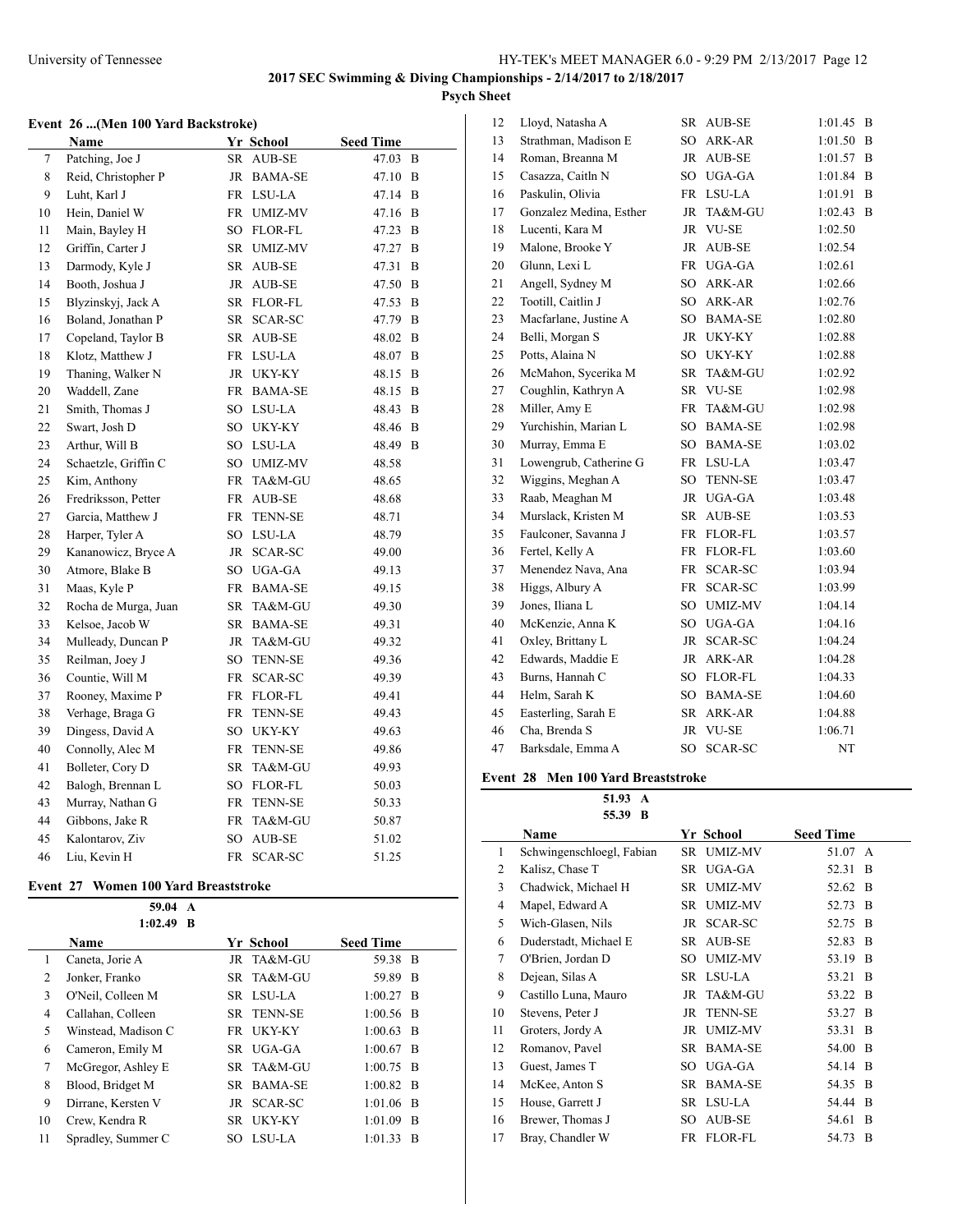$\overline{a}$ 

 $\overline{a}$ 

#### **Event 28 ...(Men 100 Yard Breaststroke)**

|    | Name                    |           | Yr School      | <b>Seed Time</b> |              |  |
|----|-------------------------|-----------|----------------|------------------|--------------|--|
| 18 | Monaghan, Colin M       | SO        | UGA-GA         | 54.86            | B            |  |
| 19 | Amdor, Wyatt I          | <b>FR</b> | UKY-KY         | 54.98            | B            |  |
| 20 | Mattern, John L         | <b>SR</b> | UGA-GA         | 54.98            | B            |  |
| 21 | Staver, Nick J          | SO.       | UMIZ-MV        | 55.00            | B            |  |
| 22 | Dressel, Caeleb R       | <b>JR</b> | <b>FLOR-FL</b> | 55.06            | B            |  |
| 23 | Ackland, Harry J        | JR        | LSU-LA         | 55.13            | B            |  |
| 24 | Bohon, Jeremiah C       | JR        | SCAR-SC        | 55.14            | <sup>B</sup> |  |
| 25 | Tion-A-Joe, Raiz G      | <b>FR</b> | TA&M-GU        | 55.19            | B            |  |
| 26 | Dunphy, Matthew L       | SO        | <b>TENN-SE</b> | 55.25            | B            |  |
| 27 | Dibblin, Ross E         | <b>SR</b> | <b>TENN-SE</b> | 55.27            | - B          |  |
| 28 | Orr, Basil M            | <b>JR</b> | UGA-GA         | 55.86            |              |  |
| 29 | Tybur, Jonathan C       | <b>JR</b> | TA&M-GU        | 55.94            |              |  |
| 30 | McCaffrey, Devin R      | <b>SR</b> | LSU-LA         | 55.96            |              |  |
| 31 | Palazzo, Ross D         | SO        | FLOR-FL        | 56.14            |              |  |
| 32 | Day, Szymmy B           | <b>SR</b> | <b>BAMA-SE</b> | 56.32            |              |  |
| 33 | Ford, Jackson J         | FR        | UGA-GA         | 56.32            |              |  |
| 34 | Goldfaden, Itay         | <b>FR</b> | SCAR-SC        | 56.37            |              |  |
| 35 | Hang, Thomas N          | JR        | SCAR-SC        | 56.58            |              |  |
| 36 | Macon, Thad A           | FR        | SCAR-SC        | 57.10            |              |  |
| 37 | Ramoska, Robert R       | <b>SR</b> | <b>BAMA-SE</b> | 57.58            |              |  |
| 38 | Kalontarov, Ziv         | SO.       | AUB-SE         | 58.12            |              |  |
| 39 | Martinez Scarpe, Enzo M | <b>JR</b> | FLOR-FL        | 58.57            |              |  |
| 40 | Raab, Tim J             | <b>FR</b> | <b>TENN-SE</b> | 59.66            |              |  |

# **Event 29 Women Platform Diving**

|                | Name                 |                 | Yr School      |        |
|----------------|----------------------|-----------------|----------------|--------|
| $\mathbf{1}$   | Rubadue, Rachel L    | SO              | <b>TENN-SE</b> | 330.50 |
| 2              | Clark, Courtney A    | SO              | <b>UKY-KY</b>  | 292.73 |
| 3              | Austin, McKensi E    | FR              | UGA-GA         | 269.85 |
| $\overline{4}$ | Hamperian, Rebecca L | SR              | <b>UKY-KY</b>  | 263.30 |
| 5              | Thatcher, Kelly L    | SR              | UGA-GA         | 259.95 |
| 6              | Pelletier, Emily D   | SO              | <b>TENN-SE</b> | 255.15 |
| $\tau$         | Kieser, Kendra N     | JR              | <b>UMIZ-MV</b> | 235.60 |
| 8              | Reedy, Lauren P      | SR              | <b>UMIZ-MV</b> | 224.90 |
| 9              | Conrad, Payton F     | SO              | <b>UMIZ-MV</b> | 221.95 |
| 10             | McKernan, Madeline N | JR              | <b>UMIZ-MV</b> | 216.40 |
| 11             | Maillard, Alison     | FR              | AUB-SE         | 213.50 |
| 12             | Cox, Maddie C        | <b>JR</b>       | <b>AUB-SE</b>  | 212.70 |
| 13             | Beckwith, Alexa L    | <b>JR</b>       | <b>UMIZ-MV</b> | 211.40 |
| 14             | Francetic, Kailey E  | SO.             | UKY-KY         | 209.05 |
| 15             | Telmanik, Miranda    | SR              | AUB-SE         | 185.25 |
| 16             | Meyers, Sean B       | SO              | <b>TENN-SE</b> | 178.20 |
| 17             | Dellmore, Emma E     | FR              | <b>UKY-KY</b>  | 132.45 |
| 18             | Cui, Lizzie A        | SO              | LSU-LA         | NP     |
| 19             | Knox, Rileigh        | SO.             | LSU-LA         | NP     |
| 20             | Robillard, Mikayla   | FR              | LSU-LA         | NP     |
| 21             | Gillis, Nicole N     | JR              | ARK-AR         | NP     |
| 22             | Green, Marissa N     | SO <sub>1</sub> | ARK-AR         | NP     |
| 23             | Harvie, Molly E      | SO.             | ARK-AR         | NP     |
| 24             | Welch, Caroline L    | FR              | ARK-AR         | NP     |
| 25             | Felegi, Brianna N    | JR              | FLOR-FL        | NP     |
| 26             | Goss, Miranda        | SO              | <b>FLOR-FL</b> | NP     |
| 27             | Howell, Abigail      | SO <sub>1</sub> | FLOR-FL        | NP     |
| 28             | Syskakis, Teya       | SO              | <b>FLOR-FL</b> | NP     |
| 29             | Madden, Brooke A     | FR              | <b>FLOR-FL</b> | NP     |
| 30             | Alaniz, Zoe B        | JR              | TA&M-GU        | NP     |

| 31 | Kalonji, Alais N  |     | SO TA&M-GU     | NP  |
|----|-------------------|-----|----------------|-----|
| 32 | Fredlock, Kara W  |     | JR BAMA-SE     | NP. |
| 33 | McCarthy, Margy E |     | SO BAMA-SE     | NP  |
| 34 | Woods, Ayanna A   |     | SO BAMA-SE     | NP  |
| 35 | Roth, Marissa     |     | JR SCAR-SC     | NP  |
| 36 | Vincent, Julia    |     | SR SCAR-SC     | NP  |
| 37 | Lujan, Mikaela R  | SO. | <b>SCAR-SC</b> | NP  |
| 38 | Nied, Allyson N   | SO. | <b>SCAR-SC</b> | NP  |
|    |                   |     |                |     |

# **Event 30 Women 400 Yard Medley Relay**

| 3:33.40<br>$\mathbf{A}$ |       |                     |
|-------------------------|-------|---------------------|
| 3:34.96 B               |       |                     |
| Team                    | Relay | <b>Seed Time</b>    |
| Georgia-GA              | А     | $3:30.34 \text{ A}$ |
| Texas A&M-GU            | A     | 3:32.89<br>A        |
| Missouri-MV             | A     | 3:32.94<br>A        |
| Kentucky-KY             | A     | 3:33.71<br>B        |
| Tennessee-SE            | A     | 3:35.04             |
| LSU-LA                  | A     | 3:35.43             |
| Alabama-SE              | A     | 3:36.50             |
| Auburn-SE               | A     | 3:36.69             |
| Florida-FL              | A     | 3:39.75             |
| South Carolina-SC       | A     | 3:40.03             |
| Arkansas-AR             | A     | 3:41.08             |
| Vanderbilt-SE           | A     | 3:48.38             |
|                         |       |                     |

# **Event 31 Men 400 Yard Medley Relay**

#### **3:07.75 A 3:09.68 B**

| 3:09.68 B |                   |       |                     |
|-----------|-------------------|-------|---------------------|
|           | Team              | Relay | <b>Seed Time</b>    |
| 1         | Georgia-GA        | A     | 3:04.94 A           |
| 2         | Missouri-MV       | А     | 3:05.67 A           |
| 3         | Alabama-SE        | A     | $3:07.74 \text{ A}$ |
| 4         | Texas A&M-GU      | A     | $3:08.51$ B         |
| 5         | Auburn-SE         | A     | $3:08.73$ B         |
| 6         | LSU-LA            | A     | $3:08.75$ B         |
| 7         | Florida-FL        | A     | 3:10.48             |
| 8         | Tennessee-SE      | A     | 3:12.89             |
| 9         | South Carolina-SC | A     | 3:13.09             |
| 10        | Kentucky-KY       | А     | 3:15.16             |

### **Event 32 Women 1650 Yard Freestyle**

|                | 15:53.50 A          |    |            |                  |                |
|----------------|---------------------|----|------------|------------------|----------------|
|                | 16:30.59 B          |    |            |                  |                |
|                | <b>Name</b>         |    | Yr School  | <b>Seed Time</b> |                |
| 1              | Zubar, Kira E       |    | JR UMIZ-MV | 16:03.37 B       |                |
| 2              | Nonnenberg, Mia M   |    | JR BAMA-SE | 16:04.70         | - B            |
| 3              | Macias, Ayumi       |    | FR ARK-AR  | 16:08.86 B       |                |
| $\overline{4}$ | Zilinskas, Rachel A |    | SR UGA-GA  | 16:13.48 B       |                |
| 5              | Neidigh, Ashley A   |    | SR AUB-SE  | 16:13.59 B       |                |
| 6              | Finke, Autumn S     |    | SR FLOR-FL | 16:14.30 B       |                |
| 7              | Finnon, Meg H       | FR | UGA-GA     | 16:15.78 B       |                |
| 8              | McMahon, Sycerika M |    | SR TA&M-GU | 16:17.95 B       |                |
| 9              | Thatcher, Zoe M     |    | JR AUB-SE  | 16:21.95 B       |                |
| 10             | Darwent, Georgia    | FR | FLOR-FL    | 16:23.98         | $\overline{B}$ |
| 11             | Peters, Stephanie C |    | JR UGA-GA  | 16:25.32 B       |                |
| 12             | Berger, Kelly M     |    | SR UKY-KY  | 16:26.32 B       |                |
| 13             | Casey, Kendal A     |    | SR UKY-KY  | 16:28.30         | B              |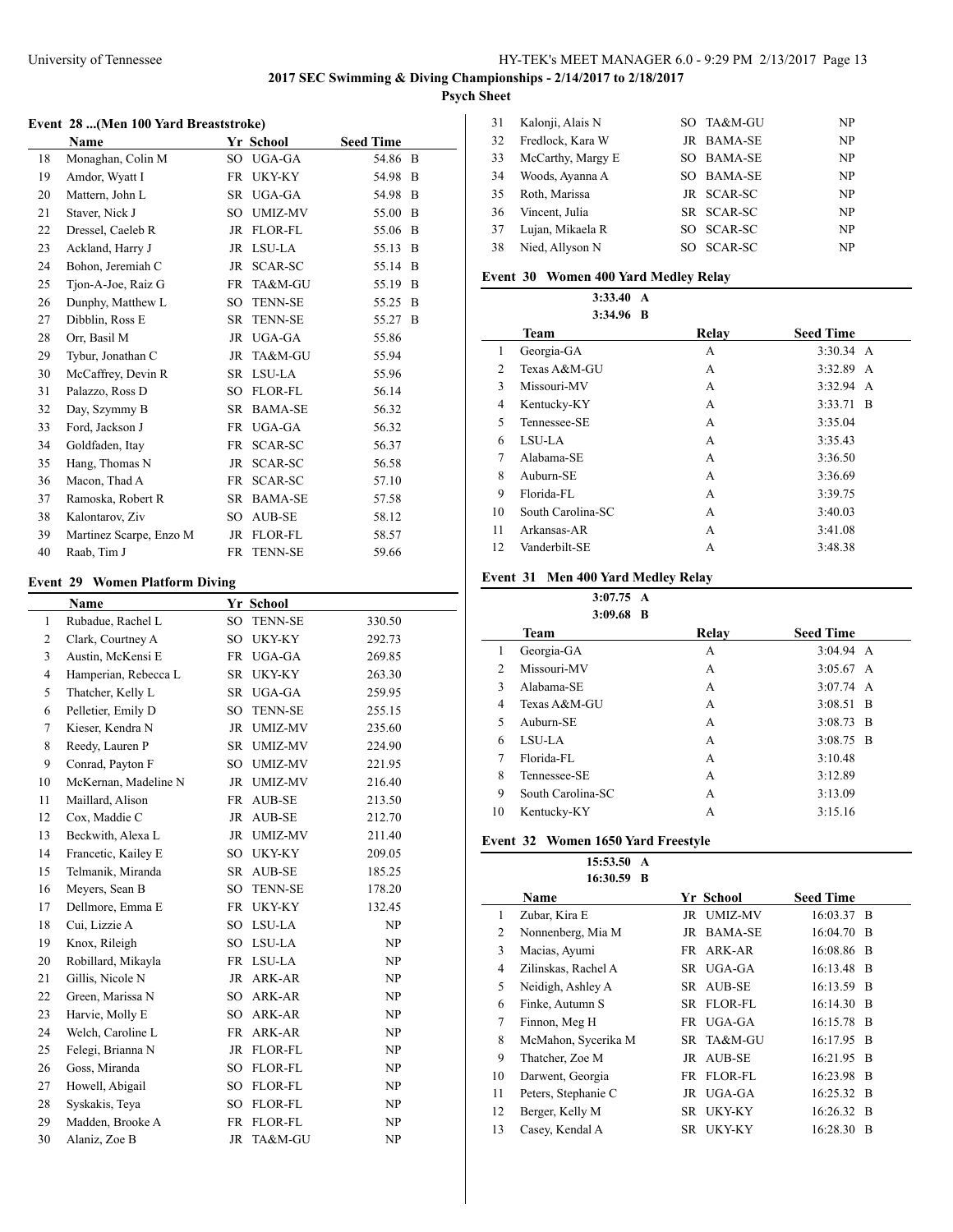J.

### **Event 32 ...(Women 1650 Yard Freestyle)**

|    | Name                        |                 | Yr School      | <b>Seed Time</b> |
|----|-----------------------------|-----------------|----------------|------------------|
| 14 | Moon, Caitlynn E            | JR              | TA&M-GU        | 16:31.12         |
| 15 | Dickson, Morgan J           | SR              | <b>TENN-SE</b> | 16:34.17         |
| 16 | Kelly, Paige M              | SO.             | UKY-KY         | 16:35.29         |
| 17 | Preski, Alexis M            | <b>FR</b>       | <b>BAMA-SE</b> | 16:36.33         |
| 18 | Dabney, Devon C             | SR              | LSU-LA         | 16:36.58         |
| 19 | Painter, Kathryn M          | SO              | UKY-KY         | 16:36.92         |
| 20 | Tegner, Madeline R          | SR              | <b>TENN-SE</b> | 16:40.01         |
| 21 | Worrell, Taylor N           | JR              | SCAR-SC        | 16:40.47         |
| 22 | Smith, Sarah T              | JR              | SCAR-SC        | 16:43.33         |
| 23 | Atkins, Spence S            | FR              | <b>TENN-SE</b> | 16:45.07         |
| 24 | Sargent, Makayla N          | FR              | FLOR-FL        | 16:45.39         |
| 25 | Whisenhunt, Meredith G      | SO              | UKY-KY         | 16:46.25         |
| 26 | Lister, Aiden M             | SR              | ARK-AR         | 16:47.23         |
| 27 | Macdougall, Jane M          | JR              | LSU-LA         | 16:51.98         |
| 28 | Faulconer, Savanna J        | FR              | <b>FLOR-FL</b> | 16:52.26         |
| 29 | Brown, Cameron A            | <b>FR</b>       | <b>BAMA-SE</b> | 16:57.63         |
| 30 | Williams, Kahra C           | SO <sub>1</sub> | FLOR-FL        | 16:59.91         |
| 31 | Carlson, Megan M            | SR              | SCAR-SC        | 17:00.04         |
| 32 | Peacock, Saleh A            | FR              | <b>VU-SE</b>   | 17:03.15         |
| 33 | Maltby, Elizabeth E         | SR              | SCAR-SC        | 17:03.57         |
| 34 | Burns, Hannah C             | SO              | FLOR-FL        | 17:06.77         |
| 35 | Maughan, Amelia B           | JR.             | <b>FLOR-FL</b> | 17:43.20         |
| 36 | Babbin, Kathryn L           | SR              | <b>VU-SE</b>   | 17:45.81         |
| 37 | Freriks, Geena K            | SO              | UKY-KY         | NT               |
| 38 | Leverenz, Brianna H         | SO              | <b>TENN-SE</b> | NT               |
| 39 | Katz, Taylor A              | SR.             | <b>FLOR-FL</b> | NT               |
| 40 | Gonzalez-Hermosillo, Monika | SO.             | TA&M-GU        | NT               |
| 41 | Lee, Shauna A               | SO              | UGA-GA         | NT               |
| 42 | Stout, Jordan M             |                 | FR UGA-GA      | NT               |

### **Event 33 Men 1650 Yard Freestyle**

 $\overline{a}$ 

|              | 14:44.43             | $\mathbf{A}$ |                |                  |              |
|--------------|----------------------|--------------|----------------|------------------|--------------|
|              | 15:30.39             | B            |                |                  |              |
|              | Name                 |              | Yr School      | <b>Seed Time</b> |              |
| $\mathbf{1}$ | Mahmoud, Akaram A    | <b>JR</b>    | <b>SCAR-SC</b> | 14:55.31         | <sup>B</sup> |
| 2            | McHugh, Sam S        | <b>JR</b>    | <b>TENN-SE</b> | 14:56.27         | -B           |
| 3            | Aviotti, Drew M      | <b>SR</b>    | UKY-KY         | 14:58.50         | <sup>B</sup> |
| 4            | Lawless, Ben W       | JR           | FLOR-FL        | 14:58.83         | B            |
| 5            | Heron, David T       | <b>JR</b>    | <b>TENN-SE</b> | 15:01.16         | B            |
| 6            | Manganiello, Blake E | JR           | FLOR-FL        | 15:02.06         | B            |
| $\tau$       | Abbott, Taylor K     | FR           | <b>TENN-SE</b> | 15:03.43         | B            |
| 8            | Delk, Taylor T       | FR           | FLOR-FL        | 15:05.12         | <sup>B</sup> |
| 9            | Saemundsson, Sven A  | <b>FR</b>    | LSU-LA         | 15:05.24         | <sup>B</sup> |
| 10           | Bekemeyer, Cody C    | SO.          | SCAR-SC        | 15:07.23         | B            |
| 11           | D'Arrigo, Mitch M    | <b>SR</b>    | <b>FLOR-FL</b> | 15:07.70         | B            |
| 12           | Davis, Nicholas C    | <b>SR</b>    | <b>UMIZ-MV</b> | 15:09.06         | B            |
| 13           | Kober, Daniel        | FR           | <b>BAMA-SE</b> | 15:09.42         | B            |
| 14           | Clark, Drew S        | FR           | FLOR-FL        | 15:10.83         | B            |
| 15           | Peribonio, Tom A     | JR           | SCAR-SC        | 15:14.55         | B            |
| 16           | Jones, Isaac P       | <b>JR</b>    | UKY-KY         | 15:16.36         | B            |
| 17           | Burns, Aidan T       | SO.          | UGA-GA         | 15:17.14         | B            |
| 18           | Hinawi, Marc         | FR           | <b>TENN-SE</b> | 15:18.62         | B            |
| 19           | Brady, Andrew P      | <b>JR</b>    | FLOR-FL        | 15:21.31         | B            |
| 20           | Stevenson, Jamie W   | <b>SR</b>    | UKY-KY         | 15:23.79         | B            |
| 21           | Higgins, Walker A    | FR           | UGA-GA         | 15:25.19         | B            |
| 22           | Litherland, Kevin R  | JR           | UGA-GA         | 15:26.14         | B            |

| 23 | Morris, Alec            |           | SR AUB-SE         | 15:28.66 | B |
|----|-------------------------|-----------|-------------------|----------|---|
| 24 | Rice, Sam W             |           | <b>SO TENN-SE</b> | 15:28.73 | B |
| 25 | Gunning, Jackson C      |           | JR UKY-KY         | 15:29.94 | B |
| 26 | Hadjiconstantinou, Jack |           | SR BAMA-SE        | 15:32.19 |   |
| 27 | Forde, Clayton T        |           | FR UGA-GA         | 15:35.04 |   |
| 28 | Lee, Bryan D            |           | SO AUB-SE         | 15:35.73 |   |
| 29 | Noletto, Russell J      | SO.       | AUB-SE            | 15:36.28 |   |
| 30 | Madden, Carl C          |           | SR BAMA-SE        | 15:36.52 |   |
| 31 | Gibbons, Jake R         |           | FR TA&M-GU        | 15:45.06 |   |
| 32 | Morrin, Travis J        |           | JR SCAR-SC        | 15:52.65 |   |
| 33 | Baqlah, Khader          | FR.       | <b>FLOR-FL</b>    | NT       |   |
| 34 | Riggs, William H        | <b>FR</b> | <b>SCAR-SC</b>    | NT       |   |
| 35 | Miller, Kevin T         | FR 1      | UGA-GA            | NT       |   |

# **Event 34 Women 200 Yard Backstroke**

**1:51.95 A**

| 1:59.19 B    |                        |           |                |                  |   |
|--------------|------------------------|-----------|----------------|------------------|---|
|              | Name                   |           | Yr School      | <b>Seed Time</b> |   |
| $\mathbf{1}$ | Seidt, Asia M          | FR        | <b>UKY-KY</b>  | 1:51.18          | А |
| 2            | Stevens, Hannah E      |           | JR UMIZ-MV     | 1:51.73          | A |
| 3            | Galyer, Danielle M     | SR        | UKY-KY         | 1:52.21          | B |
| 4            | Alexander, Bridgette K | JR        | UKY-KY         | 1:52.38          | B |
| 5            | Galver, Ali J          | FR        | UKY-KY         | 1:53.08          | B |
| 6            | Laemmler, Nadine M     | SR        | <b>UMIZ-MV</b> | 1:53.28          | B |
| 7            | McCann, Meryn          |           | FR UGA-GA      | 1:53.47          | B |
| 8            | King, Jennifer J       | FR        | <b>UMIZ-MV</b> | 1:53.60          | B |
| 9            | Stewart, Kylie N       |           | JR UGA-GA      | 1:54.00          | B |
| 10           | Bratton, Lisa N        | JR.       | TA&M-GU        | 1:54.73          | B |
| 11           | Coughlin, Katie M      | SO.       | <b>BAMA-SE</b> | 1:55.16          | B |
| 12           | Small, Meghan N        | FR        | <b>TENN-SE</b> | 1:55.27          | B |
| 13           | Pickrem, Sydney E      | SO.       | TA&M-GU        | 1:55.46          | B |
| 14           | Toussaint, Kira M      | SR        | <b>TENN-SE</b> | 1:55.66          | B |
| 15           | Sell, Sydney L         | SO        | FLOR-FL        | 1:56.08          | B |
| 16           | Baddock, Caroline A    | JR        | AUB-SE         | 1:56.41          | B |
| 17           | Dahlgren, Kylie J      | SO        | <b>UMIZ-MV</b> | 1:56.51          | B |
| 18           | Yambor-Maul, Alyssa M  |           | SR FLOR-FL     | 1:57.09          | B |
| 19           | Kelsoe, Katie K        |           | SO BAMA-SE     | 1:57.45          | B |
| 20           | Hynes, Haley M         | FR        | <b>UMIZ-MV</b> | 1:57.63          | B |
| 21           | Thatcher, Zoe M        | JR        | AUB-SE         | 1:57.75          | B |
| 22           | Parker, Katherine E    | FR        | UGA-GA         | 1:57.75          | B |
| 23           | Metzsch, Sara K        | FR        | TA&M-GU        | 1:57.81          | B |
| 24           | Cieplucha, Tess C      | FR        | <b>TENN-SE</b> | 1:57.95          | B |
| 25           | Bohon, Micah W         | JR.       | <b>TENN-SE</b> | 1:58.35          | B |
| 26           | Cornell, Emily B       | <b>FR</b> | <b>SCAR-SC</b> | 1:58.36          | B |
| 27           | Wilts, Samantha E      | SO        | <b>UMIZ-MV</b> | 1:58.46          | B |
| 28           | Darwent, Georgia       |           | FR FLOR-FL     | 1:58.68          | B |
| 29           | Falconer, Erin E       | SO        | AUB-SE         | 1:58.74          | B |
| 30           | Souther, Lexi D        | FR        | BAMA-SE        | 1:58.78          | B |
| 31           | Lupton, Lexie L        | SO.       | TA&M-GU        | 1:58.90          | B |
| 32           | Merritt, Heather N     | JR        | SCAR-SC        | 1:58.97          | B |
| 33           | Coloma, Samantha I     | <b>FR</b> | <b>UMIZ-MV</b> | 1:59.03          | B |
| 34           | Kaisrlik, Morgan L     | SO        | FLOR-FL        | 1:59.18          | B |
| 35           | Weber, Sophie B        |           | SR LSU-LA      | 1:59.36          |   |
| 36           | Umberger, Madison E    |           | SO ARK-AR      | 1:59.76          |   |
| 37           | Wilson, Makenna N      |           | SR LSU-LA      | 1:59.82          |   |
| 38           | Nero, Bailey M         | SO        | AUB-SE         | 1:59.89          |   |
| 39           | Henry, Tennyson C      | SO        | LSU-LA         | 1:59.98          |   |
| 40           | Norman, Laura R        | JR.       | TA&M-GU        | 2:00.00          |   |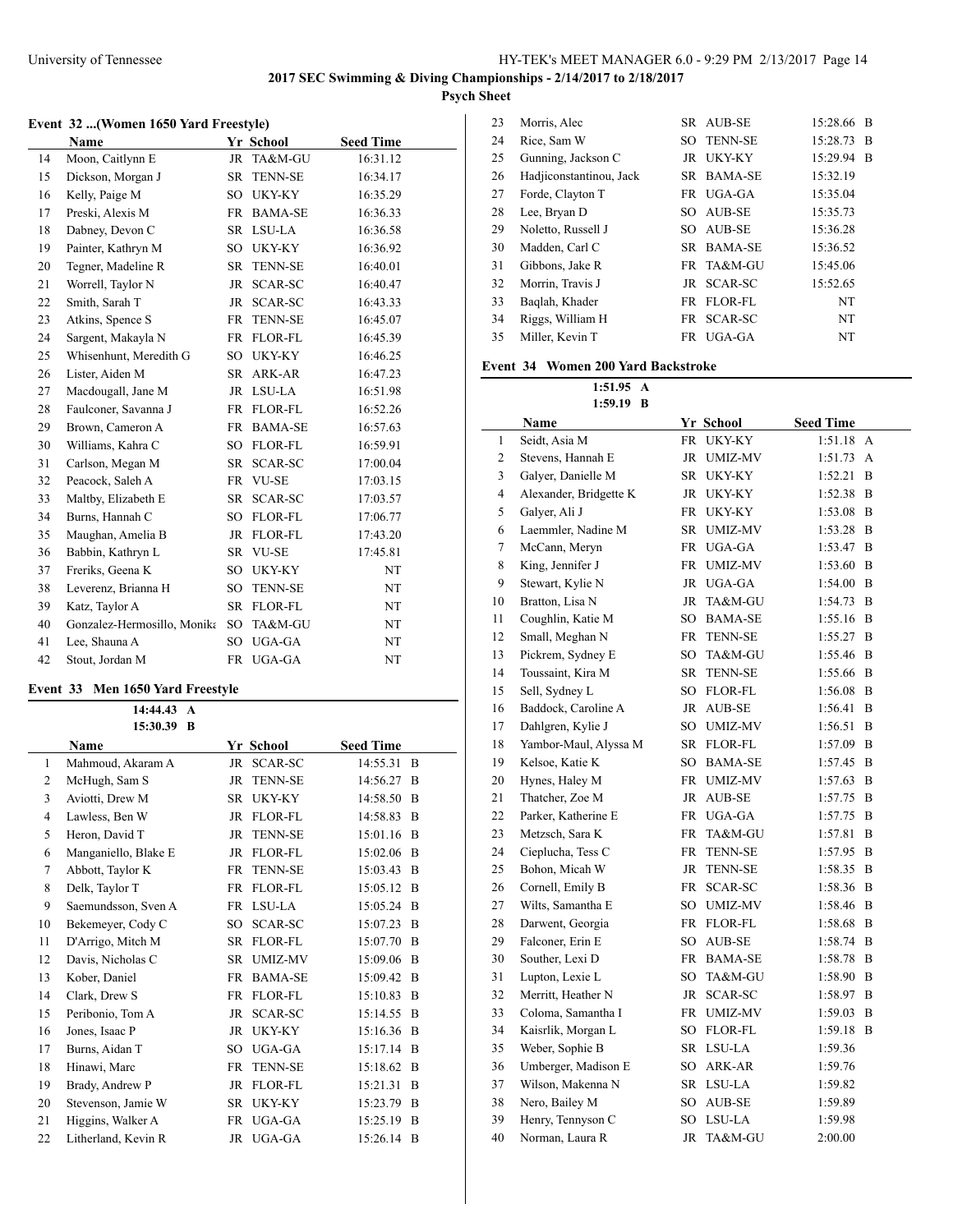$\overline{a}$ 

# **Event 34 ...(Women 200 Yard Backstroke)**

|    | Name                      |     | Yr School      | <b>Seed Time</b> |  |
|----|---------------------------|-----|----------------|------------------|--|
| 41 | Fertel, Kelly A           |     | FR FLOR-FL     | 2:00.34          |  |
| 42 | Eaker, Madison R          | SO. | VU-SE          | 2:00.42          |  |
| 43 | Rozier, Nicole J          | FR  | LSU-LA         | 2:00.51          |  |
| 44 | Tatlow, Chelsea R         | JR  | ARK-AR         | 2:00.57          |  |
| 45 | Dressel, Sherridon L      | FR  | FLOR-FL        | 2:00.62          |  |
| 46 | Ham, Alexandria R         |     | FR LSU-LA      | 2:00.70          |  |
| 47 | Portz, Katie A            | FR  | TA&M-GU        | 2:00.95          |  |
| 48 | McKernan, Shannon E       | SO. | AUB-SE         | 2:01.26          |  |
| 49 | Oberlander, Kacey B       | FR  | BAMA-SE        | 2:01.39          |  |
| 50 | Ball, Emma                | FR  | FLOR-FL        | 2:01.78          |  |
| 51 | Helm, Sarah K             | SO. | <b>BAMA-SE</b> | 2:02.63          |  |
| 52 | Paspalas, Christina M     | SO. | TENN-SE        | 2:02.71          |  |
| 53 | Hunt, Madeline J          |     | JR VU-SE       | 2:04.57          |  |
| 54 | Churman, Kayla M          | SO. | UKY-KY         | 2:04.71          |  |
| 55 | Zimmer, Kate M            | SO. | LSU-LA         | 2:05.00          |  |
| 56 | Chabbott, Amanda H        |     | FR VU-SE       | 2:05.34          |  |
| 57 | Korst, Caroline J         | SR  | <b>BAMA-SE</b> | 2:05.75          |  |
| 58 | Carlson, Megan M          | SR  | SCAR-SC        | 2:06.17          |  |
| 59 | Hornaday, Kate M          | JR  | <b>VU-SE</b>   | 2:09.17          |  |
| 60 | Brakefield, Mary Cayten C | FR  | <b>TENN-SE</b> | NT               |  |
| 61 | Britt, Chlesea E          |     | JR UGA-GA      | NT               |  |

### **Event 35 Men 200 Yard Backstroke**

|                | 1:39.87<br>A         |                 |                |                  |   |
|----------------|----------------------|-----------------|----------------|------------------|---|
|                | 1:46.39<br>-B        |                 |                |                  |   |
|                | Name                 |                 | Yr School      | <b>Seed Time</b> |   |
| 1              | Griffin, Carter J    | <b>SR</b>       | <b>UMIZ-MV</b> | 1:40.67          | B |
| $\overline{c}$ | Oslin, Connor J      | <b>SR</b>       | <b>BAMA-SE</b> | 1:41.64          | B |
| 3              | Litherland, Jay Y    | <b>JR</b>       | UGA-GA         | 1:41.65          | B |
| 4              | Dale, Taylor L       | <b>SR</b>       | UGA-GA         | 1:41.95          | B |
| 5              | Patching, Joe J      | <b>SR</b>       | <b>AUB-SE</b>  | 1:42.50          | B |
| 6              | Alexander, Nick A    | <b>FR</b>       | <b>UMIZ-MV</b> | 1:42.92          | B |
| 7              | Switkowski, Jan      | JR.             | FLOR-FL        | 1:42.99          | B |
| 8              | Hein, Daniel W       | FR              | <b>UMIZ-MV</b> | 1:43.21          | B |
| 9              | Reid, Christopher P  | <b>JR</b>       | <b>BAMA-SE</b> | 1:43.22          | B |
| 10             | Walton, Alex D       | SO.             | <b>UMIZ-MV</b> | 1:43.67          | B |
| 11             | Schaetzle, Griffin C | SO.             | <b>UMIZ-MV</b> | 1:44.05          | B |
| 12             | Rooney, Maxime P     | FR              | FLOR-FL        | 1:44.05          | B |
| 13             | Smith, Thomas J      | SO.             | LSU-LA         | 1:44.26          | B |
| 14             | Bonetti, Brock W     | <b>JR</b>       | TA&M-GU        | 1:44.62          | B |
| 15             | Kim, Anthony         | <b>FR</b>       | TA&M-GU        | 1:44.67          | B |
| 16             | Acevedo, Javier C    | <b>FR</b>       | UGA-GA         | 1:44.87          | B |
| 17             | Goldman, Brandon R   | SR.             | LSU-LA         | 1:45.19          | B |
| 18             | Thaning, Walker N    | <b>JR</b>       | UKY-KY         | 1:45.25          | B |
| 19             | Copeland, Taylor B   | SR.             | <b>AUB-SE</b>  | 1:45.29          | B |
| 20             | Maas, Kyle P         | <b>FR</b>       | <b>BAMA-SE</b> | 1:45.43          | B |
| 21             | Main, Bayley H       | SO.             | FLOR-FL        | 1:45.48          | B |
| 22             | Blyzinskyj, Jack A   | SR              | <b>FLOR-FL</b> | 1:45.82          | B |
| 23             | Klotz, Matthew J     | <b>FR</b>       | LSU-LA         | 1:46.08          | B |
| 24             | Swart, Josh D        | SO <sub>1</sub> | <b>UKY-KY</b>  | 1:46.08          | B |
| 25             | Reilman, Joey J      | $\rm SO$        | <b>TENN-SE</b> | 1:46.14          | B |
| 26             | Delk, Taylor T       | <b>FR</b>       | FLOR-FL        | 1:46.65          |   |
| 27             | Kananowicz, Bryce A  | <b>JR</b>       | <b>SCAR-SC</b> | 1:46.85          |   |
| 28             | Booth, Joshua J      | JR              | <b>AUB-SE</b>  | 1:46.86          |   |
| 29             | Rocha de Murga, Juan | <b>SR</b>       | TA&M-GU        | 1:46.90          |   |
| 30             | Fredriksson, Petter  | <b>FR</b>       | <b>AUB-SE</b>  | 1:46.98          |   |

| 31 | Balogh, Brennan L   | SO.  | <b>FLOR-FL</b> | 1:47.28 |
|----|---------------------|------|----------------|---------|
| 32 | Forde, Clayton T    |      | FR UGA-GA      | 1:47.40 |
| 33 | Countie, Will M     | FR 1 | <b>SCAR-SC</b> | 1:47.79 |
| 34 | Murray, Nathan G    |      | FR TENN-SE     | 1:48.02 |
| 35 | Kelsoe, Jacob W     | SR.  | <b>BAMA-SE</b> | 1:48.56 |
| 36 | Garcia, Matthew J   |      | FR TENN-SE     | 1:48.70 |
| 37 | Gonzalez, Mateo     | SO   | TA&M-GU        | 1:48.88 |
| 38 | Blandford, Connor J |      | FR UKY-KY      | 1:48.89 |
| 39 | Dingess, David A    | SО   | UKY-KY         | 1:48.99 |
| 40 | Mulleady, Duncan P  |      | JR TA&M-GU     | 1:49.52 |
| 41 | Liu, Kevin H        | FR   | <b>SCAR-SC</b> | 1:50.57 |
| 42 | Martinez, Luis C    | JR   | AUB-SE         | 1:50.79 |
| 43 | Gibbons, Jake R     |      | FR TA&M-GU     | 1:50.79 |
| 44 | Atmore, Blake B     | SО   | UGA-GA         | 1:51.12 |
| 45 | Lebed, Alex M       | SO.  | <b>FLOR-FL</b> | 1:54.29 |

# **Event 36 Women 100 Yard Freestyle**

**47.69 A**

| 49.99<br>B     |                         |             |                |                  |   |  |
|----------------|-------------------------|-------------|----------------|------------------|---|--|
|                | Name                    |             | Yr School      | <b>Seed Time</b> |   |  |
| 1              | Smoliga, Olivia M       | SR          | UGA-GA         | 46.95            | А |  |
| 2              | Van Landeghem, Chantal  | SR          | UGA-GA         | 48.00            | B |  |
| 3              | Meynen, Julie           |             | FR AUB-SE      | 48.33            | B |  |
| $\overline{4}$ | Burchill, Veronica K    |             | FR UGA-GA      | 48.44            | B |  |
| 5              | Gibson, Sarah E         | SR          | TA&M-GU        | 48.52            | B |  |
| 6              | Tetzloff, Alyssa P      |             | SO AUB-SE      | 48.59            | B |  |
| 7              | Troskot, Leah B         |             | SR LSU-LA      | 48.90            | B |  |
| 8              | Miller, Amy E           | FR          | TA&M-GU        | 49.17            | B |  |
| 9              | Gastaldello, Beryl E    | $_{\rm JR}$ | TA&M-GU        | 49.31            | B |  |
| 10             | Toussaint, Kira M       | SR          | <b>TENN-SE</b> | 49.44            | B |  |
| 11             | Tomley, Temarie A       |             | JR BAMA-SE     | 49.49            | B |  |
| 12             | Scott, Bailey K         |             | JR BAMA-SE     | 49.57            | B |  |
| 13             | Rasmus, Claire E        |             | SO TA&M-GU     | 49.66            | B |  |
| 14             | Knight, Haylee M        |             | SO LSU-LA      | 49.70            | B |  |
| 15             | Metzger-Seymour, Erin M | JR          | <b>UMIZ-MV</b> | 49.72            | B |  |
| 16             | Hynes, Haley M          |             | FR UMIZ-MV     | 49.75            | B |  |
| 17             | Malone, Kristin T       | JR          | TA&M-GU        | 49.76            | B |  |
| 18             | Freriks, Geena K        |             | SO UKY-KY      | 49.78            | B |  |
| 19             | Hayden, Rachel E        |             | JR UMIZ-MV     | 49.82            | B |  |
| 20             | Brown, Erika J          |             | FR TENN-SE     | 49.84            | B |  |
| 21             | Norman, Laura R         | $_{\rm JR}$ | TA&M-GU        | 49.90            | B |  |
| 22             | Purcell, Allyx K        |             | SR AUB-SE      | 49.91            | B |  |
| 23             | Trost, Victoria S       | SR          | <b>UMIZ-MV</b> | 50.01            |   |  |
| 24             | Dressel, Sherridon L    |             | FR FLOR-FL     | 50.09            |   |  |
| 25             | Lingmann, Edith         | <b>FR</b>   | SCAR-SC        | 50.11            |   |  |
| 26             | Lappin, Christina M     | <b>FR</b>   | SCAR-SC        | 50.13            |   |  |
| 27             | Clevenger, Robyn        |             | FR AUB-SE      | 50.19            |   |  |
| 28             | Evensen, Courtney M     |             | SO UMIZ-MV     | 50.23            |   |  |
| 29             | Jones, Iliana L         |             | SO UMIZ-MV     | 50.25            |   |  |
| 30             | Spradley, Summer C      |             | SO LSU-LA      | 50.35            |   |  |
| 31             | Allen, Emily K          | SO          | <b>TENN-SE</b> | 50.35            |   |  |
| 32             | Ellzey, Ashton M        |             | JR AUB-SE      | 50.40            |   |  |
| 33             | Raab, Meaghan M         |             | JR UGA-GA      | 50.40            |   |  |
| 34             | Stout, Jordan M         |             | FR UGA-GA      | 50.42            |   |  |
| 35             | Dambacher, Kelsey N     |             | FR FLOR-FL     | 50.54            |   |  |
| 36             | Maughan, Amelia B       |             | JR FLOR-FL     | 50.67            |   |  |
| 37             | Panti, Elisavet         |             | JR FLOR-FL     | 50.68            |   |  |
| 38             | Cleveland, Alex S       | JR          | <b>TENN-SE</b> | 50.70            |   |  |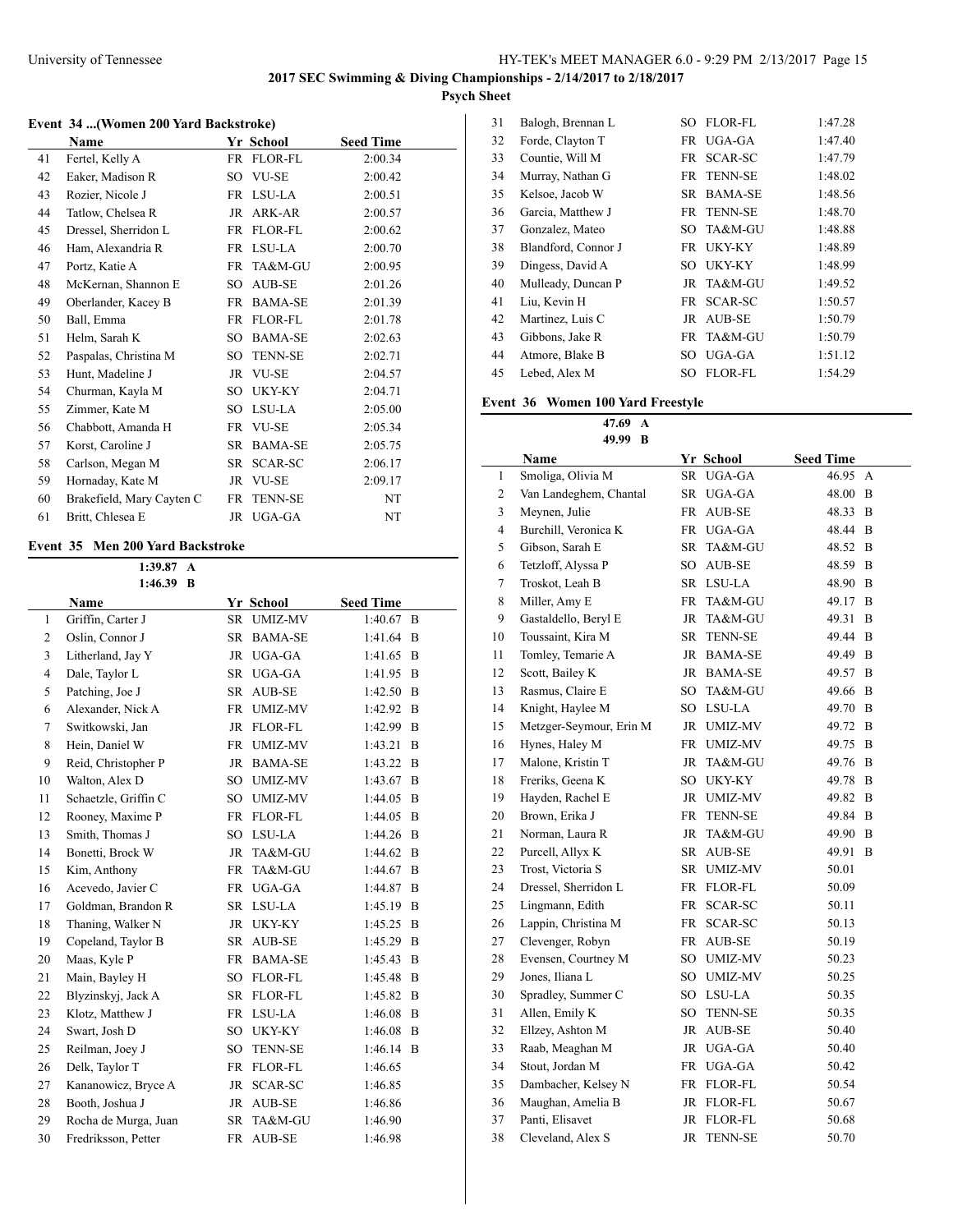# **Event 36 ...(Women 100 Yard Freestyle)**

|    | <b>Name</b>                 |                 | Yr School      | <b>Seed Time</b> |
|----|-----------------------------|-----------------|----------------|------------------|
| 39 | Lupton, Lexie L             | SO <sub>1</sub> | TA&M-GU        | 50.72            |
| 40 | Merritt, Jessica            | <b>FR</b>       | AUB-SE         | 50.74            |
| 41 | Fleming, Morgan G           | SO.             | <b>BAMA-SE</b> | 50.75            |
| 42 | Banic, Madeline A           | SO              | <b>TENN-SE</b> | 50.82            |
| 43 | Portz, Katie A              | <b>FR</b>       | TA&M-GU        | 50.86            |
| 44 | Morrow, Lindsay H           | JR              | <b>BAMA-SE</b> | 50.90            |
| 45 | Bindi, Tori E               | FR              | FLOR-FL        | 50.97            |
| 46 | Bruun, Line J               | FR              | <b>BAMA-SE</b> | 51.00            |
| 47 | Chambliss, Dalton D         | FR              | ARK-AR         | 51.10            |
| 48 | Hippi, Jacqueline           |                 | FR AUB-SE      | 51.12            |
| 49 | Vay, Meredith M             | JR              | <b>SCAR-SC</b> | 51.14            |
| 50 | Anderson, Taylor C          | SO.             | LSU-LA         | 51.20            |
| 51 | John-Williams, Kimberlee C  |                 | SR UGA-GA      | 51.21            |
| 52 | Musser, Hannah E            | JR              | <b>BAMA-SE</b> | 51.37            |
| 53 | Hamilton, Paige E           | FR              | <b>VU-SE</b>   | 51.47            |
| 54 | Tootill, Caitlin J          | SO <sub>1</sub> | ARK-AR         | 51.53            |
| 55 | Lee, Shauna A               | SO              | UGA-GA         | 51.53            |
| 56 | Michailoff-Russell, Kiera C | SO              | ARK-AR         | 51.54            |
| 57 | Kelly, Erin E               | SO              | ARK-AR         | 51.64            |
| 58 | Brakefield, Mary Cayten C   | FR              | <b>TENN-SE</b> | 51.67            |
| 59 | Keith, Mckenna F            | SO.             | SCAR-SC        | 51.92            |
| 60 | Carney, Annah D             | SO.             | ARK-AR         | 52.28            |
| 61 | Goldblatt, Johanna R        | SO              | VU-SE          | 52.34            |
| 62 | Coughlin, Kathryn A         | SR              | <b>VU-SE</b>   | 52.36            |
| 63 | Vincent, Taylor M           | SR              | SCAR-SC        | 52.54            |
| 64 | McKernan, Shannon E         | SO              | <b>AUB-SE</b>  | 52.55            |
| 65 | Branaman, Mairyn G          | JR              | SCAR-SC        | 52.67            |
| 66 | Brown, Summer K             | JR              | <b>VU-SE</b>   | 52.75            |
| 67 | Martin, Maddie C            | SR              | AUB-SE         | 53.02            |
| 68 | Forrester, Patricia D       | SR              | <b>TENN-SE</b> | 53.35            |
| 69 | Leverenz, Brianna H         | SO              | <b>TENN-SE</b> | 55.31            |
| 70 | Black, Haley M              | JR              | AUB-SE         | NT               |
| 71 | Roman, Breanna M            | JR              | AUB-SE         | NT               |
| 72 | Wilson, Makenna N           | <b>SR</b>       | LSU-LA         | NT               |
| 73 | Britt, Chlesea E            | JR              | UGA-GA         | NT               |

### **Event 37 Men 100 Yard Freestyle**

|    | 42.25<br>A          |                      |                  |
|----|---------------------|----------------------|------------------|
|    | 44.29<br>B          |                      |                  |
|    | Name                | Yr School            | <b>Seed Time</b> |
| 1  | Dressel, Caeleb R   | <b>FLOR-FL</b><br>JR | 41.60<br>A       |
| 2  | Chadwick, Michael H | <b>UMIZ-MV</b><br>SR | 41.80<br>A       |
| 3  | Holoda, Peter       | <b>AUB-SE</b><br>JR  | 42.53<br>B       |
| 4  | Waddell, Zane       | <b>BAMA-SE</b><br>FR | B<br>42.97       |
| 5  | Decoursey, Kyle E   | <b>TENN-SE</b><br>SO | 43.14<br>B       |
| 6  | Howard, Robert C    | <b>BAMA-SE</b><br>SO | 43.19<br>B       |
| 7  | Bams, Laurent J     | <b>BAMA-SE</b><br>SO | B<br>43.22       |
| 8  | Rysemus, Logan E    | LSU-LA<br>SR         | 43.28<br>B       |
| 9  | Gray, Alex K        | <b>BAMA-SE</b><br>SR | 43.33<br>B       |
| 10 | Bolleter, Cory D    | SR<br>TA&M-GU        | 43.40<br>B       |
| 11 | Sansoucie, Andrew J | <b>UMIZ-MV</b><br>SR | 43.49<br>B       |
| 12 | Schreuders, Mikel C | UMIZ-MV<br>SO        | 43.65<br>B       |
| 13 | Rooney, Maxime P    | <b>FLOR-FL</b><br>FR | 43.66<br>B       |
| 14 | Darmody, Kyle J     | SR<br><b>AUB-SE</b>  | 43.84<br>B       |
| 15 | Boland, Jonathan P  | SR<br>SCAR-SC        | 43.84<br>B       |
| 16 | Morris, Hugo        | <b>AUB-SE</b><br>JR  | 43.88<br>B       |

| 17 | Markham, Jake M          | JR        | LSU-LA                  | 44.00 | B |
|----|--------------------------|-----------|-------------------------|-------|---|
| 18 | Kalontarov, Ziv          | SO        | AUB-SE                  | 44.05 | B |
| 19 | Acevedo, Javier C        | FR        | UGA-GA                  | 44.09 | B |
| 20 | Apple, Zach              | SO        | AUB-SE                  | 44.21 | B |
| 21 | Coffman, Sam E           |           | SO UMIZ-MV              | 44.26 | B |
| 22 | Wetzlar, Peter C         | FR        | UKY-KY                  | 44.29 | B |
| 23 | Mescolote, Joao Victor O | JR        | LSU-LA                  | 44.43 |   |
| 24 | Bone, Colin              | FR        | $\operatorname{AUB-SE}$ | 44.45 |   |
| 25 | Clough, Lewis            | FR        | LSU-LA                  | 44.51 |   |
| 26 | Luht, Karl J             | FR        | LSU-LA                  | 44.52 |   |
| 27 | Ayar, Turker             | SR        | TA&M-GU                 | 44.53 |   |
| 28 | Thibert, Mike E          | FR        | TA&M-GU                 | 44.57 |   |
| 29 | Baqlah, Khader           | FR        | <b>FLOR-FL</b>          | 44.62 |   |
| 30 | Koster, Adam R           | FR        | TA&M-GU                 | 44.62 |   |
| 31 | Tjon-A-Joe, Raiz G       | FR        | TA&M-GU                 | 44.62 |   |
| 32 | Gonzales, Jacob A        | <b>SR</b> | TA&M-GU                 | 44.65 |   |
| 33 | Arthur, Will B           |           | SO LSU-LA               | 44.67 |   |
| 34 | Mankus, Luke A           | SO        | <b>UMIZ-MV</b>          | 44.68 |   |
| 35 | Martinez Scarpe, Enzo M  | JR        | FLOR-FL                 | 44.68 |   |
| 36 | Auerbach, Knox W         | SO        | <b>BAMA-SE</b>          | 44.78 |   |
| 37 | Anderson, Shane M        |           | SO UKY-KY               | 44.88 |   |
| 38 | Coetzee, Ryan            | JR        | <b>TENN-SE</b>          | 44.89 |   |
| 39 | Harper, Tyler A          | SO        | LSU-LA                  | 44.91 |   |
| 40 | Gunn, Sean M             | SR        | UKY-KY                  | 44.97 |   |
| 41 | Blyzinskyj, Jack A       | SR        | FLOR-FL                 | 45.01 |   |
| 42 | Ionichev, Gleb           | FR        | <b>TENN-SE</b>          | 45.03 |   |
| 43 | Higgins, Walker A        | FR        | UGA-GA                  | 45.12 |   |
| 44 | Garcia, Cobe J           | SO        | UKY-KY                  | 45.14 |   |
| 45 | Lima, Giovanny N         | FR        | <b>UMIZ-MV</b>          | 45.19 |   |
| 46 | Heath, Grady W           | SO        | FLOR-FL                 | 45.22 |   |
| 47 | D'Arrigo, Mitch M        | SR        | FLOR-FL                 | 45.25 |   |
| 48 | Adams, Matthew D         | JR        | <b>BAMA-SE</b>          | 45.36 |   |
| 49 | Connolly, Alec M         | FR        | <b>TENN-SE</b>          | 45.44 |   |
| 50 | Rose, Justin S           | FR        | SCAR-SC                 | 45.58 |   |
| 51 | Pheiffer, Damen A        | SR        | LSU-LA                  | 45.60 |   |
| 52 | Richardson, Steven J     | SO        | TA&M-GU                 | 45.66 |   |
| 53 | Hirstein, Austin X       | JR        | <b>TENN-SE</b>          | 45.77 |   |
| 54 | McCrillis, Patrick C     | JR        | <b>SCAR-SC</b>          | 45.78 |   |
| 55 | Booth, Joshua J          | JR        | AUB-SE                  | 46.07 |   |
| 56 | Verhage, Braga G         | FR        | <b>TENN-SE</b>          | 46.17 |   |
| 57 | Burns, Hayden M          | SO        | <b>TENN-SE</b>          | 46.49 |   |
| 58 | Slaton, Micah L          | <b>FR</b> | <b>UMIZ-MV</b>          | 46.53 |   |
| 59 | Raab, Tim J              | <b>FR</b> | <b>TENN-SE</b>          | 46.61 |   |
| 60 | Main, Bayley H           | SO        | <b>FLOR-FL</b>          | 46.91 |   |
| 61 | Countie, Will M          | FR        | SCAR-SC                 | 47.78 |   |
| 62 | Goldfaden, Itay          | FR        | SCAR-SC                 | 48.10 |   |
| 63 | Grassi, Santiago         | <b>FR</b> | AUB-SE                  | 51.03 |   |
| 64 | Martinez, Luis C         | JR        | $AUB-SE$                | NT    |   |
| 65 | McCloskey, Liam M        | SO        | <b>AUB-SE</b>           | NT    |   |
|    |                          |           |                         |       |   |

### **Event 38 Women 200 Yard Breaststroke**

 $\frac{1}{2}$ 

| $2:07.33 \text{ A}$<br>$2:15.99$ B |            |                  |
|------------------------------------|------------|------------------|
| Name                               | Yr School  | <b>Seed Time</b> |
| McGregor, Ashley E                 | SR TA&M-GU | $2:07.16$ A      |
| Pickrem, Sydney E                  | SO TA&M-GU | $2:09.21$ B      |
| Galat, Bethany R                   | JR TA&M-GU | $2:10.23$ B      |
| Caneta, Jorie A                    | JR TA&M-GU | $2:10.33$ B      |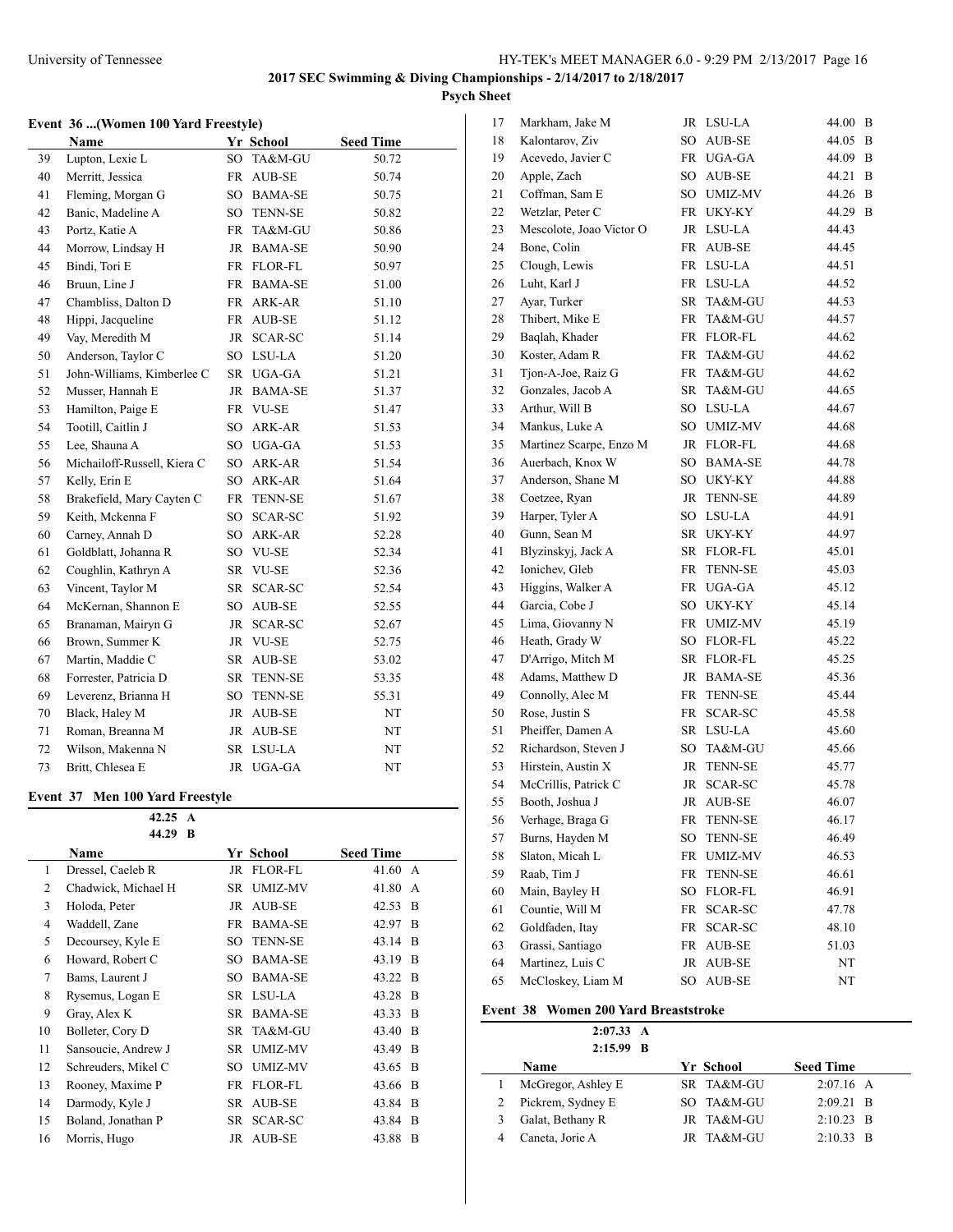**Psych Sheet**

#### **Event 38 ...(Women 200 Yard Breaststroke)**

|    | Name                        |           | Yr_School      | <b>Seed Time</b> |   |
|----|-----------------------------|-----------|----------------|------------------|---|
| 5  | Jonker, Franko              | SR        | TA&M-GU        | 2:10.73          | B |
| 6  | Raab, Meaghan M             |           | JR UGA-GA      | $2:10.87$ B      |   |
| 7  | Gonzalez Medina, Esther     | JR        | TA&M-GU        | 2:10.97 B        |   |
| 8  | Crew, Kendra R              |           | SR UKY-KY      | 2:11.03          | B |
| 9  | Callahan, Colleen           | SR        | <b>TENN-SE</b> | 2:11.03          | B |
| 10 | Dirrane, Kersten V          | JR        | SCAR-SC        | 2:11.09 B        |   |
| 11 | O'Neil, Colleen M           |           | SR LSU-LA      | 2:11.64          | B |
| 12 | Cameron, Emily M            |           | SR UGA-GA      | 2:12.36          | B |
| 13 | Lloyd, Natasha A            |           | SR AUB-SE      | 2:12.42          | B |
| 14 | Barksdale, Emma A           | SO        | SCAR-SC        | 2:12.64          | B |
| 15 | Soderberg, Mary Margaret M  |           | SR ARK-AR      | 2:12.89 B        |   |
| 16 | Blood, Bridget M            |           | SR BAMA-SE     | 2:13.01          | B |
| 17 | Winstead, Madison C         | FR        | UKY-KY         | 2:13.03          | B |
| 18 | Strathman, Madison E        | SO        | ARK-AR         | 2:13.81          | B |
| 19 | Angell, Sydney M            |           | SO ARK-AR      | 2:13.93          | B |
| 20 | Gonzalez-Hermosillo, Monika |           | SO TA&M-GU     | 2:14.30 B        |   |
| 21 | Fertel, Kelly A             |           | FR FLOR-FL     | 2:14.43          | B |
| 22 | Lucenti, Kara M             |           | JR VU-SE       | 2:14.45          | B |
| 23 | Lowengrub, Catherine G      |           | FR LSU-LA      | 2:14.54          | B |
| 24 | Davies, Ann S               | JR        | UKY-KY         | 2:14.55          | B |
| 25 | Belli, Morgan S             | JR        | UKY-KY         | 2:15.25          | B |
| 26 | Yurchishin, Marian L        | SO        | BAMA-SE        | 2:15.49          | B |
| 27 | Paskulin, Olivia            |           | FR LSU-LA      | 2:15.64          | B |
| 28 | Faulconer, Savanna J        |           | FR FLOR-FL     | 2:15.64          | B |
| 29 | Burns, Hannah C             | SO        | FLOR-FL        | 2:15.69 B        |   |
| 30 | Oxley, Brittany L           | JR        | SCAR-SC        | 2:15.92          | B |
| 31 | Glunn, Lexi L               |           | FR UGA-GA      | 2:16.01          |   |
| 32 | Macfarlane, Justine A       |           | SO BAMA-SE     | 2:16.14          |   |
| 33 | Suek, Ellie R               |           | SR UMIZ-MV     | 2:16.18          |   |
| 34 | Roman, Breanna M            |           | JR AUB-SE      | 2:16.61          |   |
| 35 | Murray, Emma E              |           | SO BAMA-SE     | 2:16.81          |   |
| 36 | Potts, Alaina N             |           | SO UKY-KY      | 2:17.05          |   |
| 37 | Murslack, Kristen M         | SR        | AUB-SE         | 2:17.46          |   |
| 38 | McKenzie, Anna K            | $SO^-$    | UGA-GA         | 2:17.66          |   |
| 39 | Thompson, Lauren K          |           | SO LSU-LA      | 2:18.00          |   |
| 40 | Wiggins, Meghan A           | SO        | <b>TENN-SE</b> | 2:18.21          |   |
| 41 | Easterling, Sarah E         | SR        | ARK-AR         | 2:18.32          |   |
| 42 | Higgs, Albury A             | FR        | SCAR-SC        | 2:18.76          |   |
| 43 | Cieplucha, Tess C           | FR        | <b>TENN-SE</b> | 2:18.96          |   |
| 44 | Sargent, Makayla N          | <b>FR</b> | FLOR-FL        | 2:19.08          |   |
| 45 | Malone, Brooke Y            | <b>JR</b> | AUB-SE         | 2:19.12          |   |
| 46 | Menendez Nava, Ana          | FR.       | SCAR-SC        | 2:19.31          |   |
| 47 | Casazza, Caitln N           | SO        | UGA-GA         | 2:19.92          |   |
| 48 | Coughlin, Kathryn A         | SR        | VU-SE          | 2:21.44          |   |
| 49 | Helm, Sarah K               | SO        | <b>BAMA-SE</b> | 2:21.71          |   |
| 50 | Edwards, Maddie E           | JR        | ARK-AR         | 2:26.63          |   |

# **Event 39 Men 200 Yard Breaststroke**

|   | 1:52.99 A<br>$1:59.79$ B  |            |                  |
|---|---------------------------|------------|------------------|
|   | <b>Name</b>               | Yr School  | <b>Seed Time</b> |
|   | Schwingenschloegl, Fabian | SR UMIZ-MV | $1:53.34$ B      |
|   | Castillo Luna, Mauro      | JR TA&M-GU | $1:53.84$ B      |
|   | Kalisz, Chase T           | SR UGA-GA  | $1:54.62$ B      |
| 4 | Wich-Glasen, Nils         | JR SCAR-SC | $1:54.86$ B      |
|   | Duderstadt, Michael E     | SR AUB-SE  | $1:55.53$ B      |

| 6  | Mapel, Edward A    | <b>SR</b>       | <b>UMIZ-MV</b> | 1:55.62 | B              |
|----|--------------------|-----------------|----------------|---------|----------------|
| 7  | Guest, James T     | SO.             | UGA-GA         | 1:56.09 | B              |
| 8  | Dejean, Silas A    | SR              | LSU-LA         | 1:56.13 | B              |
| 9  | McKee, Anton S     | <b>SR</b>       | <b>BAMA-SE</b> | 1:56.44 | B              |
| 10 | House, Garrett J   | SR              | LSU-LA         | 1:57.57 | B              |
| 11 | Brewer, Thomas J   | SO.             | AUB-SE         | 1:57.80 | B              |
| 12 | O'Brien, Jordan D  | SO              | <b>UMIZ-MV</b> | 1:58.10 | B              |
| 13 | Groters, Jordy A   | JR              | <b>UMIZ-MV</b> | 1:58.44 | B              |
| 14 | Romanov, Pavel     | <b>SR</b>       | <b>BAMA-SE</b> | 1:58.55 | $\overline{B}$ |
| 15 | Bray, Chandler W   | FR              | FLOR-FL        | 1:59.18 | B              |
| 16 | Bohon, Jeremiah C  | <b>JR</b>       | <b>SCAR-SC</b> | 1:59.22 | B              |
| 17 | Palazzo, Ross D    | SO.             | <b>FLOR-FL</b> | 1:59.67 | B              |
| 18 | Orr, Basil M       | <b>JR</b>       | UGA-GA         | 2:00.14 |                |
| 19 | Dunphy, Matthew L  | SO <sub>1</sub> | <b>TENN-SE</b> | 2:00.19 |                |
| 20 | Staver, Nick J     | SO              | <b>UMIZ-MV</b> | 2:00.24 |                |
| 21 | Day, Szymmy B      | <b>SR</b>       | <b>BAMA-SE</b> | 2:00.49 |                |
| 22 | Tybur, Jonathan C  | JR              | TA&M-GU        | 2:00.85 |                |
| 23 | Walker, Benjamin G | FR              | TA&M-GU        | 2:00.88 |                |
| 24 | Ackland, Harry J   | JR.             | LSU-LA         | 2:01.63 |                |
| 25 | Ford, Jackson J    | FR              | UGA-GA         | 2:02.63 |                |
| 26 | Dibblin, Ross E    | <b>SR</b>       | <b>TENN-SE</b> | 2:02.87 |                |
| 27 | Amdor, Wyatt I     | FR              | UKY-KY         | 2:03.17 |                |
| 28 | Lebed, Alex M      | $\rm SO$        | <b>FLOR-FL</b> | 2:03.38 |                |
| 29 | Monaghan, Colin M  | SO.             | UGA-GA         | 2:03.48 |                |
| 30 | Bentz, Gunnar G    | JR              | UGA-GA         | 2:03.54 |                |
| 31 | Brown, Glen T      | <b>FR</b>       | UKY-KY         | 2:03.74 |                |
| 32 | Stevens, Peter J   | JR              | <b>TENN-SE</b> | 2:04.02 |                |
| 33 | Flynn, Brandon P   | <b>SR</b>       | UKY-KY         | 2:04.12 |                |
| 34 | Hang, Thomas N     | JR.             | SCAR-SC        | 2:04.82 |                |
| 35 | Mattern, John L    | SR              | UGA-GA         | 2:05.36 |                |
| 36 | Macon, Thad A      | FR              | <b>SCAR-SC</b> | 2:08.93 |                |
| 37 | Goldfaden, Itay    | FR              | <b>SCAR-SC</b> | 2:09.31 |                |
| 38 | Noletto, Russell J | SO <sub>1</sub> | AUB-SE         | 2:11.23 |                |

# **Event 40 Men Platform Diving**

|    | <b>Name</b>              |           | Yr School      |        |
|----|--------------------------|-----------|----------------|--------|
| 1  | Masterton, Sebastian R   | SO        | UKY-KY         | 439.73 |
| 2  | Lazeroff, Scott H        | SO.       | AUB-SE         | 359.50 |
| 3  | Goodwin, Kyle S          | SO        | <b>UMIZ-MV</b> | 351.30 |
| 4  | Fritter, Hunter J        | JR        | <b>UMIZ-MV</b> | 338.10 |
| 5  | Howell, Michael A        | JR        | <b>TENN-SE</b> | 320.78 |
| 6  | Turnham, Pete M          | JR        | AUB-SE         | 309.90 |
| 7  | Stone, Liam B            | JR        | <b>TENN-SE</b> | 270.30 |
| 8  | Jou, Stephen             | JR        | UKY-KY         | 269.05 |
| 9  | Rusek, Nick J            | SO.       | <b>TENN-SE</b> | 260.10 |
| 10 | Richter, Noah J          | SR        | UKY-KY         | 246.90 |
| 11 | Frebel, Kevin P          | FR        | UKY-KY         | 234.85 |
| 12 | Checchin, Justin         | SO.       | AUB-SE         | 217.40 |
| 13 | Celaya Hernandez, Juan M |           | FR LSU-LA      | NP     |
| 14 | McClellan, Matthew R     |           | SO LSU-LA      | NP     |
| 15 | Phillip, Matthew         | SO        | LSU-LA         | NP     |
| 16 | Suchla, Andrew J         |           | SR LSU-LA      | NP     |
| 17 | Goss, Robert             | JR        | FLOR-FL        | NP     |
| 18 | Smith, Samuel C          | SO        | <b>FLOR-FL</b> | NP     |
| 19 | Power, Dylan J           | <b>FR</b> | <b>FLOR-FL</b> | NP     |
| 20 | Haffey, Colton           | SR.       | TA&M-GU        | NP     |
| 21 | Stockton, Zachary B      | SR        | TA&M-GU        | NP     |
| 22 | Henschel, Tyler R        | JR        | TA&M-GU        | NP     |